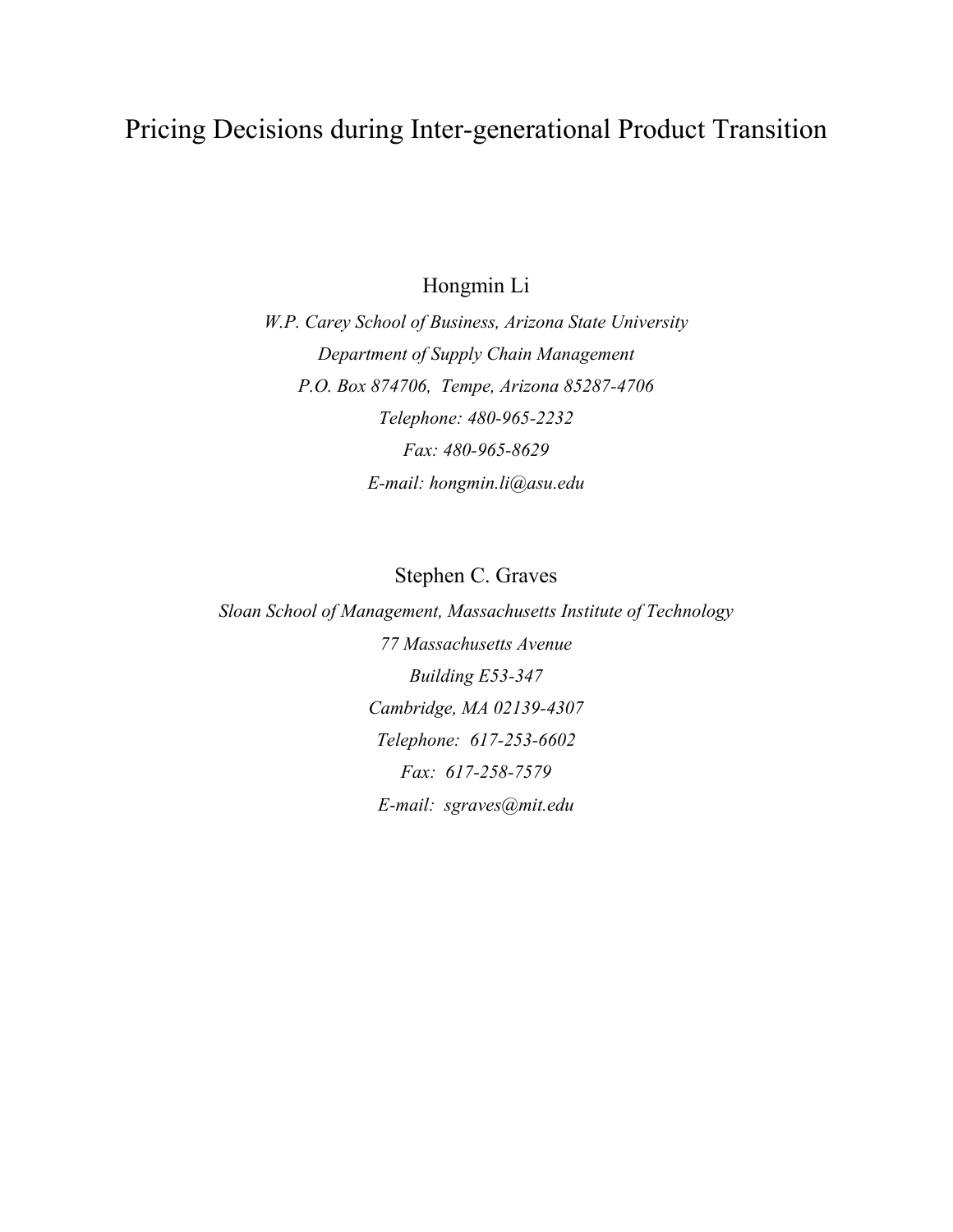## **Pricing Decisions during Inter-generational Product Transition**

#### **Abstract**

How should companies price products during an inter-generational transition? High uncertainty in a new product introduction often leads to extreme cases of demand and supply mismatches. Pricing is an effective tool to either prevent or alleviate these problems. We study the optimal pricing decisions in the context of a product transition in which a new generation product replaces an old one. We formulate the dynamic pricing problem and derive the optimal prices for both the old and new products. Our analysis sheds light on the pattern of the optimal prices for the two products during the transition and on how product replacement, along with several other dynamics including substitution, external competition, scarcity and inventory, affect the optimal prices. We also determine the optimal initial inventory for each product and discuss a heuristic method.

# *Keywords: dynamic pricing; product transition; new product introduction; Multinomial Logit model*

#### *Received November 2008; revised July 2009, February 2009, April 2010; accepted October 2010*

#### **1. Introduction**

In high-tech industries, a company periodically replaces the current product with a newer generation product. In many cases, this transition does not occur instantaneously but rather involves a transition period during which the company sells both products. The introduction of a new product creates high uncertainty in both demand and the supply. If many new features are added to the new generation product, it is difficult to predict its acceptance by the customers. Furthermore, there is uncertainty in how smoothly the suppliers handle the technological or production changes for the new product, which often results in delays in the new product release.

This paper is motivated by collaborative work with a telecommunications equipment manufacturer. In this industry, the replenishment lead time is about 18 weeks: 13 weeks for procuring components plus 5 weeks for production and testing at the contract manufacturer. A product transition starts with the release of the new product and ends with the old product demand dropping to a negli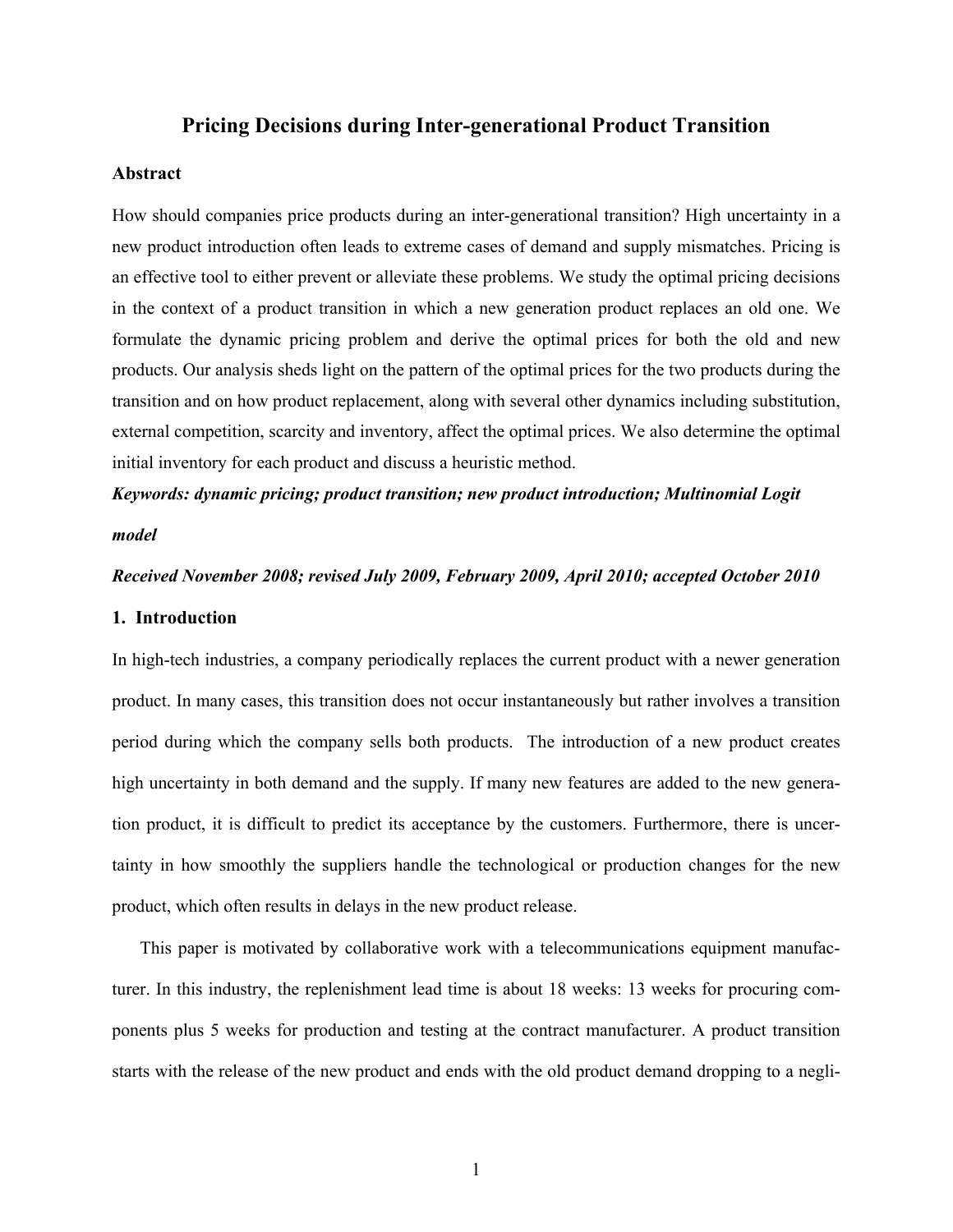gible level, and usually lasts from a few weeks to a few months. With an 18-week lead time, any replenishment order placed during the transition will not arrive before the transition ends. Therefore, once the transition starts, there is little chance to correct the initial inventory decisions, even if a demand-supply mismatch becomes evident. Consequently, the company often runs out of the product that customers want while having excess of the other.

For example, a chip supplier issued an end-of-life notice for the chipset used in one of the company's wireless products, Blofeld, which drove the company to introduce the next generation product Blofeld II. The company had expected the transition to be quick and did not stock up inventory for the old chipset. Unfortunately, there were unanticipated design issues around the new chipset that delayed the release of Blofeld II. Consequently, the company kept selling Blofeld long after the scheduled release date of Blofeld II, creating a shortage of Blofeld. To counteract such supply risks, operations managers tend to add large inventories for the old product. However, a generous supply cushion can result in excess inventory of the old product at the end of the transition, which was the case for another transition at the same company. This time, they were phasing out a product with high sales volume and had purchased a large inventory for the old product to avoid any supply gap and lost sales. Ironically, when the new generation product was delivered on schedule, it left the managers in another dilemma. If they were to release the new product, Sultan II, as scheduled, they might be stuck with excess inventory of Sultan, the old product. If they delayed the release of Sultan II, they would avoid this problem; but this would be a costly option because Sultan II had a better margin than Sultan. Eventually the company decided to delay the new product introduction in selected sales regions and forego some of the margin benefits to alleviate the excess problem.

The countermeasures for addressing a demand-supply mismatch during a product transition are very limited due to the long lead time. We study in Li et al. (2010) the option of product substitution: When one product is depleted, a company may offer the other one as a substitute. Pricing is another option: The managers can manipulate the prices of the two products to mitigate the risk of demand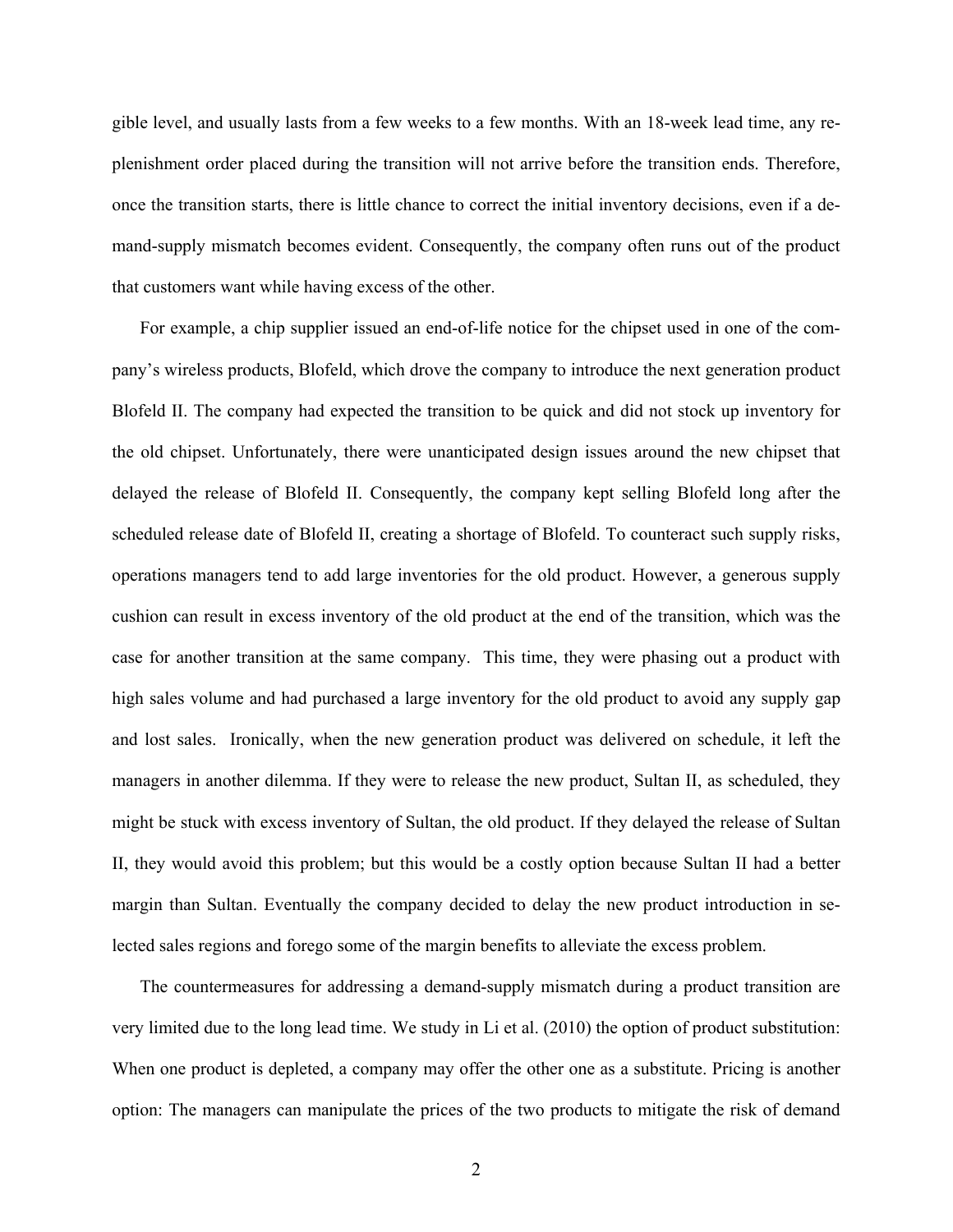and supply mismatch. If sales of the old product are sluggish during the transition, they could discount it. If the new product does not sell well, managers may increase the price of the old product to make the new appear more attractive.

In this paper, we study the single-firm pricing problem for a product transition in which the firm introduces a new product to replace an existing, old product. We term this an inter-generational product transition, and contrast this with the case of a "completely new" product that has no direct predecessor and is designed to meet a new set of customer needs. For example, the replacement of Canon's camera model PowerShot SD700 by SD800 is an inter-generational transition, whereas the first introduction of the "iPhone" is not. While both cases are important for business success, the former is a day-to-day problem facing decision makers in technology companies and is the focus of this paper.

We consider a finite time horizon that starts when the new product is introduced and that ends when the transition finishes, namely when the demand of the old product has dropped to a negligible level. We are given or determine the initial inventories of the old and new products, and there is no option for replenishment during the transition. In the transition, the demand of the old product gradually phases out while the new phases in and will continue to be sold beyond the transition. Due to the similarities of the two products, any pricing decision for one product affects the demand of both products. Therefore, we determine the optimal prices for the two products simultaneously, as a function of time and inventory.

This pricing problem differs from previously studied dynamic pricing problems in that the two products not only compete with each other as two substitute products, but one is on a path to replace the other. As such we need to adapt existing demand models to capture this phenomenon of product replacement. The existing literature on multi-product pricing problems, as we review in the next section, treats product value as constant over time and allows the products' demands to vary with prices. In contrast, during a product transition, the old product becomes less attractive over time whereas the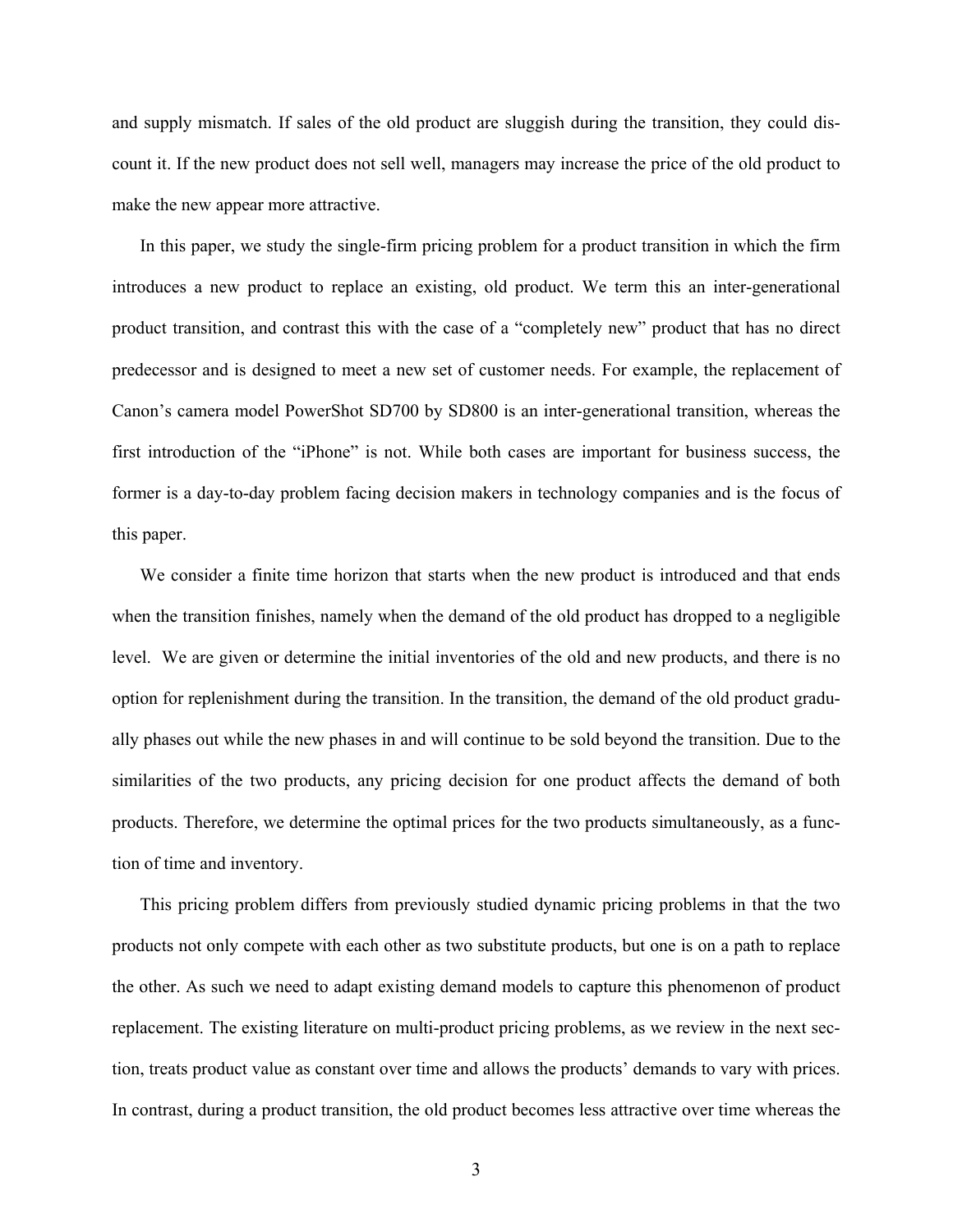newer generation becomes more attractive; as customers learn about and gain confidence in the new product, they increasingly view the old product as obsolete. In contrast to the existing literature, we must determine the dynamic prices, accounting for the substitution between the old and the new products as well as this dynamic change in tastes.

In addition to solving for the optimal dynamic prices, we study the effect on the optimal price trajectories of the two products due to product replacement, due to product substitution, due to external competition, due to scarcity, and due to inventory.

We find that the transition from the old product to the new one forces a company to price both products lower during the transition than outside of the transition window due to the replacement effect. We also find that the customers' preference for the no-purchase option (buying neither the old nor the new product) can affect the optimal prices significantly and may dominate the price trend. The larger a company's market share, the more it is affected by changes in the no-purchase option.

 In addition, we demonstrate how certain product or market characteristics, such as the speed of the transition, customers' price sensitivity, and the speed of product obsolescence, affect the pricing decisions. For instance, contrary to our intuition, high price sensitivity leads to less price swings during the transition due to the effect of product replacement. Previous dynamic-pricing literature has not considered product replacement, and hence does not find this dynamic.

Proper inventory planning for product transition is critical as shown in the motivating examples. In this paper, we also consider the initial inventory decision along with the dynamic pricing problem in a product transition.

The remainder of this paper is organized as follows: In Section 2, we review the relevant literature. In Section 3, we specify the problem and the demand model. We solve for the optimal prices in Section 4 and identify the key dynamics influencing the optimal prices in Section 5. In Section 6, we determine the optimal initial inventory and present a heuristic method. We conclude with a discussion on the limitations of the model and future research possibilities. The proofs are in the Appendix,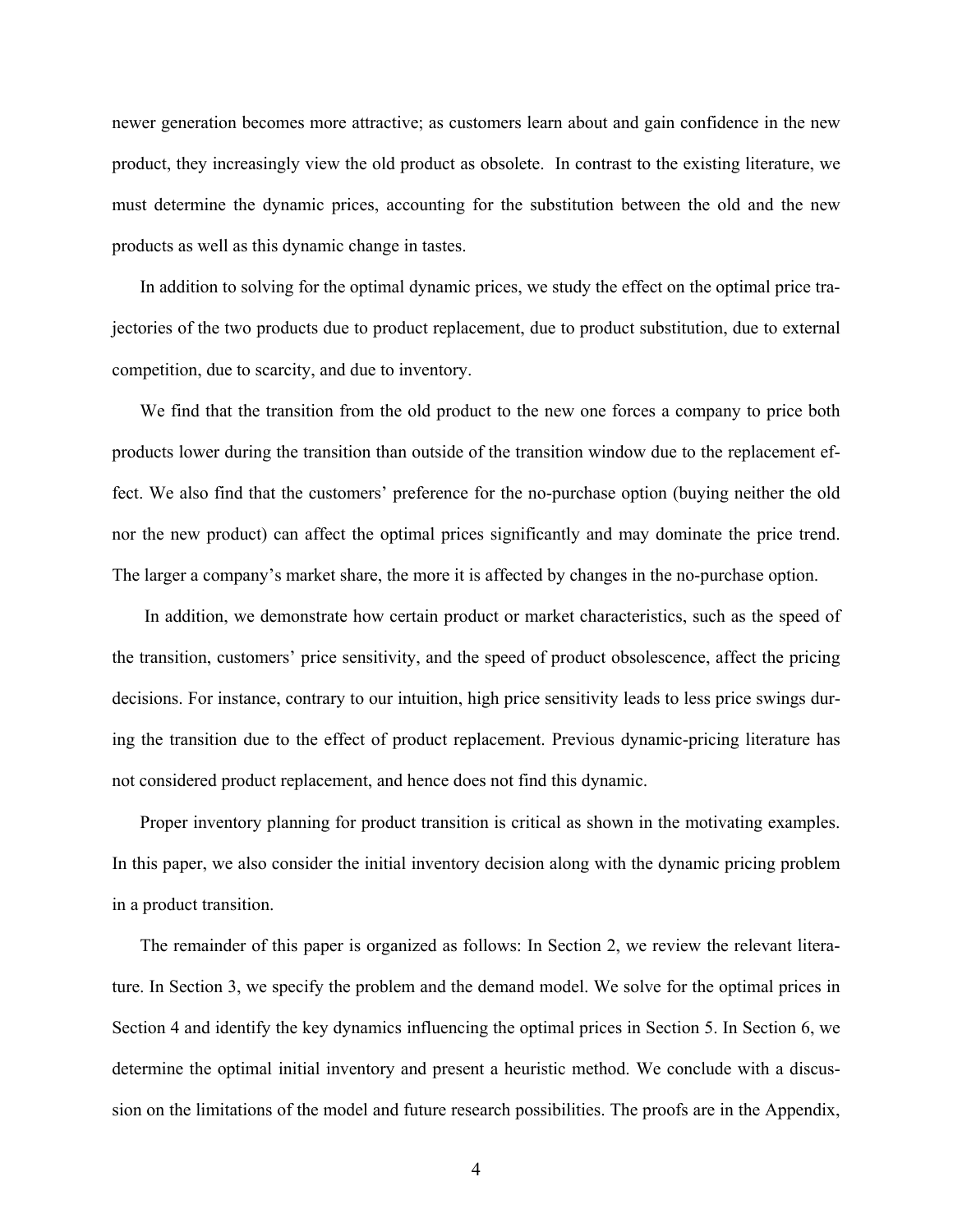available as Online Supplement.

#### **2. Literature Review**

Gallego and van Ryzin (1997) is one of the first to study dynamic pricing problems for multiple products. They do not explicitly model the demand relationships among the products but instead assume a generic set of demand functions. Bitran and Caldentey (2003) also give a generic formulation of the multiple-product pricing problem and provide an optimality condition. In general, these generic formulations can say very little about the optimal policy. Maglaras and Meissner (2006) extend the Gallego and van Ryzin (1997) model to consider a joint revenue management and capacity allocation problem for multiple products that share capacity. Zhang and Cooper (2009) consider the pricing problem for substitutable flights for an airline, using a similar demand model. Our paper differs from this literature in that we need to model both the substitution between the two generations of products, and the product replacement as the demand transitions from the old product to the new product. Thus, we need to formulate and consider demand models that allow the integration of both effects.

Existing literature considers several ways to model demands for substitutable products. The Multinomial Logit (MNL) model is first proposed by Luce (1959). Under the MNL model, the customer's purchase probability <sup>ρ</sup>*i* depends on his/her utility from each product through  $\rho_i = e^{u_i}/\sum e^{u_k}$ ,  $k \in K$  where K is the set of possible customer options. The MNL model has been used to predict individual choices (McFadden 1986), as well as aggregate market share for new products (Berry 1994).  $u_i$ *k*  $\rho_i = e^{u_i} / \sum e^{u_k}, k \in$ 

Many pricing models for multiple products use the MNL choice model. However, we are not aware of any papers that consider product replacement as occurs during an inter-generational product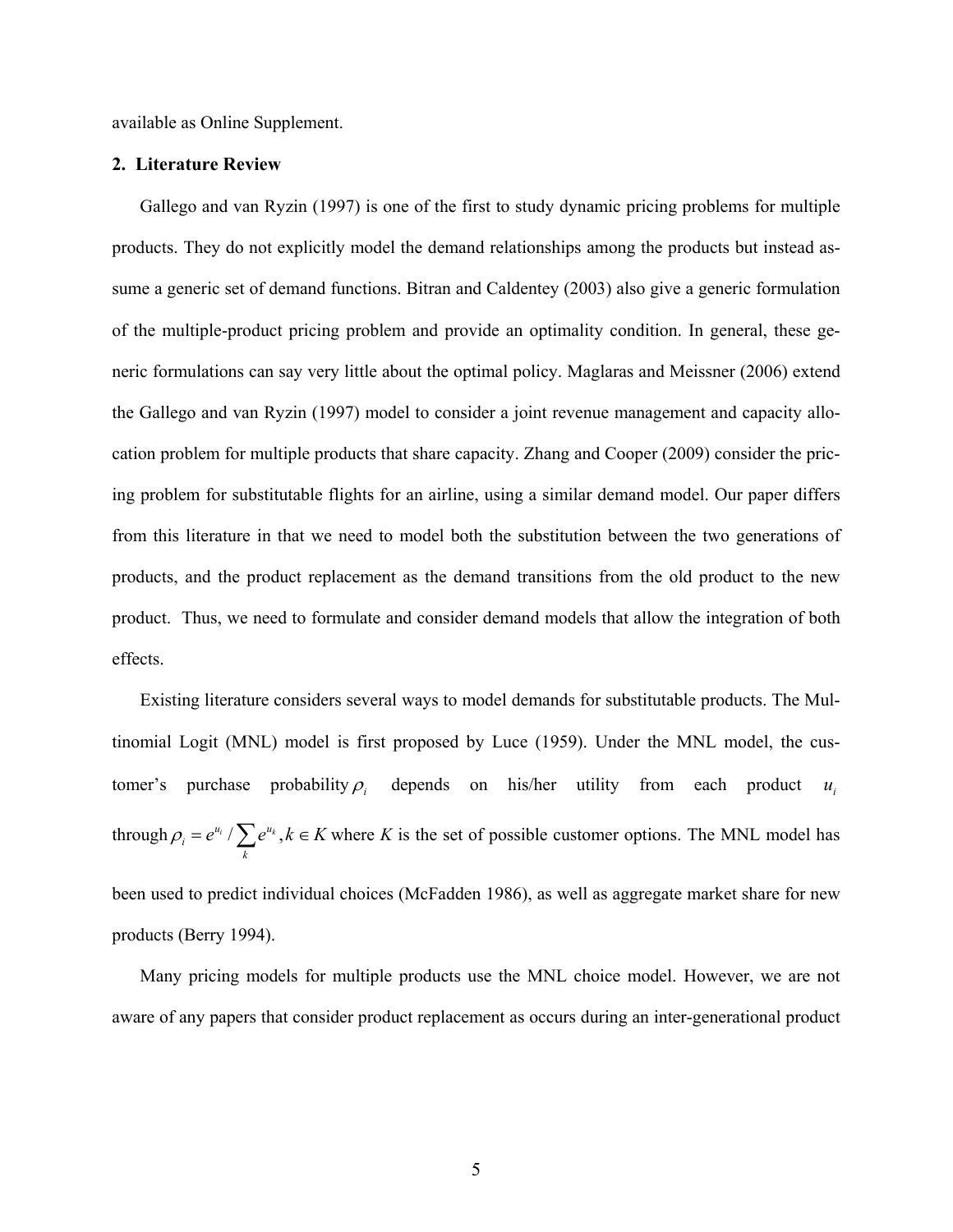transition.<sup>[1](#page-6-0)</sup> This product replacement typically induces two contrasting S-shaped demand functions, as the new product replaces the old. This phenomenon creates interesting pricing dynamics that have not been previously studied by researchers.

Hanson and Martin (1996) study the product line pricing decisions using the MNL model and show that the profit function is not quasi-concave in prices. They use a "path-following" computation approach to obtain the optimal prices. It is a single-period model and they do not consider inventory in the pricing decision. Aydin and Porteus (2008) study a single-period multi-product newsvendor problem with both inventory and pricing decisions. They show that the first-order condition leads to a unique optimal solution if the objective function is separately quasi-concave in each product price and the second order cross partials are zero at the points where the first order condition is met. We expand their method to address a multi-period dynamic pricing problem.

Song and Xue (2007) study a multi-period pricing problem with a replenishment decision in each time period, using several alternative demand models including the MNL model. They show that the value function is concave in the market shares and that the optimal decision in each period consists of a not-to-order list, base stock levels, and target market shares. In our model, there is a single replenishment opportunity at the beginning of the planning horizon and there are no opportunities for subsequent replenishments within the transition period, due to the long lead time.

Dong et al. (2009) use the MNL model to study dynamic pricing decisions for substitutable products with a single selling season. As in Song and Xue (2007), they consider market share as decision variables. They identify inventory scarcity and product quality difference as the two key driving forces for the optimal prices. They assume product quality to be constant and show that in the absence of inventory scarcity, dynamic pricing is unnecessary. Suh and Aydin (2009) consider a similar problem, focusing on the analytical insights on the effect of the remaining time and a product's

i

<span id="page-6-0"></span><sup>&</sup>lt;sup>1</sup> There has been previous research on revenue management with diminishing product values, but not with MNL demand (for example, Zhao and Zheng 2000, Su 2007, Aviv and Pazgal 2008).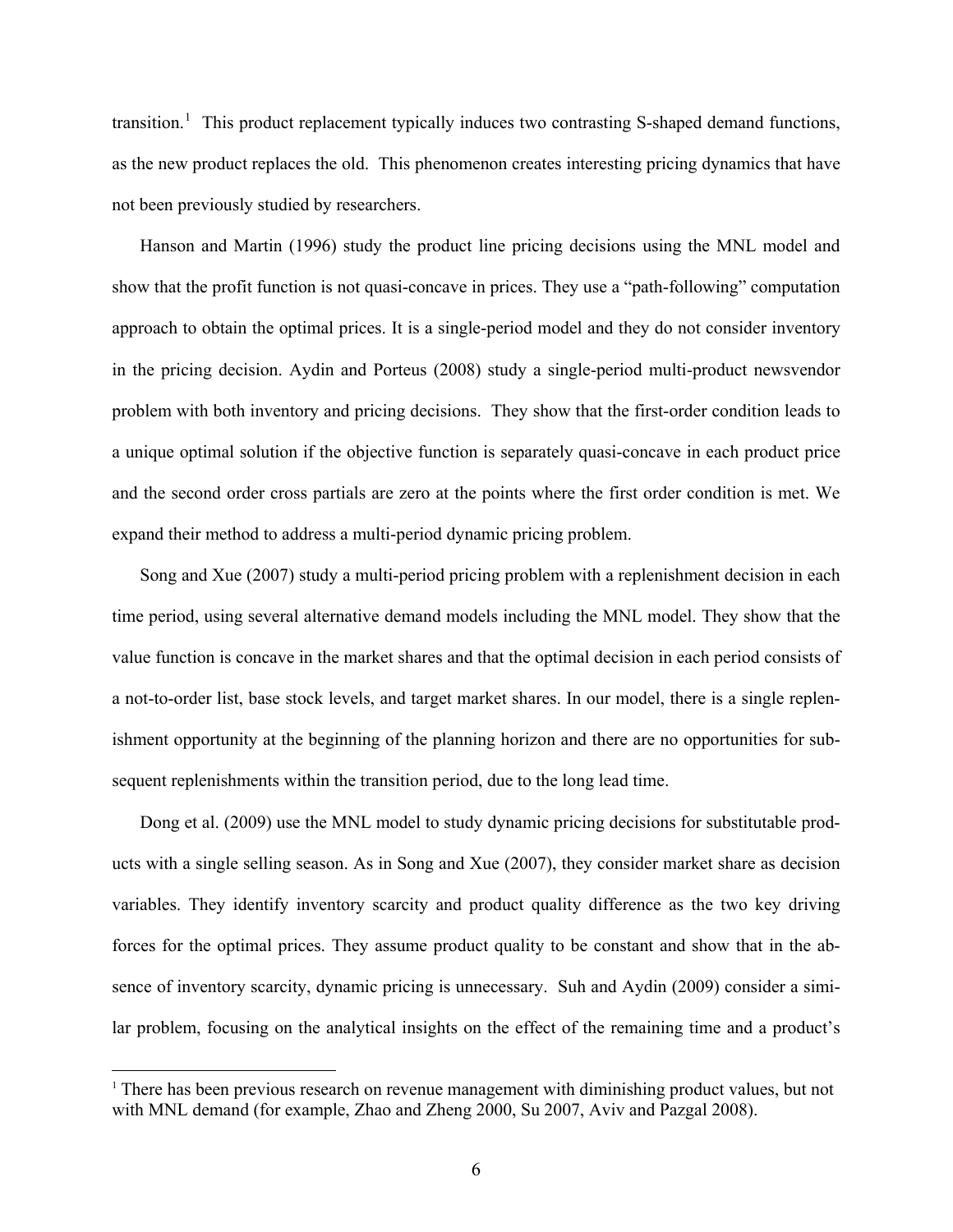own stock level, as well as the substitute product's stock level on pricing. They too assume that the inherent product quality is constant over time and thus the changing price of a product can be attributed entirely to the scarcity of this product, or the substitute product, or both. In contrast, we show that the optimal prices of the two successive product generations exhibit time-dependent behavior even in the absence of the inventory scarcity effect. We derive a recursive formula of the optimal prices for any given time and inventory and examine how the replacement of one generation of product by the other affects the optimal pricing decisions. In particular, we find that when we exclude other factors such as inventory scarcity and competition, the inter-generational replacement causes the prices of both products to decrease initially, followed by a gradual price recovery; this behavior is driven by the time-varying valuation of the two products in the transition. Furthermore, we examine how certain product or market characteristics such as the speed of the product transition, the speed of product obsolescence, and the customers' price sensitivity affect the optimal pricing decision.

Other papers related to our work include Kornish (2001), who studies the pricing problem for a monopolist with frequent product upgrades but sells only the latest generation of product in any period, and Ferguson and Koenigsberg (2007), who use a linear aggregate demand model to derive the optimal pricing and stocking decisions when a company sells the newly-replenished units in the presence of left-over units from last period. Goettler and Gordon (2009) study the dynamic pricing and investment decisions for a product that competes in a duopoly with a MNL demand model. Xu and Hopp (2004) consider a pricing problem for a single product with one or multiple retailers and derive the equilibrium pricing policies for the retailers. In this paper, we study the *centralized* pricing decision, i.e., a company that sells two generations of products and thus has to maximize the total expected profit from the two products.

#### **3. Problem Description and Demand Model**

We present a dynamic programming model that addresses the pricing decisions for a product upgrade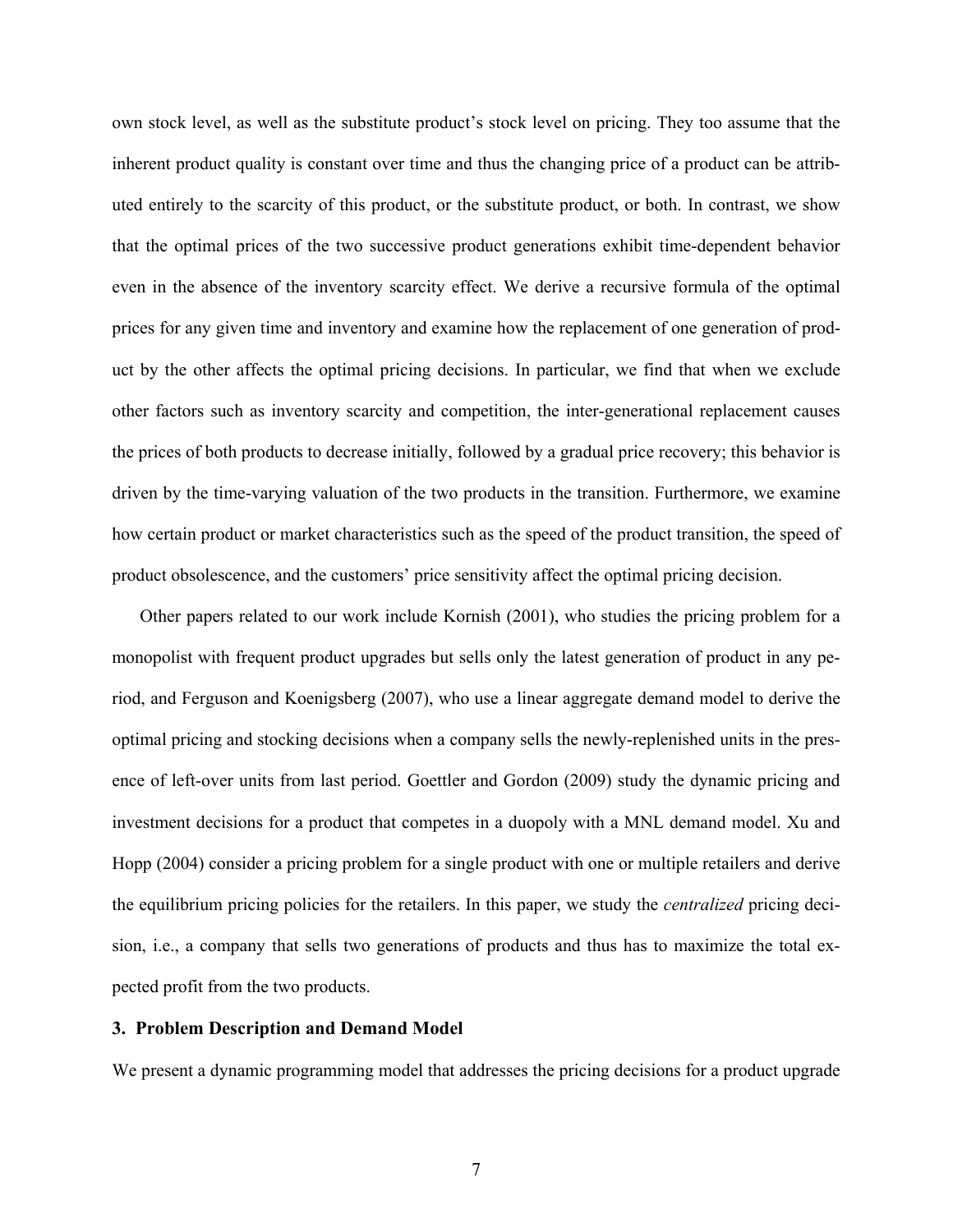during the transition period of length *T*. We make the following assumptions:

- (i) The transition from the old product to the new one starts at time *0* and is completed within time *T*; thus by time *T* the demand of the old product has become negligible.
- (ii) There is no option for inventory replenishment during the period [*0, T*].

Given the above, we solve for the optimal prices for the old and new products during the transition period  $[0, T]$  as a function of both time and inventory. The justification for (ii) is that the replenishment time is long relative to the transition period.

We adopt the Multinomial Logit (MNL) consumer choice model, whereby a customer chooses one option among a set of alternatives. In this case, the options are the old product, the new product, and no purchase. Assume that a customer's utility of purchasing product *i* (*i*=1 refers to the old product and *i*=2 refers to the new product) at time *t* is  $u_i(r_i, t) = a_i(t) - g(r_i) + \varepsilon_i$ , where  $r_i$  is the selling price of product *i*,  $g(r_i)$  is the disutility of paying  $r_i$  and  $a_i(t)$  is the time-varying attribute(s) that affects the customer's utility. We also assume that a customer's utility of not purchasing any product at time *t* is  $u_0(t) + \varepsilon_0$ . If the disturbances  $\varepsilon_i$ ,  $i = 0,1,2$  are independent and identically distributed Gumbel random variables with distribution function  $F(x) = e^{-e^{-x}}$ , the MNL model gives the prob-

ability that a customer purchases product *i* at time *t*: 
$$
\rho_i(\mathbf{r}, t) = \frac{e^{a_i(t) - g(r_i)}}{e^{a_1(t) - g(r_1)} + e^{a_2(t) - g(r_2)} + e^{u_0(t)}} \quad i = 1, 2,
$$

where  $\mathbf{r} = (r_1, r_2)$  is the price vector; then the probability of no-purchase at time *t* is  $\rho_0(\mathbf{r},t) = 1 - \rho_1(\mathbf{r},t) - \rho_2(\mathbf{r},t)$  (McFadden 1973). By using the same  $g(\cdot)$  function for both products, we are assuming that a customer's disutility toward price, or equivalently the utility toward money, is the same for both products. The no-purchase option allows us to explore the pricing problem in a monopolistic situation, as well as in a competitive market. In the monopoly case, we interpret the nopurchase utility as the customer's utility of not obtaining any product; in the case with competition, the no-purchase utility equates to the customer's reservation utility for other market options (buying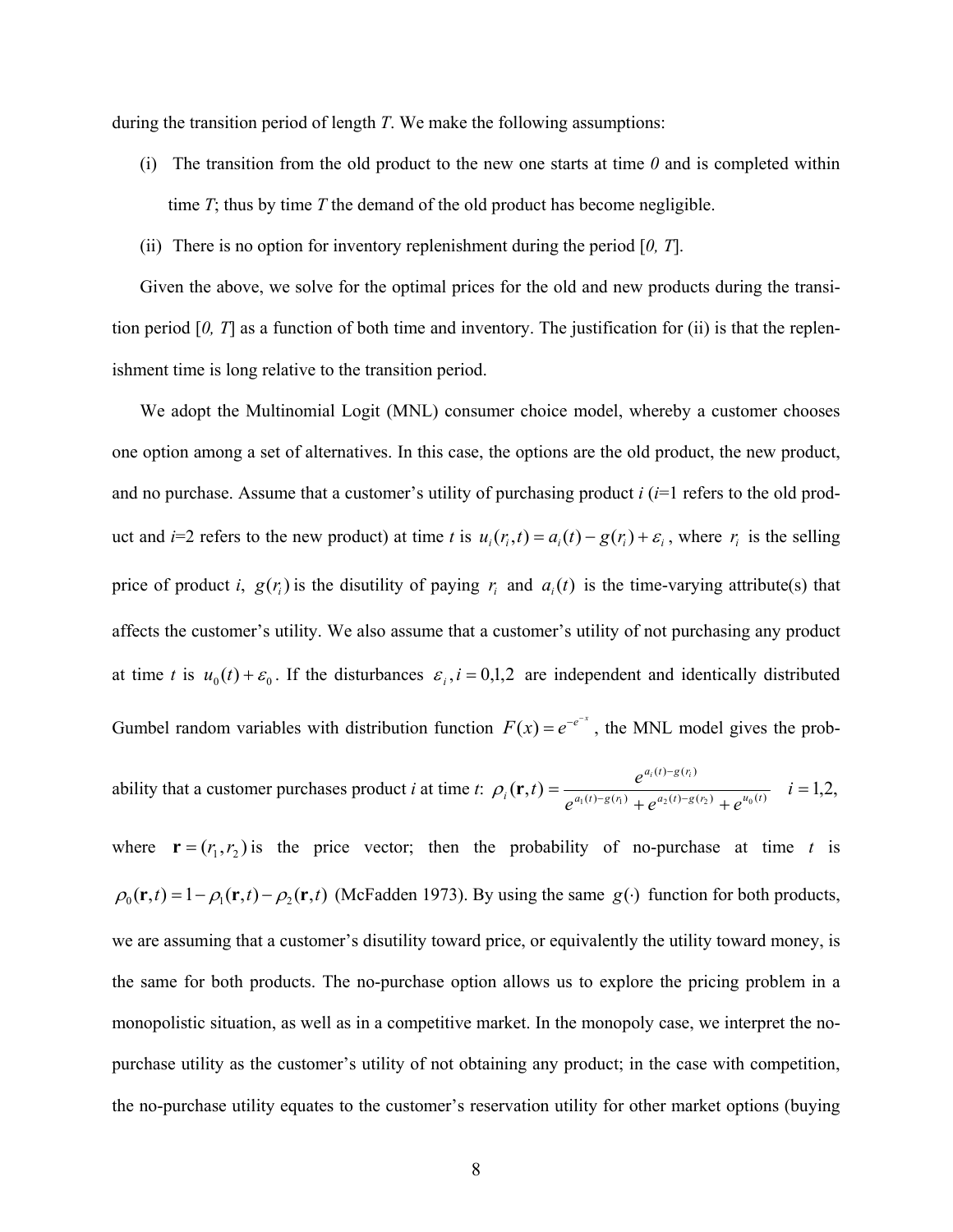a competitor's product) or not buying any product, whichever is higher. We consider both timeinvariant and time-increasing  $u_0(t)$ .

Economists developed the MNL model to describe an individual's choice behavior when facing a set of alternatives. Melnikov (2001) introduces time-related attributes to the choice model to model the inter-temporal demand substitution in computer and printer products. In this paper, we introduce an attribute term  $a_i(t)$  to characterize the time-varying customer preference for the old and new products. As customers shift their preference from the old product to the new one, the impact on demand is reflected through an increase in  $a_2(t)$  and a decrease in  $a_1(t)$ .

Existing OM papers that use the MNL model often assume constant  $a_i$  and  $u_0$ , and  $g(r_i) = r_i$ throughout the planning horizon. In order to capture the unique dynamics in product transition, we allow for time-dependent  $a_i(t)$  and  $u_0(t)$ , and use a more general  $g(r_i)$ . Realistically, the utility function may depend strongly on factors other than time and price such as the advertising effort or complementary product offerings. We do not differentiate these factors and treat them as either a constant term (if they do not vary with time) in  $a_i(t)$ , or simply another generic force that contributes to the time trend in  $a_i(t)$ .

**Assumption 1.** *We assume that customer arrival is a homogeneous Poisson process with rate* λ . Hence the old and new products have Poisson demand with time-varying rates

$$
\lambda_i(\mathbf{r},t) = \lambda \rho_i(\mathbf{r},t) = \lambda \frac{e^{a_i(t) - g(r_i)}}{e^{a_i(t) - g(r_i)} + e^{a_j(t) - g(r_j)} + e^{u_0(t)}} \quad i = 1,2
$$
\n(1)

and the no-purchase rate is

$$
\lambda \rho_0(\mathbf{r},t) = \lambda (1 - \rho_1(\mathbf{r},t) - \rho_2(\mathbf{r},t)).
$$
\n(2)

This demand model is relatively simple and intuitive. The fact that the time factor and the price factor are separable within each exponent term leads to significant analytical tractability. In addition, it generates a logistic demand pattern that is often observed in practice. For example, when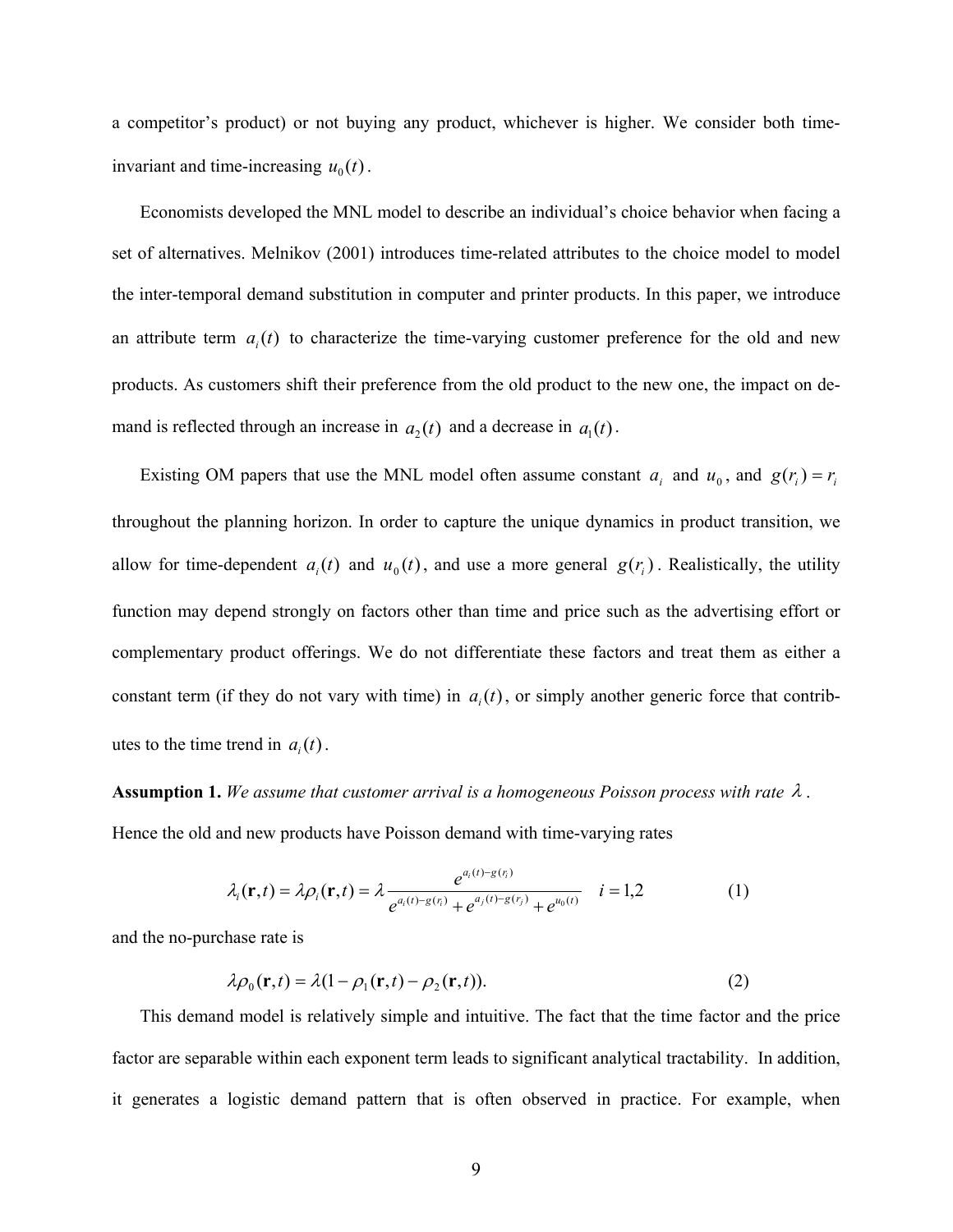$a_1(t) = 5 - 0.0125t$ ,  $a_2(t) = 0.0125t$ ,  $u_0(t) = 0$ ,  $g(r) = r$ ,  $r_1 = r_2 = 3$  and  $\lambda = 0.1$ , the above demand

model generates a demand pattern shown in Figure 1.



Figure 1: Demand Pattern under Equation (1)

We observe from Figure 1 that, for a time-invariant reservation utility  $u_0(t)$ , the total demand rate of the two products drops to the lowest level when the two products have equal market shares. This represents a period of time when the customers' preference for the old product is significantly reduced by the introduction of the new product, while the new product itself has not yet gained full acceptance from the customers. As a result, customers cannot decide which product to buy and thus are more likely to resort to the no-purchase option.

When a product stocks out, a customer then chooses between buying the other product and the no-purchase option. Thus, the purchase probabilities when a particular product runs out are:

$$
\overline{\rho}_i(r_i,t) = \frac{e^{a_i(t) - g(r_i)}}{e^{a_i(t) - g(r_i)} + e^{u_0(t)}} \text{ and } \overline{\rho}_0(r_i,t) = \frac{e^{u_0(t)}}{e^{a_i(t) - g(r_i)} + e^{u_0(t)}}, \ i = 1,2, \quad t \in [0,T] \tag{3}
$$

Implicitly, we assume that running out of a product is equivalent to setting an infinitely high price for that product (i.e.,  $\lim_{r\to\infty} g(r) = \infty$ ). Consequently, its demand is proportionally split between the other product and the no-purchase option. This also follows directly from the Independence from Irrelevant Alternatives (IIA) property of the MNL model, which states that the ratio of any two choices within a choice set is not affected by the presence of other choices. In this case, IIA implies that  $\overline{\rho}_i(r_i,t)/\overline{\rho}_0(r_i,t) = \rho_i(\mathbf{r},t)/\rho_0(\mathbf{r},t)$ .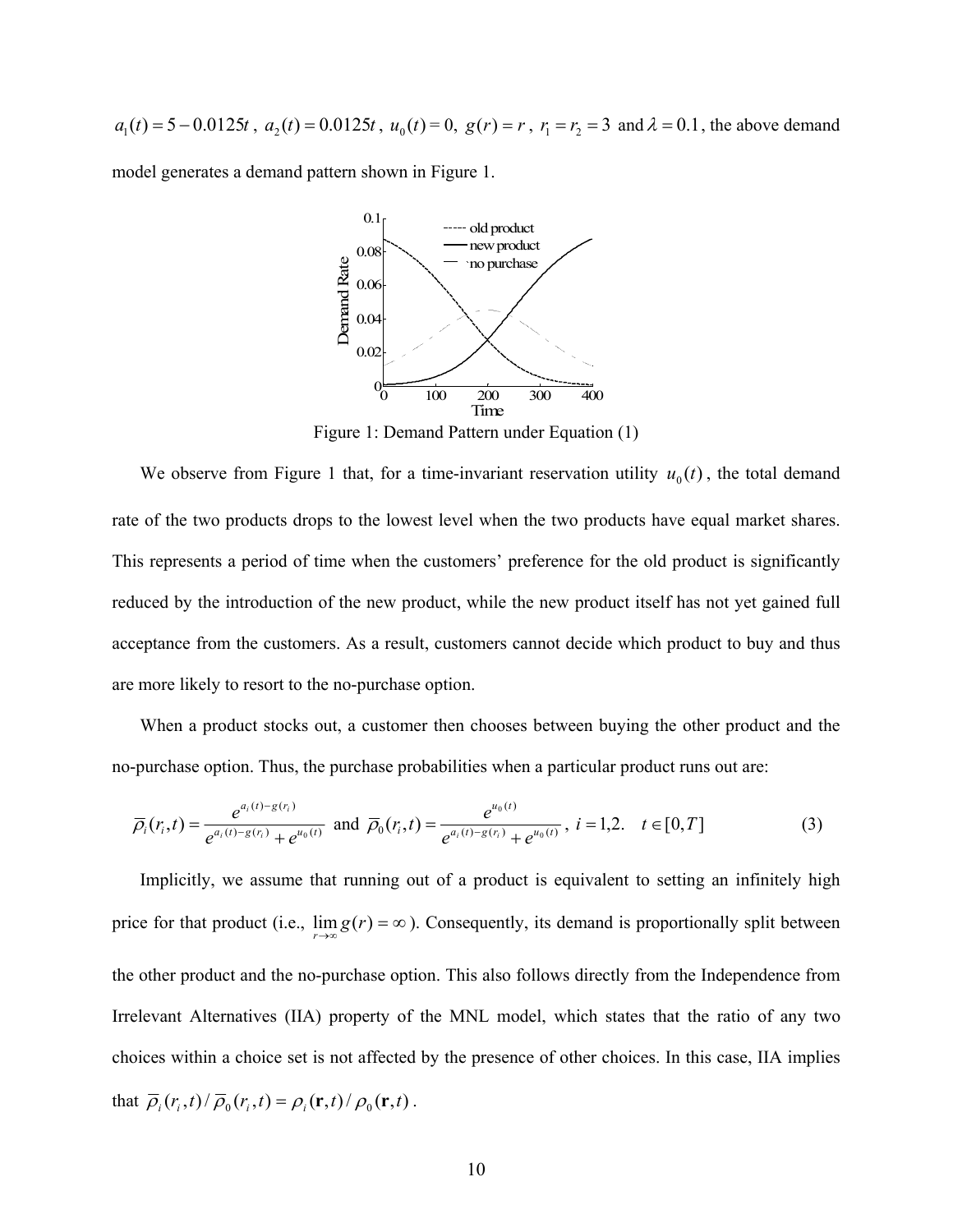#### **4. Optimal Dynamic Prices**

In the analysis that follows, we use the "baby Bernoulli process" approximation of the Poisson process (Gallager 1999) to discretize the finite planning horizon, similar to the approach taken in Bitran and Mondschein (1997). We choose the length of each discrete time period such that the probability of more than one demand arrival in each time period is nearly zero. We then assume that there can be at most one demand in each time period. Given this time period, we let *T* denote the number of time periods in the planning horizon. Then we rescale the parameter  $\lambda$  so that within each time period  $t$ , the probability of no customer arrival is  $1-\lambda$ , and the probability of exactly one customer arrival is  $\lambda$ . Therefore, for each time period *t*,  $\lambda \rho_i(\mathbf{r},t) = \lambda_i(\mathbf{r},t)$  is the probability that a demand occurs for the old product  $(i=1)$  or for the new product  $(i=2)$ ; the probability of a customer arrival and no purchase is  $\lambda \rho_0(\mathbf{r},t)$ .

Let  $V_t(x_1, x_2)$  be the value-to-go at the beginning of period *t* if the company has  $x_i$  units of old product  $(i=1)$  and new product  $(i=2)$ , and makes optimal price decisions at *t* and thereafter.

We define  $V_t(x_1, x_2)$  recursively:

$$
V_{t}(x_{1}, x_{2}) = \max_{\mathbf{r}} h_{t}(\mathbf{r}, x_{1}, x_{2})
$$
  
where  $h_{t}(\mathbf{r}, x_{1}, x_{2}) \equiv \lambda_{1}(\mathbf{r}, t)(r_{1} + V_{t+1}(x_{1} - 1, x_{2}))$   
 $+ \lambda_{2}(\mathbf{r}, t)(r_{2} + V_{t+1}(x_{1}, x_{2} - 1))$   
 $+ (\lambda \rho_{0}(\mathbf{r}, t) + 1 - \lambda)V_{t+1}(x_{1}, x_{2}) \qquad \forall x_{1}, x_{2} > 0$  (4)

$$
h_t(\mathbf{r}, 0, x_2) = \lambda \overline{\rho}_2(r_2, t)(r_2 + V_{t+1}(0, x_2 - 1)) + (\lambda \overline{\rho}_0(r_2, t) + 1 - \lambda) V_{t+1}(0, x_2) \qquad \forall x_2 > 0
$$
\n(5)

$$
h_t(\mathbf{r}, x_1, 0) = \lambda \overline{\rho}_1(r_1, t)(r_1 + V_{t+1}(x_1 - 1, 0)) + (\lambda \overline{\rho}_0(r_1, t) + 1 - \lambda)V_{t+1}(x_1, 0) \qquad \forall x_1 > 0
$$
\n(6)

The terminal value is the salvage value of products left over after *T*:  $V_{T+1}(x_1, x_2) = s_1 x_1 + s_2 x_2$ where  $s_i$  is the unit salvage value of a product at the end of the transition. The salvage value for the new product reflects the value depreciation of the new product. It does not necessarily imply that the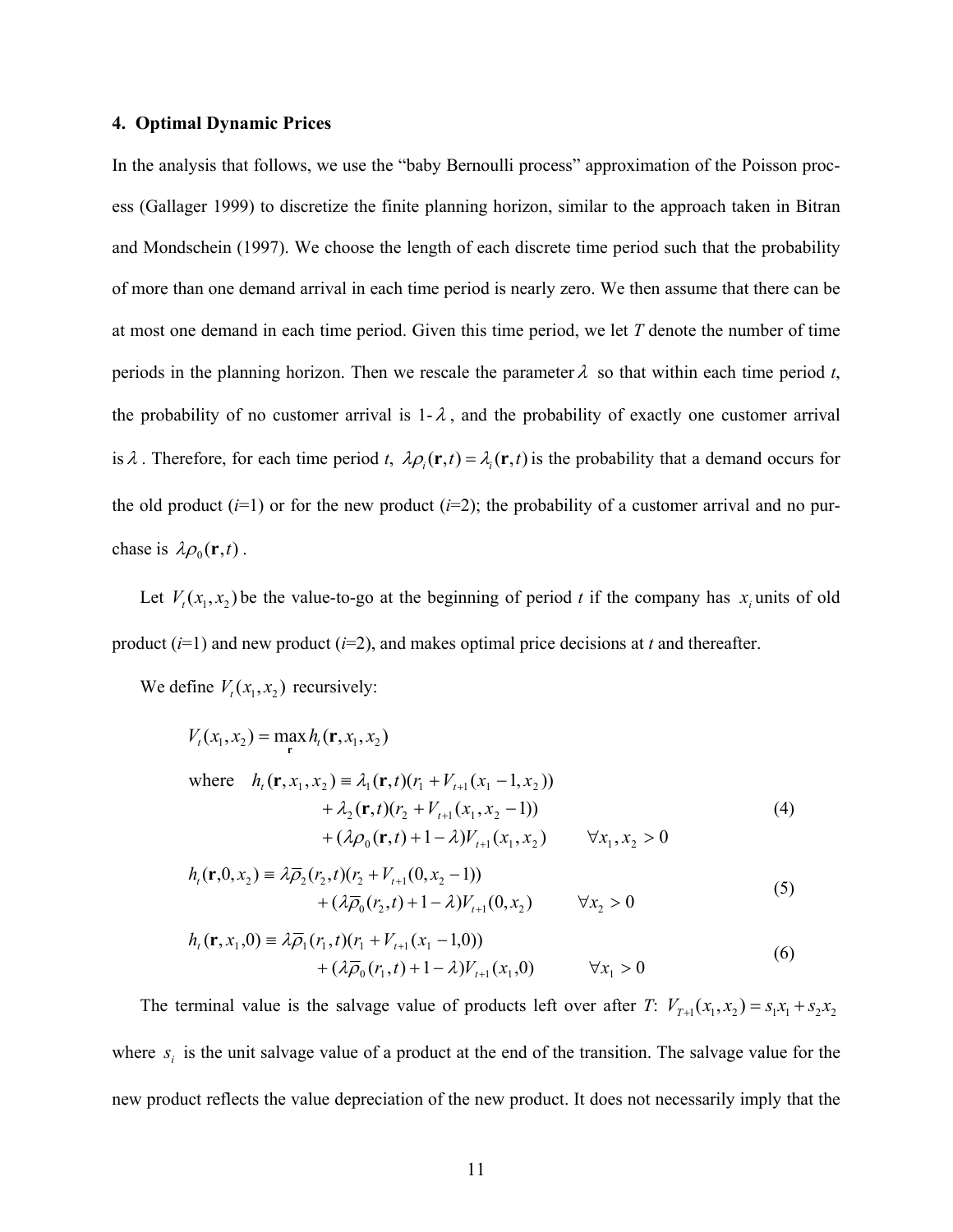company will salvage any left over units of the new product. Presumably any leftover new product is just kept in inventory and sold later. Hence the value of the inventory at *T* is the replacement value for the new product, i.e., the manufacturing cost for the new product at time *T*. Let the production cost for product *i* at time 0 be  $c_i$ . Then the salvage value  $s_2$  could be  $c_2$ , reflecting no cost reduction over *T*, or a fraction of  $c_2$ , reflecting cost reduction from learning.

The problem is to find the optimal prices  $r_1$  and  $r_2$  for each  $(t, x_1, x_2)$  combination. The value function  $h_t$  (**r**,  $x_1$ ,  $x_2$ ) as defined in equations (4)-(6) is not jointly concave or quasi-concave in prices. Hanson and Martin (1996) give a counter example to the joint quasi-concavity. To circumvent this problem, Song and Xue (2007), as well as, Dong et al. (2009) use an inverse demand function of the MNL model and show that the value function becomes jointly concave in the market shares. In this paper, we follow the Aydin and Porteus (2008) approach to show that, even though joint quasiconcavity does not hold, the first-order condition yields a unique price vector, and that it is optimal for the problem we consider. In the following, we first solve the first-order necessary condition, and then show that it is also sufficient.

Solving the first-order condition for equation (4), we obtain:

$$
\rho_i(\mathbf{r},t) + \frac{\partial \rho_j(\mathbf{r},t)}{\partial r_i}(r_j - \Delta_j V_{t+1}(x_1, x_2)) + \frac{\partial \rho_i(\mathbf{r},t)}{\partial r_i}(r_i - \Delta_i V_{t+1}(x_1, x_2)) = 0 \quad i = 1,2, j \neq i \quad (7)
$$

where  $\Delta_1 V_{t+1}(x_1, x_2) \equiv V_{t+1}(x_1, x_2) - V_{t+1}(x_1 - 1, x_2)$  and  $\Delta_2 V_{t+1}(x_1, x_2) \equiv V_{t+1}(x_1, x_2) - V_{t+1}(x_1, x_2 - 1)$  are the marginal value of inventory for the old and new product respectively.

From equation (1), we obtain

$$
\frac{\partial \rho_0(\mathbf{r},t)}{\partial r_i} = \rho_0 \rho_i g'(r_i), \frac{\partial \rho_i(\mathbf{r},t)}{\partial r_i} = \rho_i (\rho_i - 1) g'(r_i) \text{ and } \frac{\partial \rho_i(\mathbf{r},t)}{\partial r_j} = \rho_i \rho_j g'(r_j)
$$
(8)

Substituting (8) into (7) and treating equation (7) as two linear equations with two unknowns  $r_i - \Delta_i V_{i+1}(x_1, x_2)$ ,  $i = 1, 2$ , we can solve equation (7) and rewrite the first order condition as: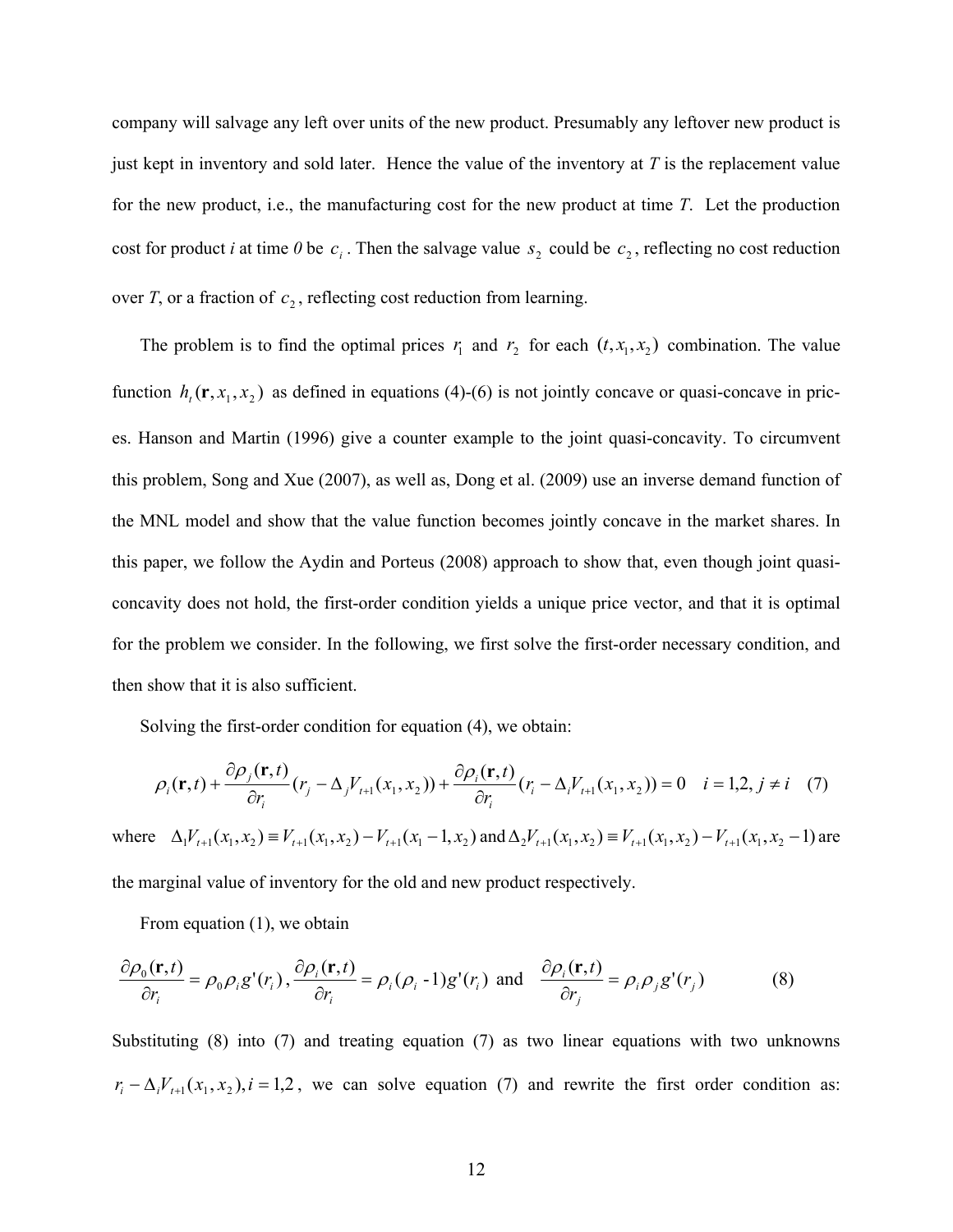$$
r_i - \Delta_i V_{t+1}(x_1, x_2) = \frac{1}{\rho_0(\mathbf{r}, t)} [g'(r_i)^{-1} - (g'(r_i)^{-1} - g'(r_j)^{-1})\rho_j(\mathbf{r}, t)] \tag{9}
$$

**Assumption 2.** *The disutility function*  $g(\cdot)$  *is continuous and twice differentiable and satisfies*  $g'(r_i) + g''(r_i)/g'(r_i) > 0$ .

Assumption 2 is a technical assumption that is satisfied by many increasing utility functions.

**Lemma 1.** *Under Assumption 2, we have* 

i) For any given  $r_i$ ,  $h_i(\mathbf{r}, x_1, x_2)$  is strictly quasi-concave in  $r_j \,\forall x_1 \geq 0, x_2 \geq 0, t \in [0, T]$  and  $i, j = 1, 2, i \neq j.$ 

ii) The cross price effect 
$$
\frac{\partial^2 h_t(\mathbf{r}, x_1, x_2)}{\partial r_i \partial r_j} = 0 \text{ whenever } \frac{\partial h_t(\mathbf{r}, x_1, x_2)}{\partial r_1} = 0 \text{ and } \frac{\partial h_t(\mathbf{r}, x_1, x_2)}{\partial r_2} = 0.
$$

**Proposition 1.** Let  $\hat{\mathbf{r}} = (\hat{r}_1, \hat{r}_2)$  solve the first order condition of equations (4)-(6) where  $\hat{r}_1, \hat{r}_2 \in [0, \infty)$  . Then it is the unique maximizer of  $h_i(\mathbf{r}, x_1, x_2) \,\,\forall x_1 \geq 0, x_2 \geq 0, t \in [0, T]$ .

Therefore, we can obtain the optimal solution by solving the first-order condition in equation (9)

Economists often assume a quasi-linear utility function to simplify problems and obtain tractable solutions by eliminating the effect of initial wealth (Mas-Colell et al. 1995). In the analysis that follows, we assume that the customers' utilities are linear with respect to money, i.e., the disutility function  $g(r_i)$  is a linear function.

**Assumption 3.**  $g(r_i) = \beta r_i$  where  $\beta > 0$ .

With Assumption 3 we can reduce condition (9) to

$$
r_i - \Delta_i V_{i+1}(x_1, x_2) = \frac{1}{\beta \rho_0(\mathbf{r}, t)}
$$
(10)

The term  $r_i - \Delta_i V_{t+1}(x_1, x_2)$  is the marginal gain from selling a unit of product *i* at time *t*. Intuitively, the optimal price is set such that the company is indifferent between selling an old and selling a new. Solving the above equation for  $r_i$  (see proof of Proposition 2), we obtain: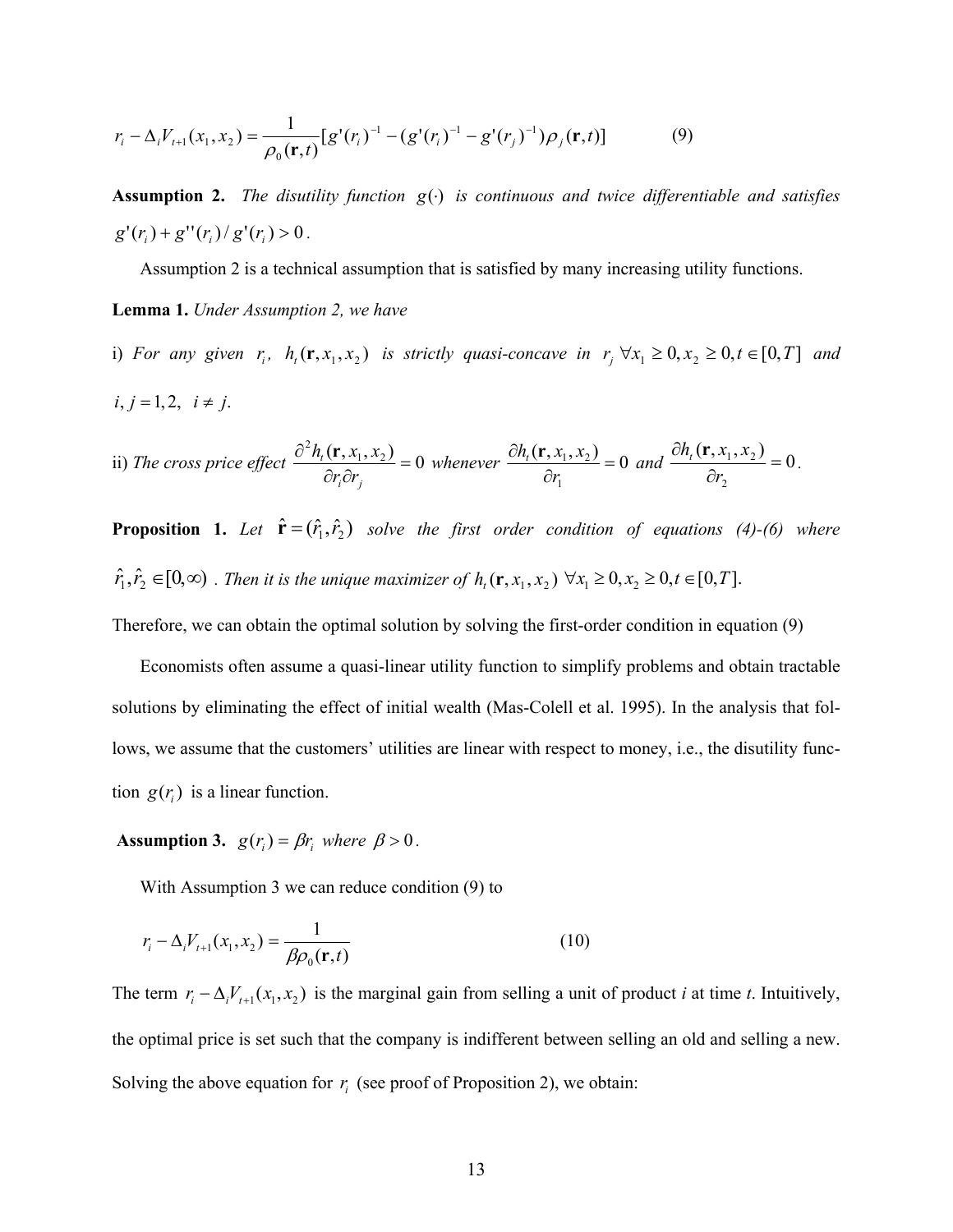$$
r_i^*(t, x_1, x_2) = \Delta_i V_{i+1}(x_1, x_2) + \frac{1}{\beta} \{1 + W(e^{a_i(t) - u_0(t) - 1 - \beta \Delta_i V_{i+1}(x_1, x_2)} + e^{a_j(t) - u_0(t) - 1 - \beta \Delta_j V_{i+1}(x_1, x_2)})\}
$$

where *W* is the Lambert's *W* function, i.e.,  $W(x)$  solves the equation  $we^w = x$  for *w* as a function of *x*. We can do a similar analysis for the cases when one of the products runs out. Substituting the optimal prices into equations (4)-(6) yields a recursive formula for computing the value function  $V_t(x_1, x_2)$ . We summarize these results in Proposition 2.

**Proposition 2.** *Under Assumption 3, the optimal price of the old and new product at time t for a given inventory level*  $(x_1, x_2)$  *is* 

$$
r_i^*(t, x_1, x_2) = \Delta_i V_{t+1}(x_1, x_2) + \frac{1}{\beta} \{1 + W(Z)\}
$$
\n(11)

where 
$$
Z = \begin{cases} e^{a_i(t) - u_0(t) - 1 - \beta \Delta_i V_{t+1}(x_1, x_2)} + e^{a_j(t) - u_0(t) - 1 - \beta \Delta_j V_{t+1}(x_1, x_2)} & \forall x_1, x_2 > 0 \\ e^{a_2(t) - u_0(t) - 1 - \beta \Delta_2 V_{t+1}(0, x_2)} & \forall x_1 = 0, x_2 > 0 \\ e^{a_1(t) - u_0(t) - 1 - \beta \Delta_i V_{t+1}(x_1, 0)} & \forall x_1 > 0, x_2 = 0 \end{cases}
$$

*and we obtain*  $V_1(x_1, x_2)$  *using the following recursive equations:* 

$$
V_{T+1}(x_1, x_2) = s_1 x_1 + s_2 x_2 \tag{12}
$$

$$
V_t(x_1, x_2) = V_{t+1}(x_1, x_2) + \frac{\lambda}{\beta} W(Z)
$$
\n(13)

We note from (13) that the marginal value of time is

 $\Delta_t V(x_1, x_2) = V_t(x_1, x_2) - V_{t+1}(x_1, x_2) = \frac{\lambda}{\beta} W(Z)$ . We can now express the optimal prices as:

$$
r_i(t, x_1, x_2) = \Delta_i V_{i+1}(x_1, x_2) + \frac{1}{\lambda} \Delta_i V(x_1, x_2) + \frac{1}{\beta}
$$
 (14)

Thus the optimal price is determined by the marginal value of inventory and the marginal value of time. Note that the factor  $1/\lambda$  in the second term represents a conversion to per unit price.

In addition, comparing equations (10) and (11), we obtain

$$
W(Z) = \frac{\rho_1(\mathbf{r}^*, t) + \rho_2(\mathbf{r}^*, t)}{\rho_0(\mathbf{r}^*, t)}
$$
(15)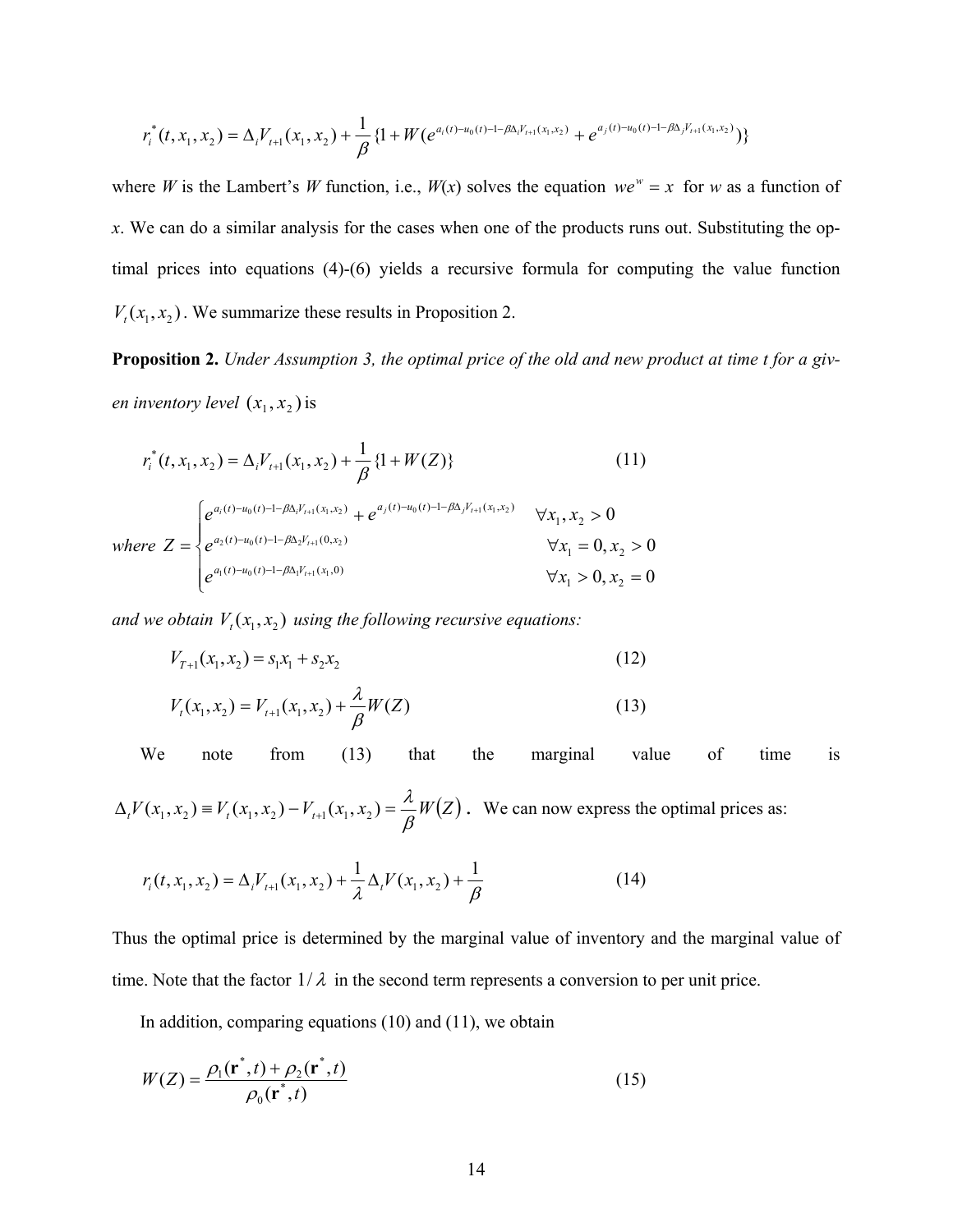Therefore, we can interpret the term  $W(Z)$  as the ratio of the company's market share against the competition at time *t*, assuming we follow the optimal pricing policy.

Heretofore we have not made any specific assumptions on  $a_i(t)$ , the time-varying attribute. In fact, the solution given in Proposition 2 applies to any two substitutable products with time-varying attributes and sold by the same company. To derive structural properties of the optimal dynamic prices in the context of a product transition, we will make some additional assumptions regarding  $a_i(t)$  and  $u_0(t)$ . In what follows, we examine in a progressive manner the various factors and dynamics that affect the optimal prices of the two products during the transition. Throughout this paper, we use both analytical and numerical examples to develop the insights on how certain dynamics and factors effect price.

#### **5. Factors and Dynamics Affecting the Optimal Price**

We start with a simple base case. We let both  $a_i(t)$  and  $u_0(t)$  be constant, and consider infinite supply of inventory. Corollary 1 follows directly from equation (11).

**Corollary 1.** *If*  $a_i(t) = a_i$ ,  $u_0(t) = u_0$ ,  $x_1, x_2 \rightarrow \infty$ , the optimal prices are constants throughout the

$$
planning horizon: \ \ r_i^* = s_i + \frac{1}{\beta}(1 + W(e^{a_1 - u_0 - 1 - \beta s_1} + e^{a_2 - u_0 - 1 - \beta s_2})).
$$

This is consistent with findings from existing dynamic pricing literature with unconstrained supply and time-invariant attributes. The base case does not necessarily correspond to any realistic situation. However, we can infer the various factors and dynamics affecting the optimal price by comparing the optimal solution under more complex cases with the base case in Corollary 1.

In Sections 5.1-5.3, we assume ample inventory and thus the effect of inventory scarcity is absent. In Sections 5.4 and 5.5, we discuss the cases of limited inventory.

#### **5.1 Effect of Product Replacement**

The function  $a<sub>i</sub>(t)$  represents the change of customers' attitude toward a product after the new prod-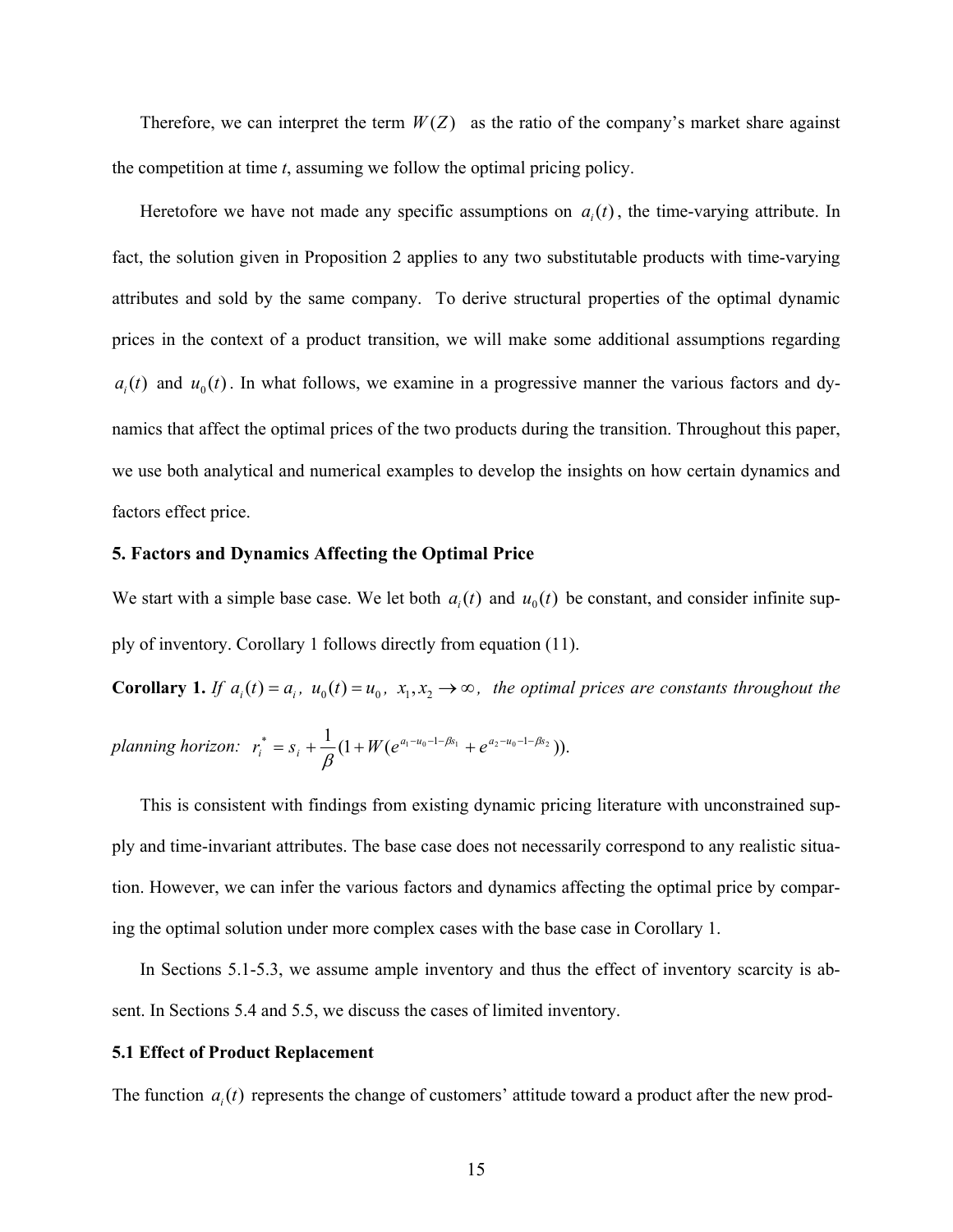uct introduction, independent of the products' prices. We expect  $a_i(t)$  to vary over the transition period, and it could take on various functional forms.

**Assumption 4.** We assume that  $a_i(t)$  is given by  $a_1(t) = a_0 - kt$  and  $a_2(t) = kt$  where  $a_0, k > 0$  are *known constants.* 

As justification for this assumption, we consider the behavior of the market shares for the two products. Under the MNL model, this ratio at time *t* is  $\rho_2 / \rho_1 = G(\mathbf{r})e^{a_2(t) - a_1(t)}$  where

 $G(r) = e^{-(g(r_2) - g(r_1))}$ . Given that  $a_i(t)$  is linear, the market share ratio in the MNL model has the same form as for the Fisher and Pry (1971) model, for which the market share of the old and new technologies (products) is  $e^{2\alpha(t-t_0)}$  where  $t_0$  is the time at which the new and the old have equal market shares, and  $\alpha$  is a constant that signifies the rate of substitution. We can also show that Assumption 4 is consistent with the Norton and Bass (1987) model: If we assume that the old and new products have the same customer population, then the market share ratio in the Norton-Bass model differs from the MNL model by a constant. Both the Fisher-Fry model and the Norton-Bass model perform well on empirical data. Thus, we contend that the linear assumption of  $a_i(t)$  is reasonable.

As shown in Figure 1, Assumption 4 generates a logistic demand pattern commonly observed during a product transition. The new product will, over time, replace the old product. The magnitude of *k* represents the rate of the transition, i.e., how quickly the new product replaces the old; it may depend on multiple factors including, but not limited to, product capability, timing of the new product introduction, marketing effort and macroeconomic environment. For example, Intel generates a PTI score for each transition based on the assessment of these constituent factors. The resulting PTI score is a direct indicator of the transition rate. According to Jay Hopman (Hopman 2005),

*"If all vectors are scored down the middle, the product transition should be expected to unfold at a rate on par with the average of past transitions. Hotter scores predict a faster transition, colder scores a slower transition."*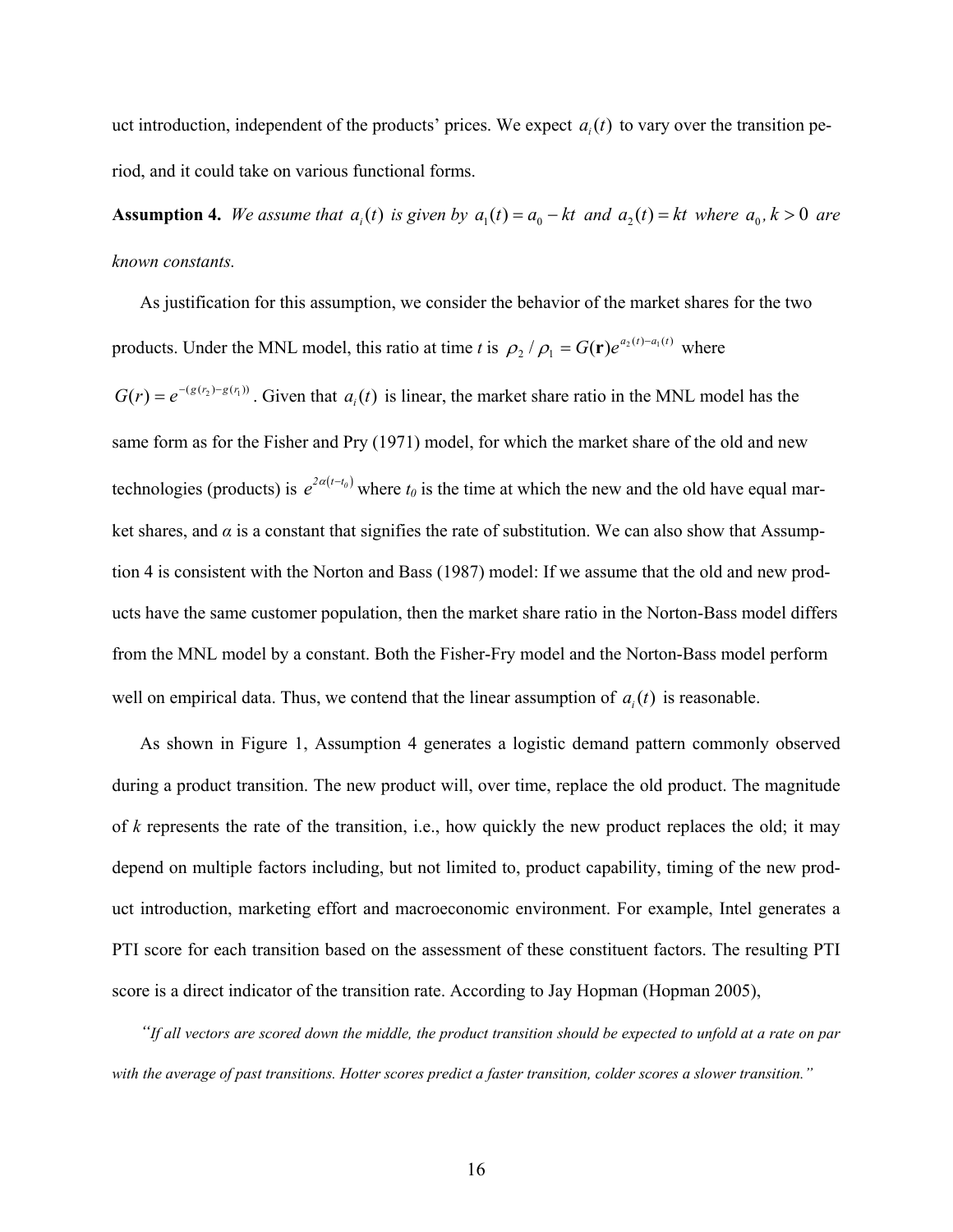The Intel approach includes price and external competition, along with many other factors in the PTI scores. In our model, prices are decision variables and we model external competition implicitly through  $u_0(t)$ . We consolidate all other factors into *k*.

The following proposition highlights the effect of  $a_i(t)$  on the optimal prices.

**Proposition 3.** *Under Assumptions 3 and 4, if the no-purchase utility does not vary with time, i.e.,*   $u_0(t) = u_0$ , then

*i)* If 
$$
x_1 \to \infty
$$
,  $x_2 = 0$ ,  $r_1^*(t, x_1, x_2)$  decreases in  $t \forall t \in [0, T]$   
\n*ii)* If  $x_1 = 0$ ,  $x_2 \to \infty$ ,  $r_2^*(t, x_1, x_2)$  increases in  $t \forall t \in [0, T]$   
\n*iii)* If  $x_1, x_2 \to \infty$ ,  $r_i^*(t, x_1, x_2)$  decreases in  $t$  for  $t \in [0, \bar{t}]$  and increases in  $t$  for  $t \in [\bar{t}, T]$ , where  $\bar{t} = \frac{a_0 + \beta(s_2 - s_1)}{2k}$ .

As inventory increases, the marginal value of inventory  $\Delta_i V_{t+1}(x_1, x_2)$  approaches the salvage value  $s_i$ . Thus, from equation (14), the optimal price is solely determined by the marginal value of time  $\Delta_t V(x_1, x_2)$ . For case i),  $\Delta_t V(x_1, x_2)$  is an increasing function of  $a_1(t)$ , which decreases linearly in time by assumption. Therefore, the optimal price of the old product decreases over time. Similarly, in case ii),  $\Delta_t V(x_1, x_2)$  is an increasing function of  $a_2(t)$ , which increases in *t*. Therefore the optimal price of the new product increases over time. When both products are available, the optimal price behavior is more complex. In case iii),  $\Delta_t V(x_1, x_2)$  is an increasing function of  $Ae^{a_1(t)-a_0} + Be^{a_2(t)-a_0}$  where  $A = e^{-1-\beta s_1}$  and  $B = e^{-1-\beta s_2}$  are constants. Thus the price trend depends on which term dominates.

We illustrate the behavior of case iii) graphically in Figure 2. In this example, we assume the inventory level to be (10,10) throughout the transition. This inventory level represents, for all practical purposes, an infinite amount of inventory since the maximum total expected demand for both products for the planning horizon is  $\lambda T = 10$ . We observe from the optimal demand curve that the new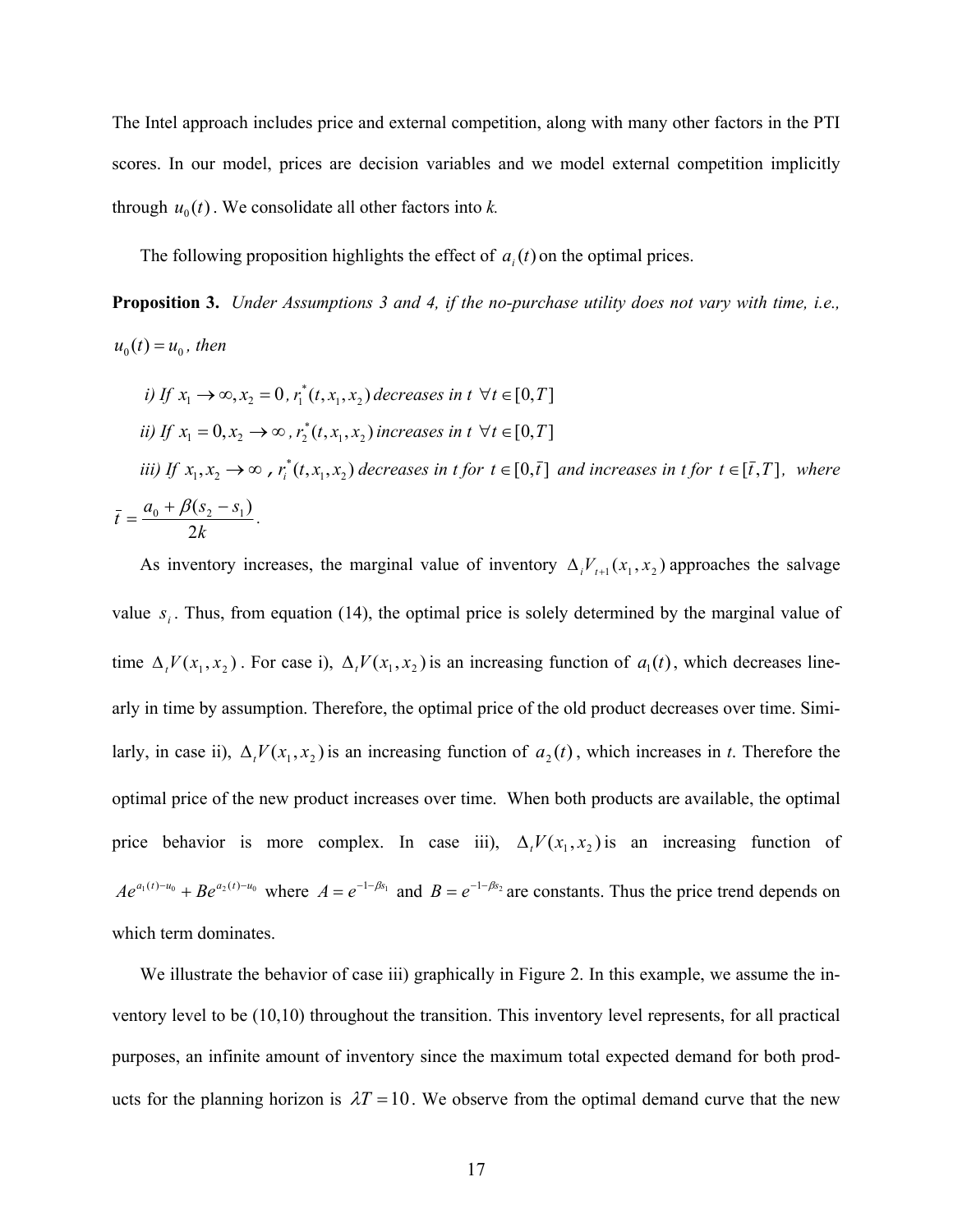product gradually replaces the old as the dominating product. The no-purchase option reaches its highest level midway through the transition when neither product dominates.



Figure 2: Optimal Prices and Demand for Given Inventory Level (10,10)

Comparing this with the base case, we see that the price trend is due to changes in  $a_i(t)$ . Initially, the new product is at its infancy and the old product offers the highest utility to customers (i.e., the term  $Ae^{a_1(t)-a_0}$  dominates over  $Be^{a_2(t)-a_0}$ ); the competition is essentially between the old product and the non-purchase option. As *t* increases, customer preference for the old product decreases as it approaches obsolescence. The overall impact is that the no-purchase option becomes relatively more attractive over time before the new product gains strong hold. Therefore, the optimal pricing strategy during the first half of the transition is to decrease price in order to compete with the no-purchase option. Later, the new product replaces the old product to become the main product that competes with the no-purchase option, i.e., the term  $Be^{a_2(t)-u_0}$  dominates over  $Ae^{a_1(t)-u_0}$ . As the new product's attractiveness increases with time, the company ought to increase price to maximize revenue. Therefore, during the transition, the company faces higher risk of losing to customers' other options. The price dip during the transition (Figure 2) is hence a strategy to counteract that risk.

In practice, we rarely observe price increases for technology products. Therefore, the price trend in Proposition 3(iii) and Figure 2 is an isolated effect of the replacement between two generations of products. Later we show that external competition and/or the effect of inventory scarcity is likely to create a downward pricing trend.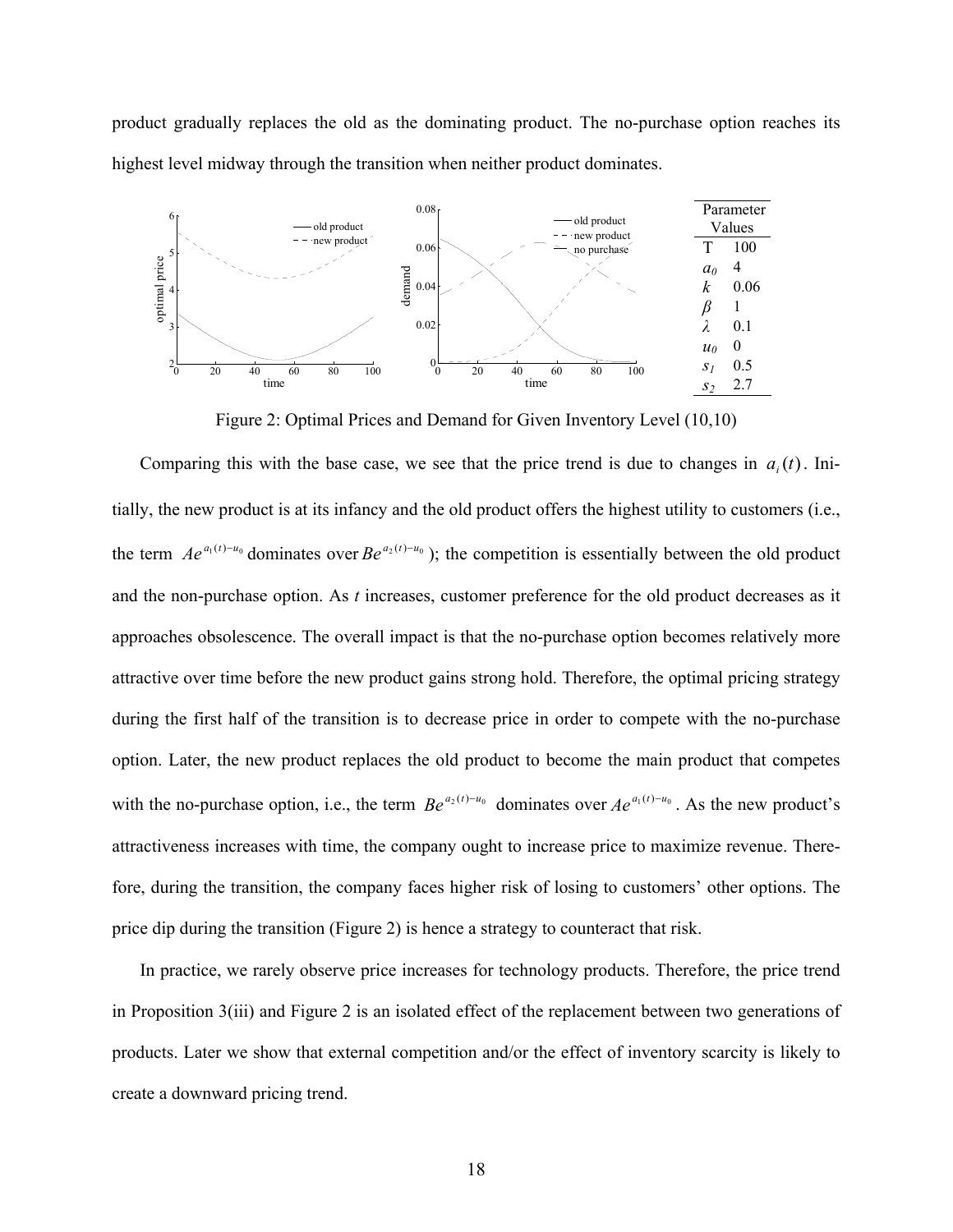#### **5.2 Effect of External Competition**

In the demand model from Section 3, the no-purchase option may represent different customer behaviors. In the case of a monopoly, a customer's no-purchase utility,  $u_0$ , represents his/her preference for not getting any product, old or new. Such preference may change over time. For example, technology development may make it easier (or harder) over time for a customer to get by without buying either product. In a competitive market, a customer's no-purchase utility represents the customer's preference for the best outside option (competitive product), or not buying any product (e.g., using its legacy system). If the competitor continuously improves its product attractiveness, whether through enhanced features or lower prices, the value of  $u_0$  may increase over time. Therefore, a timevarying  $u_0$  allows us to model the impact of these various factors on the optimal pricing strategy during a product transition.

The discrete choice model employed in this paper depends critically on the ability to estimate  $u_0(t)$ . Companies often study their customer base through focus groups or surveys, as well as competitors' product offerings to help them better understand customers' preference for other options (including buying from competition and not buying any). As with  $a_i(t)$ , the no-purchase option may depend on factors other than time and we treat these factors as either a constant term or a generic force that contributes to the time trend in  $u_0(t)$ .

A major difficulty with statistically estimating the parameters in the MNL demand model including  $\lambda$  and  $u_0$  is that, given the sales data, it is impossible to tell if a period with no sale is due to no customer arrival or due to no purchase upon arrival. A recent paper by Vulcano et al (2009) addresses this problem using an expectation-maximization (EM) method which maximizes the *expected* log-likelihood function conditioned on the current parameter estimates. Specifically, one can use the *observed* sales in a fixed time horizon, plus the *estimated* number of *arrivals* from the periods with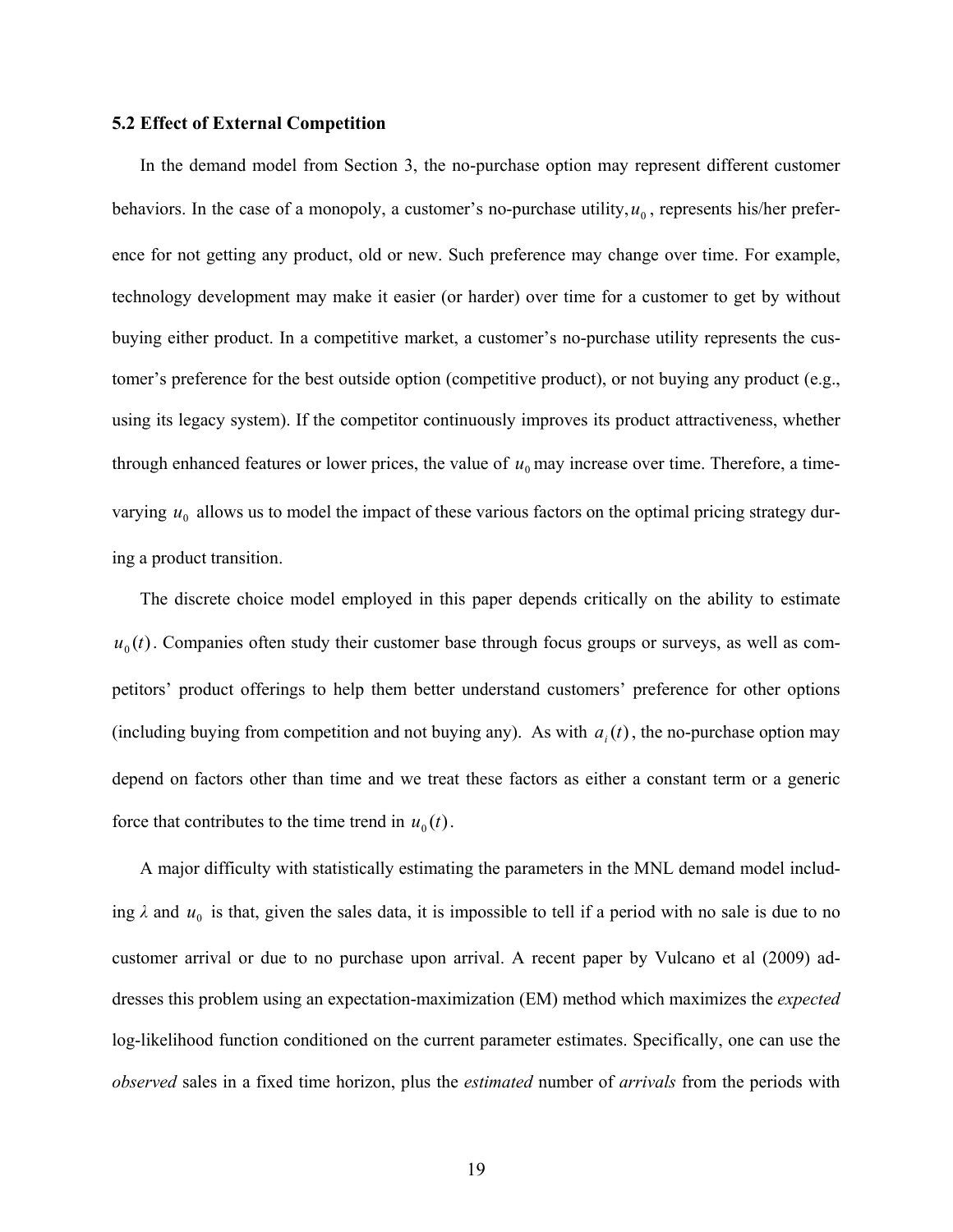no sales observation (conditioned on current parameter estimates), divided by the total number of time periods during that time horizon to form the next estimate of  $\lambda$ . In our model, both  $a_i$  and  $u_0$  may vary with time, which requires us to estimate additional parameters in the EM method. For example, suppose Assumptions 3 and 4 hold, and  $u_0(t) = u_c + k_c t$ . Then the log-likelihood function will have time as an additional independent variable, and parameter terms including  $\log \lambda$ ,  $\beta$ ,  $k$ ,  $k_c$ ,  $u_c$  and  $a_0$ . Nonetheless, the same technique in Vulcano et al (2009) should extend to our problem.

From Proposition 2, it is easy to see that all else equal, the optimal price at time *t* for each product decreases in  $u_0(t)$ .

**Corollary 2.** Under Assumption 4, 
$$
\frac{\partial(\rho_1(\mathbf{r}^*,t) + \rho_2(\mathbf{r}^*,t))}{\partial u_0(t)} = -\rho_0(\mathbf{r}^*,t)(\rho_1(\mathbf{r}^*,t) + \rho_2(\mathbf{r}^*,t))
$$
 and

$$
\frac{\partial r_i^*(t, x_1, x_2)}{\partial u_0(t)} = -\frac{\rho_1(\mathbf{r}^*, t) + \rho_2(\mathbf{r}^*, t)}{\beta}.
$$
 Thus the company's total market share decreases in  $u_0(t)$ 

 $\forall t \in [0, T], x_1, x_2 \ge 0$ . The optimal prices also decrease in  $u_0(t)$  and the rate of decrease is higher if *the company has a larger total market share at time t.*

Therefore, when the no-purchase utility  $u_0(t)$  increases (decreases) over time, the optimal prices of both the old and new products experience downward (upward) pressure, relative to the case of a constant  $u_0(t)$ . Figure 3(a) shows the optimal prices when  $u_0$  changes linearly with time, i.e.,  $u_0(t) = u_c + k_c t$  with  $u_c = 0$ . Other parameters are the same as in Figure 2. In Figure 3(b), we show the total market share of the two products under the optimal prices. We observe that the widening of the price gaps in Figure  $3(a)$  correlates with the gaps in market share in Figure  $3(b)$ .

The time-increasing  $u_0$  reduces the company's market share and limits the company's ability to increase price. Indeed, a price increase is rare in practice for technology products. It is reasonable to attribute this phenomenon to a time-increasing  $u_0$ . As design and production technology advances, a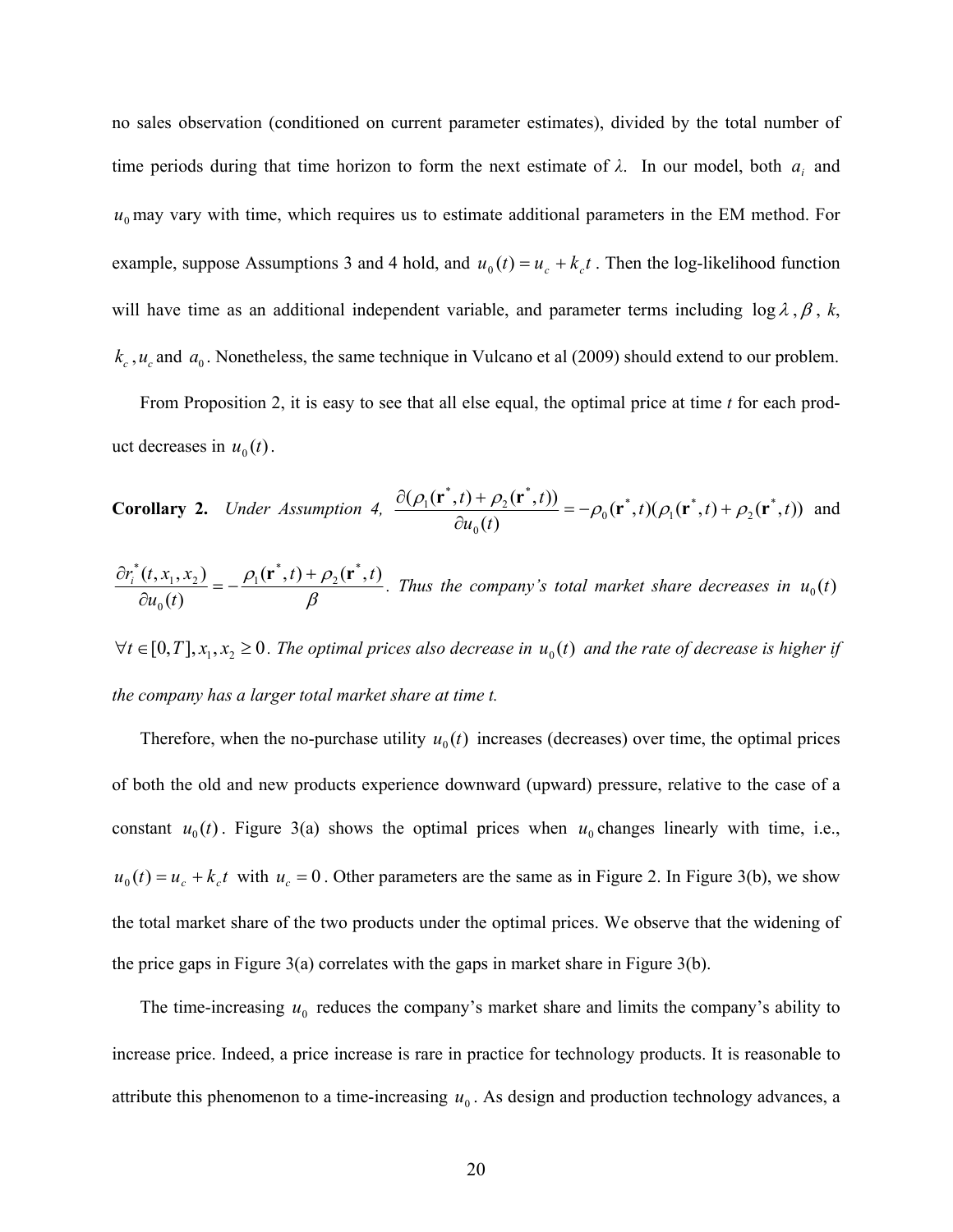customer's outside option comes in the form of a cheaper or better product, prohibiting any price increase. Although rare in practice,  $u_0(t)$  may decrease in time occasionally. For instance, when the competitors are struggling with survival due to either internal or external forces, the customer's outside option might become less favorable. When this is the case, the optimal prices of the old and new products are both pushed upward due to the time-decreasing  $u_0$ .



To summarize, the changes in the no-purchase utility over time causes the prices of the old and new products to move in the opposite direction to the changes in  $u_0(t)$ .

#### **5.3 Effect of Substitution**

A third factor affecting price arises from substitution between the old and new products. The optimality condition in equation (10) requires the company to be indifferent between selling the two products; thus when the price of one product decreases, the price of the other should decrease as well. Therefore, price-based substitution of the two products causes the optimal prices to move together. We also see this from equation (14): The prices of the two products are driven by  $\Delta_i V_{t+1}(x_1, x_2)$ , the marginal value of inventory and  $\Delta_t V(x_1, x_2)$ , the marginal value of time. When inventory is abundant, the former converges to  $s_i$ , thus the prices of the two products move in parallel.

**Corollary 3.** *If*  $x_1, x_2 \to \infty$ ,  $r_2^*(t, \infty, \infty) - r_1^*(t, \infty, \infty) = s_2 - s_1$ . 1  $r_2^*(t, \infty, \infty) - r_1^*(t, \infty, \infty) = s_2 - s$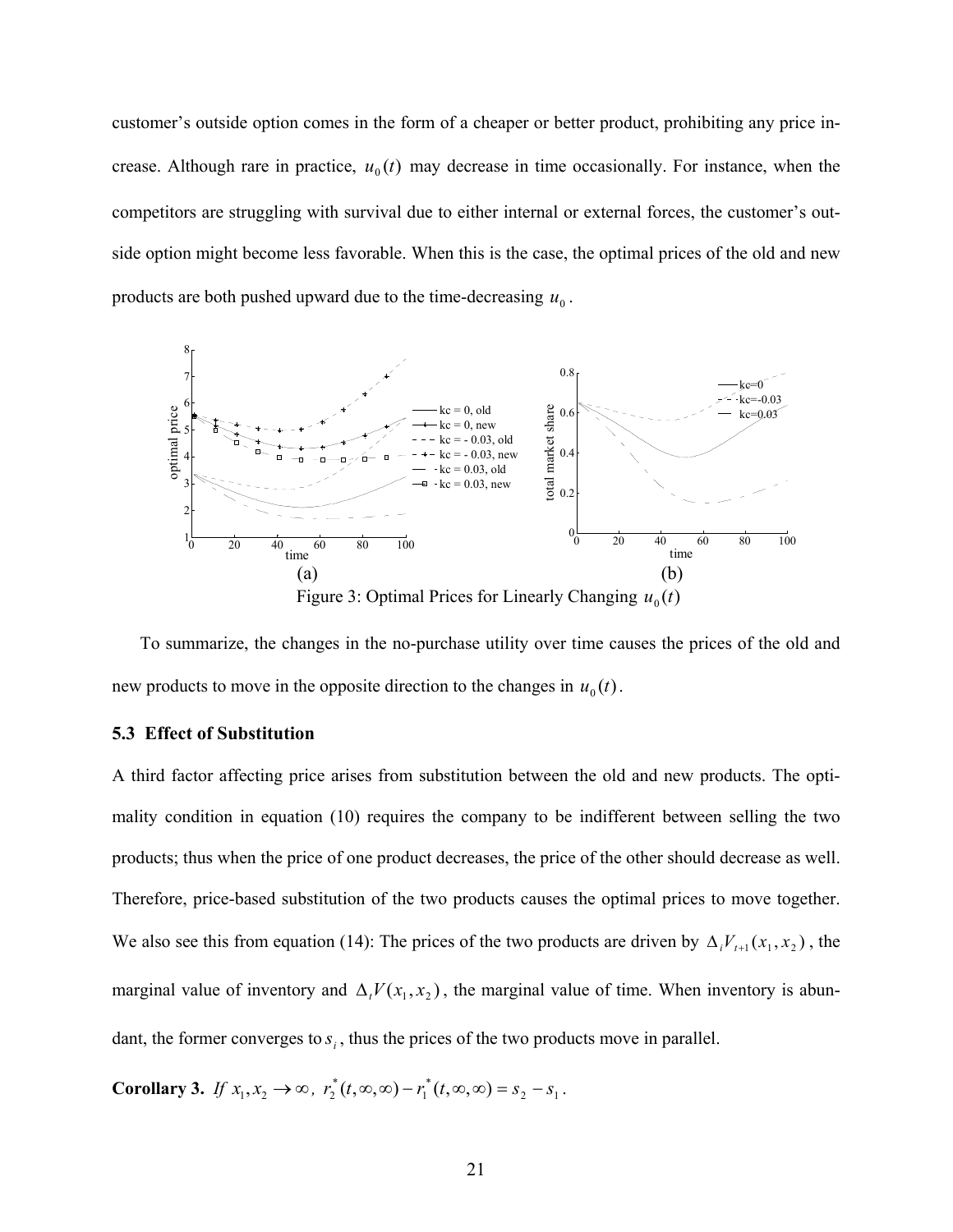We observe this result in both Figures 2 and 3(a).

#### **5.4 Effect of Scarcity**

When supplies are limited, the optimal price behavior, as well as the resulting demand, has quite different characteristics. Figure 4 demonstrates the scarcity effect on optimal prices. We hold both  $a_i(t)$  and  $u_0(t)$  constant to remove any time trend caused by the replacement effect or external competition. Other parameter values are as in Figure 2. The inventory level of 10 represents abundant supply and 1 scarce supply. We plot the price gaps when a product's inventory is scarce versus plenty while keeping inventory of the other product unchanged. For example,  $r_2(t,10,1) - r_2(t,10,10)$ measures the impact of scarcity of the new product on its optimal price. This curve sits above zero, implying that for any given time *t*, scarcity of a product increases its own price; we term this the "within-product" impact of scarcity. The time trend of this curve shows that scarcity causes a decreasing trend in the optimal price. Similarly,  $r_2(t,1,10) - r_2(t,10,10)$  measures the "cross-product" impact of scarcity.



Figure 4: Impact of Scarcity on Optimal Prices

Examining the curves in Figure 4, we observe that the "within-product" scarcity effect is consistent. That is, scarcity itself increases the optimal price relative to ample inventory at any given time *t*. But for a "fixed" level of scarcity, the optimal price declines over time as the selling window becomes shorter. In the pricing literature, price decline over time due to the scarcity effect has been widely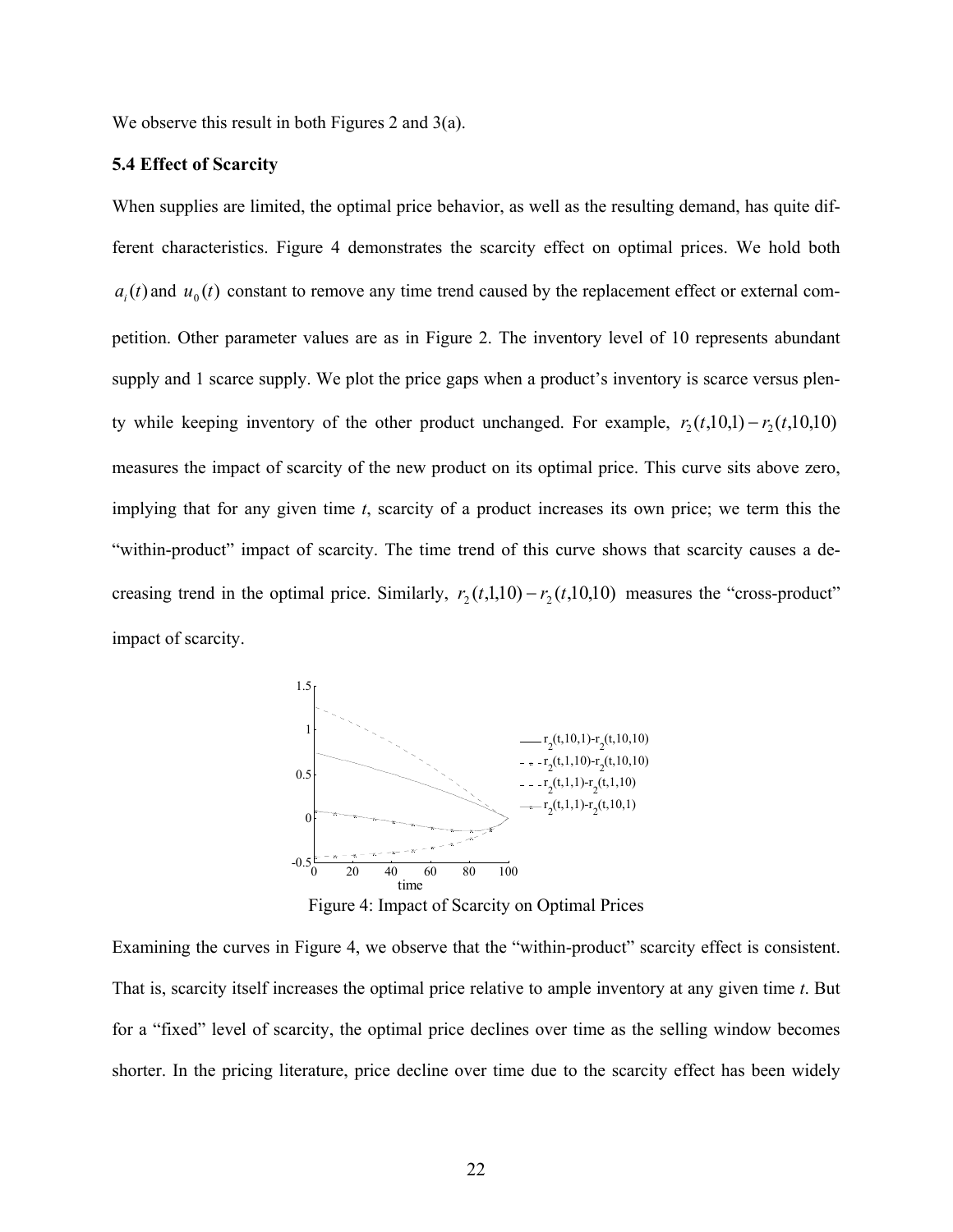studied (e.g., Bitran and Mondschein 1997, Dong et al. 2009). The "cross-product" impact (the marked curves) indicates that scarcity of one product may increase or decrease the price of the other product. The time trend due to "cross-product" scarcity is not consistent, and in some cases, is not even monotone, as shown in the curve  $r_2(t,1,1)-r_2(t,1,0,1)$ . This non-monotonic pattern is due to a combination of the substitution between the two products and external competition, which we will explain in detail in the next section. We also observe similar behavior in the old product.

These four dynamic factors (replacement, external competition, substitution and scarcity) are critical for understanding the optimal pricing strategies *over time*. One or more of these dynamics can become the dominant force that affects the shape of the price path under specific conditions. We summarize the impact of each factor in Table 1.

| <b>Dynamic Factors</b>  | <b>Impact on Optimal Prices</b>                                                                                                                                                                               |
|-------------------------|---------------------------------------------------------------------------------------------------------------------------------------------------------------------------------------------------------------|
| Replacement             | The prices for both old and new product decrease initially, and then increase, exclusive<br>of the impact from inventory                                                                                      |
| Scarcity                | At any time, less inventory implies a higher price. But less inventory also results in a<br>steeper price decline over time.                                                                                  |
| Substitution            | The prices of the old and new product move in the same direction, all else being equal.                                                                                                                       |
| External<br>Competition | Greater external competition leads to a lower price for both old and new product.<br>As we expect external competition to increase over time, this results in increasing<br>downward pressure on both prices. |

Table 1: Impact of the Key Dynamics on Optimal Prices

#### **5.5 Effect of Inventory**

As products are sold, the inventory level for each product changes, which affects the optimal prices. When either  $x_1 = 0$  or  $x_2 = 0$ , the relationship between  $r_i^*$  and  $x_i$  is as expected. Namely, under Assumption 4, if  $x_j = 0$ ,  $r_i^*(t, x_i)$  is non-increasing in  $x_i$  for  $i, j = 1, 2, i \neq j$ . However, in the presence of the other product, it is not clear how the inventory level affects the optimal price. Numerically, we find that each product's price still decreases with its own inventory level (Figure 5a). The impact of inventory on the optimal price of the other product is more intriguing (Figure 5b).

The vertical axis is the optimal prices of the new (Figure 5a) and old (Figure 5b) product at time *t*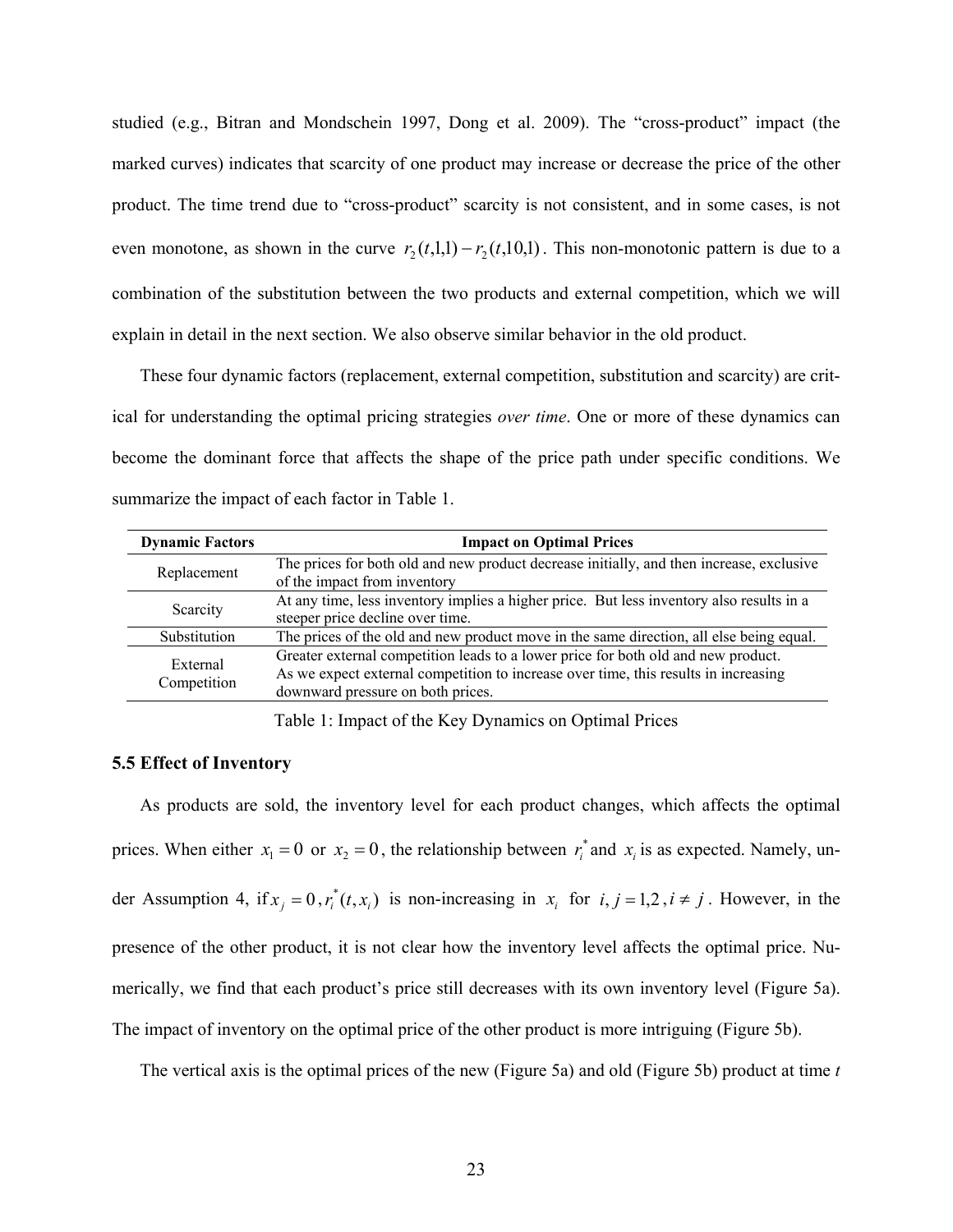= 50. Other parameters are the same as in Figure 2 except for the inventory levels. In Figure 5b, when the old product inventory is low (high), its optimal price decreases (increases) as the new product inventory increases. This pattern arises from multiple dynamics that are at play. The two products compete with the outside option; thus there is pressure to decrease price when the total inventory of the two products goes up. In the mean time, there is competition (substitution) between these two products. Increased inventory of the new product increases the risk of excess for the new product and calls for a price increase of the old to make the new appear more attractive. With more old product (e.g.  $x_1 = 10$ ), the competitive nature of the two products are more pronounced as it becomes more likely that the company has to make a choice of which product to sell in the transition period; therefore the dominating impact is a price increase for the old product when the inventory of the new product increases.



We have already seen in Figure 4 that the effect of scarcity on the *other* product's price is not monotonic. This can be explained again by the interplay of two competing forces: First, the two products together are competing against the outside option (external competition), thus the scarcity of the company's product (old or new) should cause the price to decrease over time if no sales are made. Second, the customers are making price-based substitution between the two products (substitution effect). As a result, scarcity of one product reduces the inventory pressure for the other product, caus-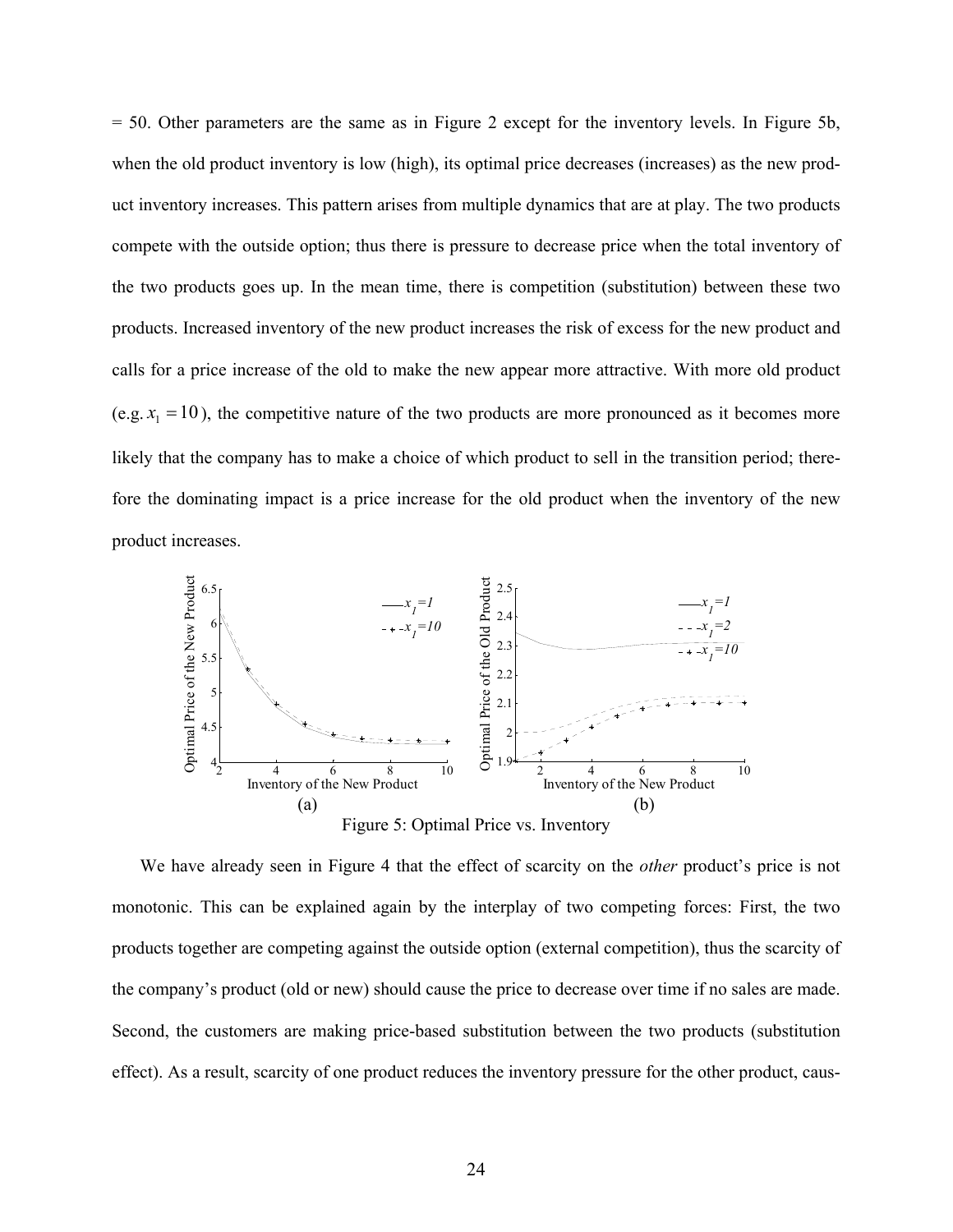ing the price of the other product to increase over time.

#### **5.6 Impact of the Parameters on Optimal Prices**

We let  $T = 100$ ,  $\lambda = 0.1$ , and  $a_0 = 4$ . We vary the value of the price sensitivity parameter  $\beta$ , the transition rate *k*, and the salvage value  $s_i$  for each product. Specifically, we let  $\beta = 0.5, 1, 2$  respectively to represent the case of low, medium, and high price sensitivity. We let  $k = 0.06$ , 0.12 and 0.24 to indicate slow, regular, and fast transitions. For the initial production cost at time zero, we consider two cases: i)  $c_1 = 2$ ,  $c_2 = 3$ , and ii)  $c_1 = 3$ ,  $c_2 = 2$  to indicate respectively, an increased and decreased cost from the old to the new product. For the salvage value, we let the old product to be 10%, 25%, and 50% of its original production cost, the new product to be 50%, 70%, and 90% of its original cost (the new product retains a better percentage value given the earlier explanation of salvage values). The different salvage values represent fast, regular, and slow speed of product obsolescence. Table 2 summarizes the parameters used. For each set of parameters, we compute the optimal dynamic prices for any given inventory and time. In this section, we illustrate results from the numerical study for the case of abundant inventory.

|                                | $(c_1, c_2)$        |                                                                |  |
|--------------------------------|---------------------|----------------------------------------------------------------|--|
| $0.5, 1, 2$ $0.06, 0.12, 0.24$ | $(2,3)$ and $(3,2)$ | $0.1c_1$ , $0.25c_1$ , $0.5c_1$ $0.5c_2$ , $0.7c_2$ , $0.9c_2$ |  |

#### Table 2: Parameters for Numerical Examples

We found that the optimal product price increases in its salvage value (equivalently, decreases with its own speed of obsolescence) due to lower overage cost, but may decrease in the other product's salvage value due to the substitution effect. In addition, we make some general observations regarding the effect of the transition rate *k* and the price sensitivity parameter *β* and illustrate them in the following examples.

In Figure 6 we show the price and demand behavior as it depends on the speed of the product transition, when  $\beta = 1, c_1 = 2, c_2 = 3$ ,  $s_1 = 0.25c_1$  and  $s_2 = 0.9c_2$ . We illustrate the price path for the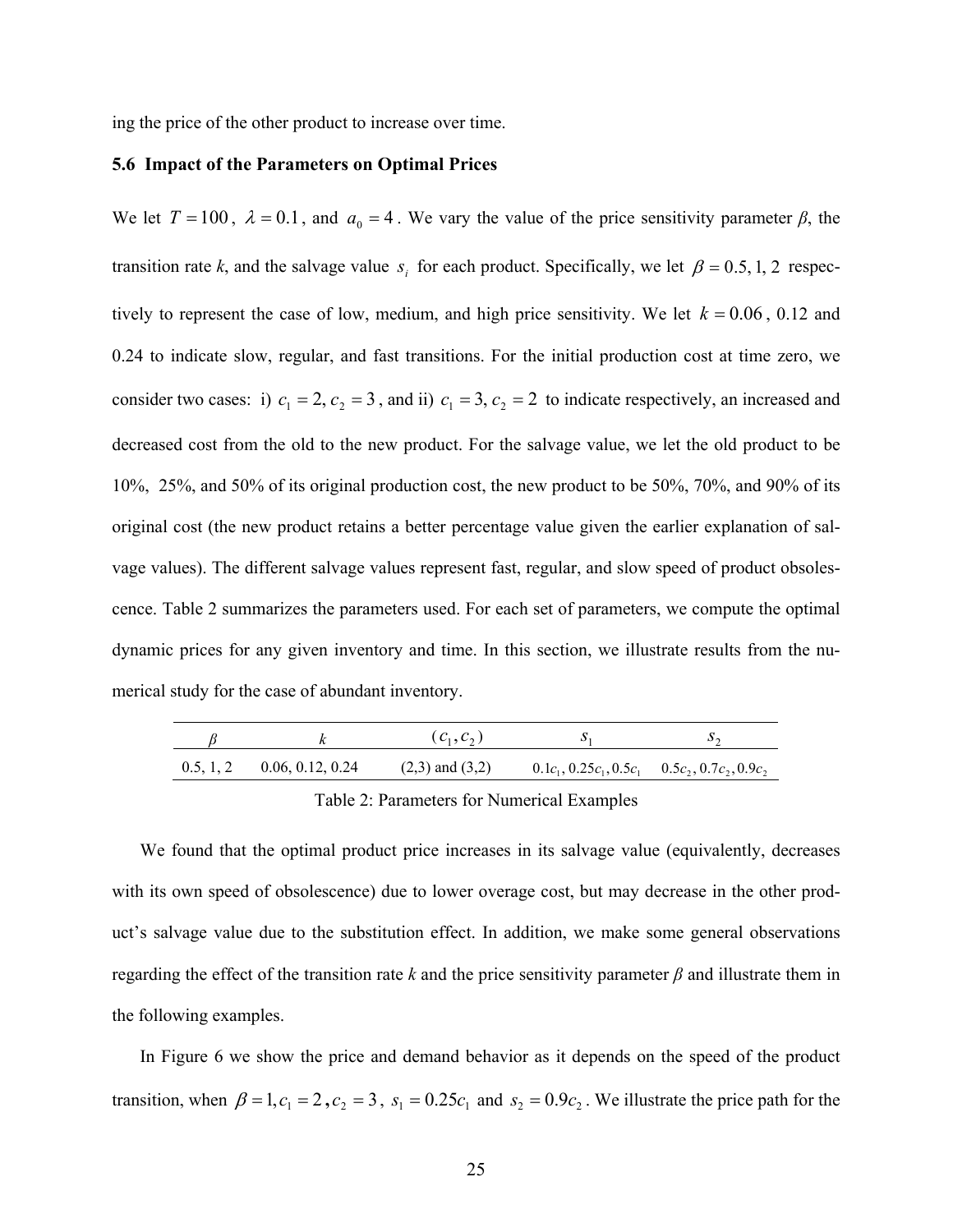new product only as that for the old is similar. A faster transition leads to higher prices for both products. The price increase of the new product reflects its desirability in a fast transition. Although the price of the old product follows a similar pattern as the new, its revenue impact is not significant because the demand of the old product, at the time of the price increase, was already quite low.



Figure 6: Optimal Price vs. Transition Rate

As the price sensitivity parameter  $\beta$  increases, the optimal prices exhibit much smaller changes over time, as shown in Figure 7 (with parameters  $k = 0.06$ ,  $c_1 = 2$ ,  $c_2 = 3$ ,  $s_1 = 0.25c_1$  and  $s_2 = 0.9c_2$ ).



Figure 7: Optimal Price vs. Price Sensitivity

Recall from the discussion in Section 5.1 that the price dip during a transition is due to customers' preference shift from the old product to the new product, i.e., changes in  $a_i(t)$ . In the transition, the company faces higher risk of losing business because the customers perceive the old product as becoming obsolete and the new product has yet to prove itself being a superior option. The price dip (more specifically, a gradual decrease followed by a gradual increase) helps the company to counter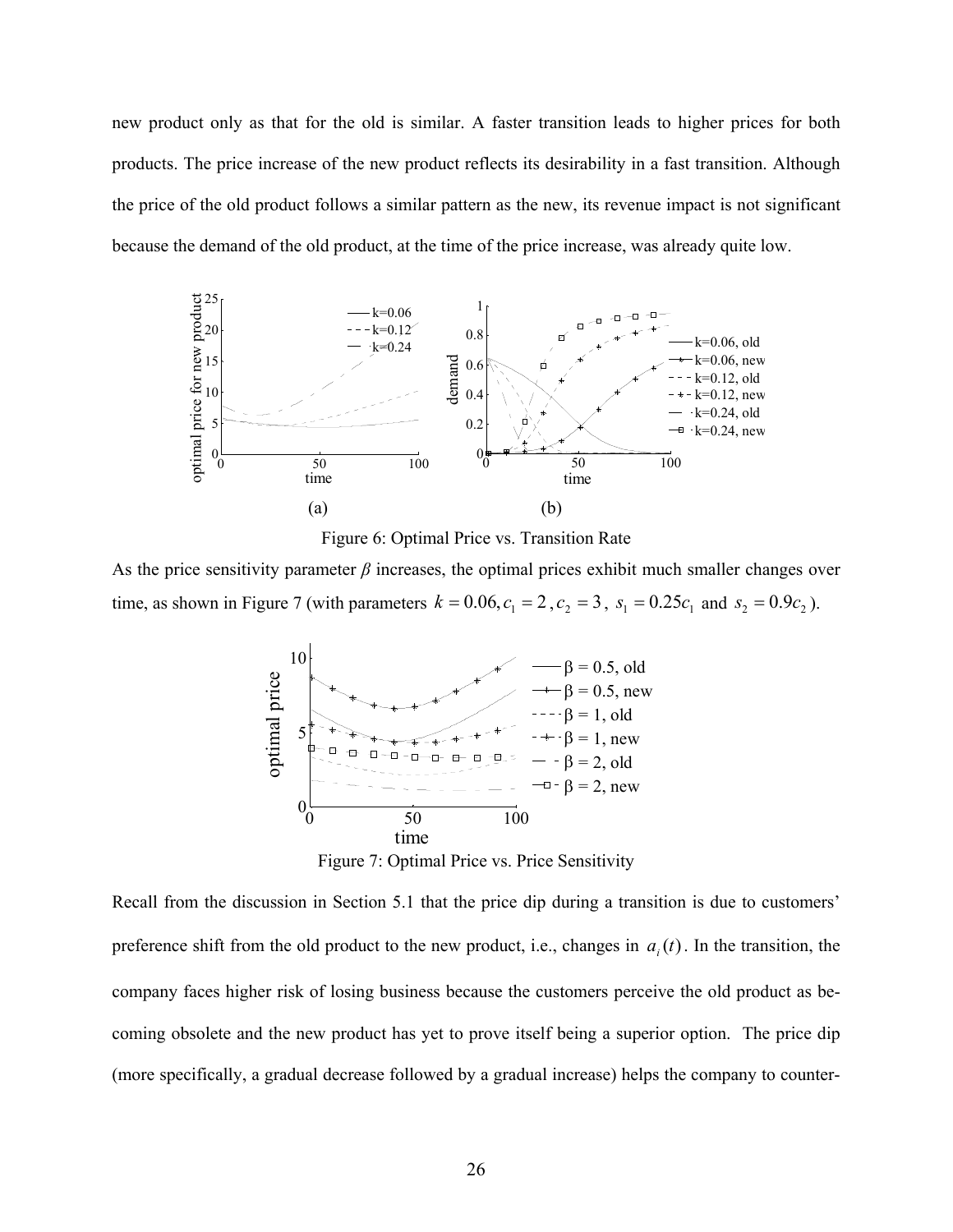act this risk. Therefore, the less price-sensitive the customers are (smaller  $\beta$ ), the more price change is necessary to overcome that. This can also be seen mathematically from equation (11). When the

\n supply is ample, \n 
$$
r_i^*(t, \infty, \infty) = s_i + \frac{1}{\beta} [1 + W(Z)]
$$
\n where \n  $Z = e^{a_1(t) - u_0(t) - 1 - \beta s_1} + e^{a_2(t) - u_0(t) - 1 - \beta s_2}$ \n . \n  $W(Z)$ \n

has higher values at time *0* and time *T*, and lower values in between. As *β* increases, the price dip becomes smaller.

#### **6. Optimal Initial Inventories**

Proposition 2 gives a simple recursive algorithm for finding the value function using equations (12) and (13). We can then use the value function to easily determine the optimal initial inventories, provided we are given a procurement cost for each product. If the planning horizon is *T* time periods, then the largest reasonable initial inventory is *T* units for each product, as we can sell at most one unit per time period by assumption. Thus, we need to compute  $V_t(x_1, x_2)$  for  $x_1, x_2, t \in [0, T]$ , which is of order  $O(T^3)$ . If *T* is large, the computation burden may become excessive.

In Table 3 we report the optimal initial inventories for various parameter combinations. The other parameter values are the same as in Section 5.6.

| Case | $\kappa$ | $S_I$             | S <sub>2</sub>    | $c_1=2, c_2=3$ |       | $c_1=3, c_2=2$ |       | Case | k    |                    | S <sub>2</sub> |       |       | $c_1=2, c_2=3$ $c_1=3, c_2=2$ |       |
|------|----------|-------------------|-------------------|----------------|-------|----------------|-------|------|------|--------------------|----------------|-------|-------|-------------------------------|-------|
|      |          |                   |                   | $x_I$          | $x_2$ | $x_I$          | $x_2$ |      |      | $S_I$              |                | $x_I$ | $x_2$ | $x_I$                         | $x_2$ |
|      | 0.06     | 0.1c <sub>L</sub> | $0.5c_2$          |                | 3     | $\theta$       | 4     | 10   | 0.12 | 0.1c <sub>l</sub>  | $0.5c_2$       |       | 6     | $\theta$                      | 8     |
| 2    | 0.06     | 0.1c <sub>L</sub> | $0.7c_2$          | 1              | 3     | $\theta$       | 5     | 11   | 0.12 | $0.1c_I$           | $0.7c_2$       |       | 7     | $\theta$                      | 9     |
| 3    | 0.06     | $0.1c_I$          | $0.9c_2$          | -1             | 4     | $\theta$       | 6     | 12   | 0.12 | $0.1c_I$           | $0.9c_2$       |       | 9     | $\theta$                      | 10    |
| 4    | 0.06     | $0.25 c_1 0.5c_2$ |                   | - 1            | 3     | $\theta$       | 4     | 13   | 0.12 | $0.25c_1$ $0.5c_2$ |                |       | 6     | $\theta$                      | 8     |
| 5.   |          | 0.06 0.25 $c_1$   | $0.7c_2$          | $\mathbf{I}$   | 3     | $\theta$       | 5     | 14   | 0.12 | $0.25 c_1$         | $0.7c_2$       |       | 7     | $\theta$                      | 9     |
| 6    | 0.06     | $0.25 c_1 0.9c_2$ |                   |                | 4     | $\theta$       | 6     | 15   | 0.12 | $0.25 c_1$         | $0.9c_2$       |       | 9     | $\theta$                      | 10    |
| 7    | 0.06     | $0.5c_I$          | 0.5c <sub>2</sub> | 2              | 2     |                | 4     | 16   | 0.12 | $0.5c_I$           | $0.5c_2$       |       | 6     | $\mathbf{0}$                  | 8     |
| 8    | 0.06     | 0.5c <sub>1</sub> | $0.7c_2$          | 2              | 3     |                |       | 17   | 0.12 | $0.5c_1$           | $0.7c_2$       |       |       | $\theta$                      | 9     |
| 9    | 0.06     | 0.5c <sub>L</sub> | $0.9c_2$          | 2              | 4     |                | 6     | 18   | 0.12 | 0.5c <sub>1</sub>  | $0.9c_2$       |       | 9     | $\mathbf{0}$                  | 10    |

#### Table 3: Optimal Initial Inventories

Observations from Table 3 are consistent with our intuition: The optimal initial inventory for a product is non-decreasing in its own salvage value (for example, compare cases 1, 2 and 3). This is not surprising as the faster the speed of obsolescence, the less initial inventory the company should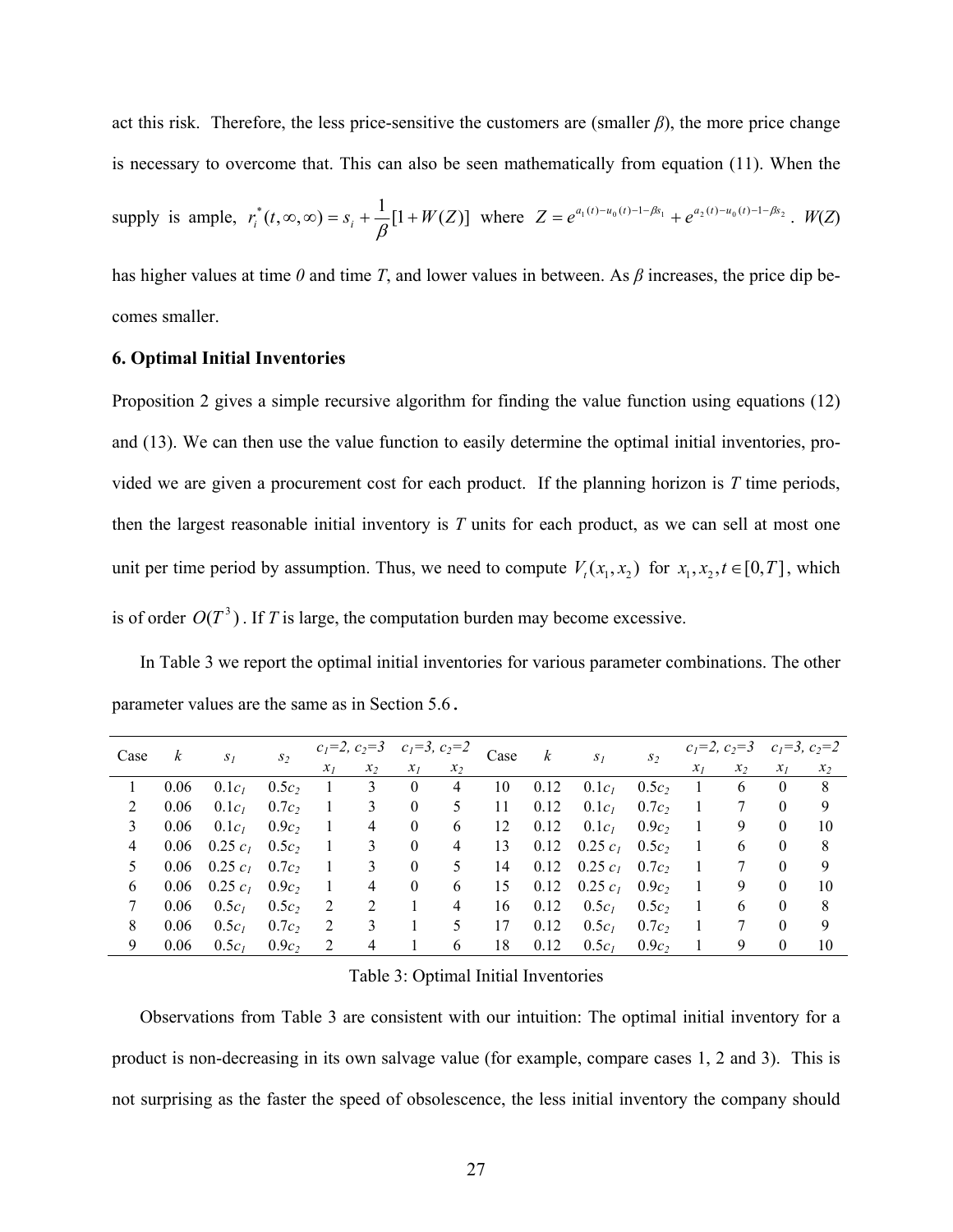keep for that product. However, it may decrease in the salvage value of the other product due to the substitution effect (compare cases 1, 4 and 7 under "cost-up"). For a faster transition, we need a larger initial inventory of the new product and less initial inventory for the old product. When the intergenerational cost decreases, we stock less of the old product and more of the new product relative to the case when the inter-generational cost increases. We have run additional cases to confirm that these findings remain the same and we include them in the online Appendix.

Dong et al. (2009) propose a single-variable approximation to the problem for obtaining the initial inventory. We extend their method to incorporate the replacement effect. Specifically, we construct a pseudo product that incorporates the time-varying attributes, the costs, and the salvage values

of both products: 
$$
a(t) = \ln(e^{a_1(t)} + e^{a_2(t)})
$$
,  $c = \sum_{i=1,2} c_i \theta_i$  and  $s = \sum_{i=1,2} s_i \theta_i$  where  $\theta_i = \frac{e^{a_1 - \beta c_i}}{e^{\overline{a_1} - \beta c_1} + e^{\overline{a_2} - \beta c_2}}$ 

and  $\overline{a}_i = \left(\int_0^T a_i(t) dt\right) / T$ . We then use equations (12) and (13) for the case of a single product to find the optimal inventory  $\bar{x}$  for the pseudo product and use  $\theta_i \bar{x}$  as the inventory for product *i*. Table 4 shows the results and performance of this heuristic method for the "cost-up" cases shown in Table 3.

| $\boldsymbol{k}$ |      |                   |                   | Optimal        |                | Heuristic |                | Heuristic   | <i>Fixed Price</i> |      | <b>Fixed Price</b> |  |
|------------------|------|-------------------|-------------------|----------------|----------------|-----------|----------------|-------------|--------------------|------|--------------------|--|
|                  |      | $S_I$             | $S_2$             | $x_I$          | $x_2$          | $x_I$     | $x_2$          | Performance | old                | new  | Performance        |  |
| 1                | 0.06 | 0.1c <sub>l</sub> | $0.5c_2$          | 1              | 3              |           | $\overline{2}$ | 0.9961      | 3.60               | 4.70 | 0.8916             |  |
| $\overline{2}$   | 0.06 | 0.1c <sub>l</sub> | 0.7c <sub>2</sub> | 1              | 3              | 1         | $\overline{2}$ | 0.9406      | 3.61               | 4.88 | 0.9140             |  |
| 3                | 0.06 | $0.1c_l$          | 0.9c <sub>2</sub> | 1              | 4              | 1         | 3              | 0.9696      | 3.61               | 4.92 | 0.9249             |  |
| 4                | 0.06 | $0.25 c_1$        | $0.5c_2$          | 1              | 3              | 1         | 2              | 0.9953      | 3.68               | 4.70 | 0.9006             |  |
| 5                | 0.06 | $0.25 c_1$        | $0.7c_2$          | 1              | 3              | 1         | 2              | 0.9407      | 3.69               | 4.88 | 0.9218             |  |
| 6                | 0.06 | $0.25 c_1$        | $0.9c_2$          | 1              | 4              | 1         | 3              | 0.9696      | 3.69               | 4.92 | 0.9313             |  |
| 7                | 0.06 | $0.5c_1$          | $0.5c_2$          | 2              | $\overline{2}$ | 1         | 2              | 0.9691      | 3.44               | 5.05 | 0.9309             |  |
| 8                | 0.06 | 0.5c <sub>l</sub> | $0.7c_2$          | 2              | 3              | 1         | 3              | 0.9810      | 3.44               | 4.89 | 0.9292             |  |
| 9                | 0.06 | $0.5c_1$          | 0.9c <sub>2</sub> | $\overline{2}$ | $\overline{4}$ | 1         | 3              | 0.9558      | 3.44               | 4.94 | 0.9385             |  |
| 10               | 0.12 | 0.1c <sub>l</sub> | $0.5c_2$          | 1              | 6              | $\theta$  | 7              | 0.9942      | 3.12               | 7.29 | 0.7734             |  |
| 11               | 0.12 | 0.1c <sub>l</sub> | $0.7c_2$          | 1              | 7              | $\theta$  | 8              | 0.9901      | 3.12               | 7.32 | 0.7701             |  |
| 12               | 0.12 | $0.1c_1$          | 0.9c <sub>2</sub> | 1              | 9              | $\theta$  | 9              | 0.9970      | 3.12               | 7.44 | 0.7809             |  |
| 13               | 0.12 | $0.25 c_1$        | $0.5c_2$          | 1              | 6              | $\theta$  | 7              | 0.9888      | 3.23               | 7.28 | 0.7758             |  |
| 14               | 0.12 | $0.25 c_1$        | $0.7c_2$          | 1              | 7              | $\theta$  | 8              | 0.9850      | 3.23               | 7.32 | 0.7723             |  |
| 15               | 0.12 | $0.25 c_1$        | 0.9c <sub>2</sub> | 1              | 9              | $\theta$  | 9              | 0.9922      | 3.23               | 7.44 | 0.7828             |  |
| 16               | 0.12 | $0.5c_1$          | $0.5c_2$          | 1              | 6              | $\theta$  | 7              | 0.9784      | 3.43               | 7.28 | 0.7797             |  |
| 17               | 0.12 | $0.5c_1$          | $0.7c_2$          | 1              | 7              | $\theta$  | 8              | 0.9753      | 3.43               | 7.32 | 0.7759             |  |
| 18               | 0.12 | $0.5c_l$          | $0.9c_2$          | 1              | 9              | $\theta$  | 9              | 0.9831      | 3.43               | 7.44 | 0.7858             |  |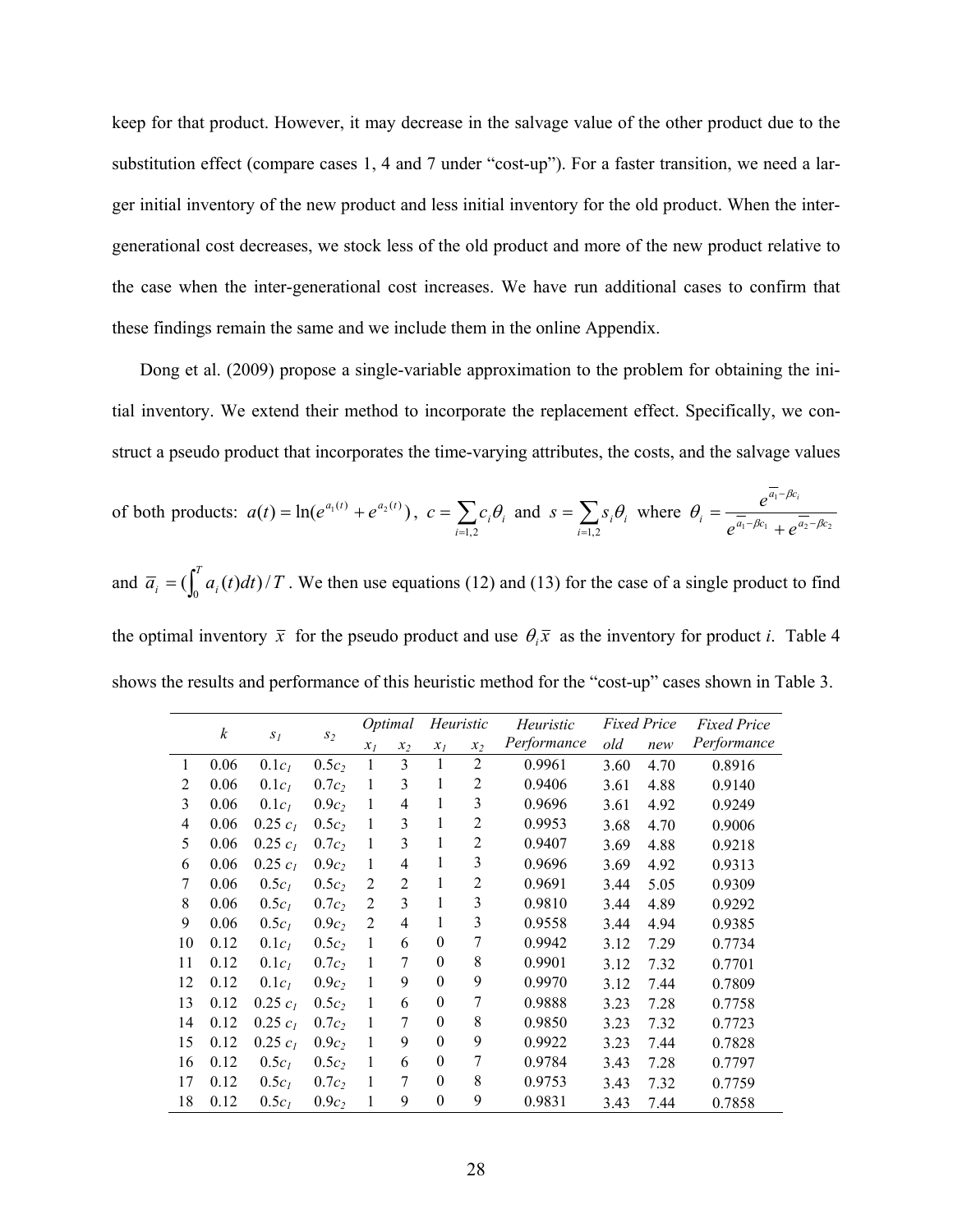Table 4: Performance of the Heuristic Method and the Fixed-Price Policy

We define performance as the ratio of the value function evaluated at the heuristic initial inventory divided by the value function evaluated at the optimal initial inventories; in both cases, we assume we can follow the optimal pricing policy. We found that the heuristic is very effective in the ease of computation load and performance. In addition, we examine the value of dynamic pricing by evaluating the performance of a fixed-price policy where the initial inventories are set to the optimal level as in Table 3 but the prices of the two products are held constant through the transition period. We obtain the optimal fixed prices through a two-variable search. The fixed prices underperform the optimal dynamic pricing by 6% to 23%, depending on the parameters.

#### **7. Discussions and Future Research**

The main contribution of this research is to address the pricing problem in a special albeit ubiquitous industry context – inter-generational product transition. We solve for the optimal prices of the two generations of products for any given inventory level at any given time during the transition. We extend the existing literature on dynamic pricing for substitutable products to include time-varying demand patterns, namely the replacement of the new product for the old product. We characterize the behavior of the optimal prices, as it is affected by several factors, including replacement, substitution, external competition, and scarcity. Lastly, we present a heuristic method for determining the initial inventories, extending from the approximation method by Dong et al. (2009). Compared with the optimal initial inventory obtained through the enumeration method, the heuristic performs well and is very effective in reducing the computation load.

We make several simplifying assumptions so that we can develop meaningful results and insights for the complicated real problem under study. We assume a stationary customer arrival process, but our model can be adapted to permit a time-varying  $\lambda$  to address seasonality or other demand cycles. In fact, the solution in Proposition 2 still holds with a time-varying  $\lambda$ . We address a dynamic pricing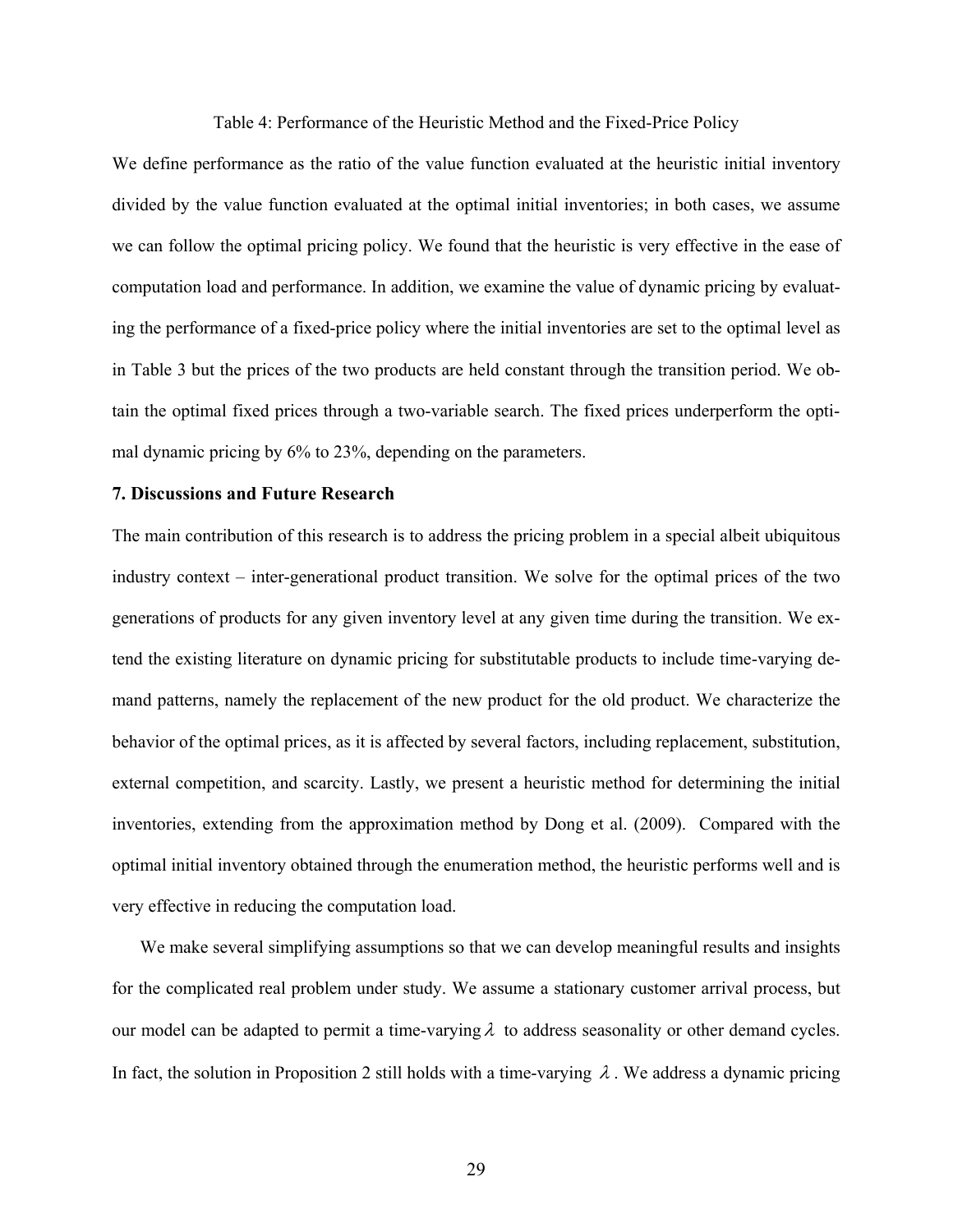problem with only two generations of products. In some instances there are multiple generations of products selling during the same time period. In that case, the MNL model allows an easy extension and we simply add more choices to the MNL model.

In the examples we supplied, the new product is considered a better product and is on a steady path to replace the old product. For the problem context we focus on, this is mostly the case as the newer product is an upgrade version and typically has better features and performances. In practice, there are cases where the new product is not necessarily better due to design flaws or other issues. Nevertheless, the model and the solution given in Proposition 2 hold true for a more general case where the products have time-varying attributes and do not require  $a_i(t)$  to change in any particular direction over time. However, the results derived in Sections 5 regarding the product replacement effect may change if the  $a_i(t)$  has abnormal behavior. For instance, if  $a_2(t)$  drops sharply after some initial take off and never exceeds  $a_1(t)$ , the optimal prices will be dominated by the old product and the price trend would be similar to those we observe for a single product. In a worse case, the new product never takes off, but the mere presence of it causes the customers to believe the old product is becoming obsolete (i.e.,  $a_2(t)$  does not increase much but  $a_1(t)$  decreases regardless), the company may be forced to monotonically price down both products over time even in the absence of a timeincreasing  $u_0(t)$ .

#### **Acknowledgement**

The authors are grateful to Professor Charles Fine and Dr. Donald Rosenfield for providing support and feedback on this research, and to Justin O'Connor and Alan Miano for sharing their industry knowledge. The second author acknowledges the support from the Singapore-MIT Alliance. Lastly, we thank the reviewers for their helpful and constructive feedback on two earlier versions of this paper.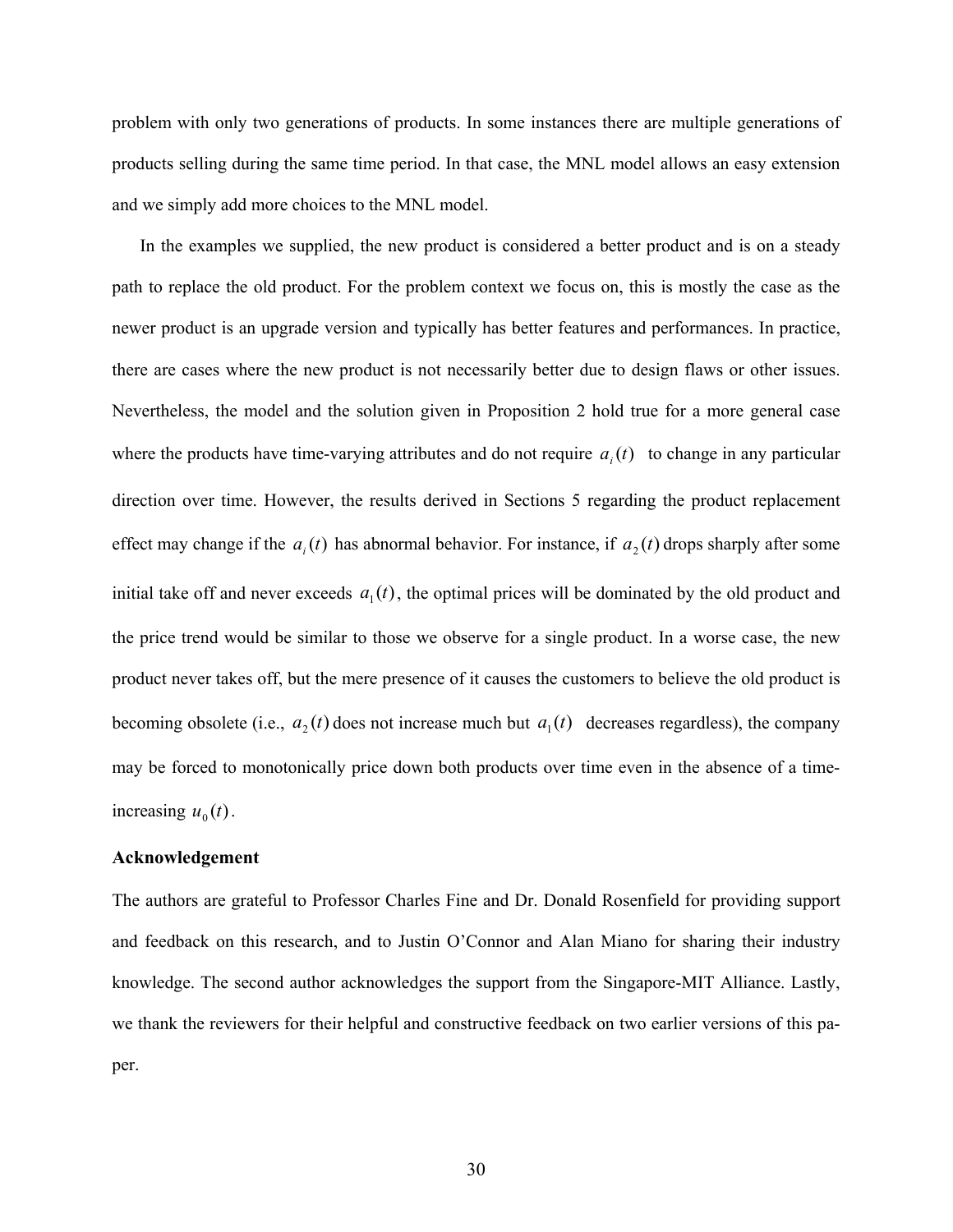#### **References**

- Aviv, Y., A. Pazgal. 2008. Optimal pricing of seasonal products in the presence of forward-looking consumers. *Manufacturing and Service Operations Management* 10 (3) 339-359.
- Aydin, G., E. L. Porteus. 2008. Joint inventory and pricing decisions for an assortment. *Operations Research*, 56(5) 1247-1255.
- Berry, S.T. 1994. Estimating discrete-choice models of product differentiation. *RAND Journal of Economics*, 25(2) 242-262.
- Bitran, G.R., S.V. Mondschein. 1997. Periodic pricing of seasonal products in retailing. *Management Science*, 43(1) 64-79.
- Bitran, G.R., R. Caldentey. 2003. An overview of pricing models for revenue management. *Manufacturing & Service Operations Management*, 5(3) 203-229.
- Dong, L., P. Kouvelis, Z.J. Tian. 2009. Dynamic pricing and inventory control of substitute products. *Manufacturing & Service Operations Management*, 11(2) 317-339.
- Ferguson, M.E., O. Koenigsberg. 2007. How should a firm manage deteriorating inventory? *Production and Operations Management*, 16(3) 306-321.
- Fisher, J., R. Pry. 1971. A simple substitution model of technological change. *Technological Forecasting and Social Change*, 3, 75-88.
- Gallager, R.G. 1999. *Discrete Stochastic Processes*. Kluwer Academic Publishers, Boston/Dordrecht/London.
- Gallego, G., G. van Ryzin. 1997. A multiproduct dynamic pricing problem and its applications to network yield management. *Operations Research*, 45(1) 24-41.
- Goettler, R., B. Gordon. 2009. Competition and innovation in the microprocessor industry: Does AMD spur Intel to innovate more? Working paper. SSRN: http://ssrn.com/abstract=1084424.
- Hanson, W., K. Martin. 1996. Optimizing Multinomial Logit profit functions. *Management Science*, 42(7) 992-1003.
- Hopman, J. 2005. Managing uncertainty in planning and forecasting, *Intel Technology Journal*, 9(3) 175-184.
- Kornish, L.J. 2001. Pricing for a durable-goods monopolist under rapid sequential innovation. *Management Science*, 47(11) 1552-2561.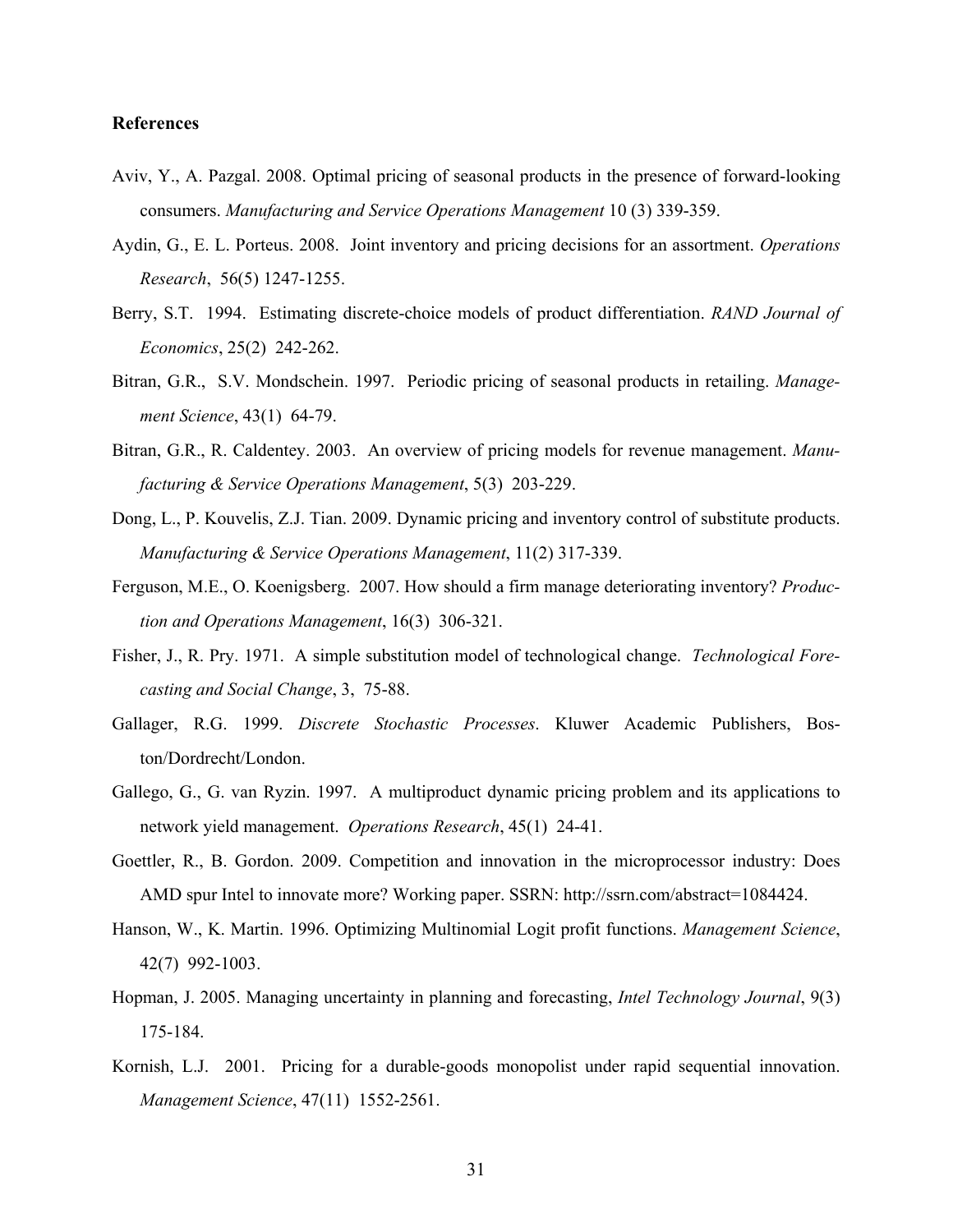- Li, H., S.C. Graves, D.B. Rosenfield. 2010. Optimal planning quantities for product transition. *Production and Operations Management*, 19(2) 142-155.
- Luce, D. 1959. *Individual Choice Behavior: A Theoretical Analysis.* New York, Wiley.
- Mas-Colell, A., M.D. Whinston, J.R. Green. 1995. *Microeconomic Theory*. Oxford University Press.
- Maglaras, C., J. Meissner. 2006. Dynamic pricing strategies for multiproduct revenue management problems. *Manufacturing & Service Operations Management*, 8(2), 136-148.
- McFadden, D. 1973. Conditional Logit Analysis of Qualitative Choice Behavior. P. Zarembka, ed., *Frontiers in Econometrics*. Academic Press, New York.
- McFadden, D. 1986. The choice theory approach to market research. *Marketing Science,* 5(4) 275- 297.
- Melnikov, O. 2001. Demand for differentiated durable products: The case of the U.S. computer printer market. Working paper. Yale University.
- Norton, J., F. Bass. 1987. A diffusion theory model of adoption and substitution for successive generations of high-technology products. *Management Science*, 33(9) 1069-1086.
- Song, J.S. and Z. Xue. 2007. Demand management and inventory control for substitutable products. Working paper. Duke University.
- Su, X. 2007. Intertemporal pricing with strategic customer behavior. *Management Science* 53(5) 726- 741.
- Suh, M. and G. Aydin. 2009. Dynamic pricing of substitutable products with limited inventories under Logit demand. *IIE Transactions*. Forthcoming.
- Vulcano, G., G. van Ryzin, W. Chaar. 2009. Choice-based revenue management: an empirical study of estimation and optimization. *Manufacturing & Service Operations Management*, Articles in Advance, pp. 1-22.
- Xu, X., W. J. Hopp. 2004. Dynamic pricing and inventory control with demand substitution: the value of pricing flexibility. Working paper. Northwestern University.
- Zhao, W., Y. Zheng. 2000. Optimal dynamic pricing for perishable assets with nonhomogeneous demand. *Management Science*, 46(3) 375-388.
- Zhang, D., W. Cooper. 2009. Pricing substitutable flights in airline revenue management. *European Journal of Operational Research*, 197, 848-861.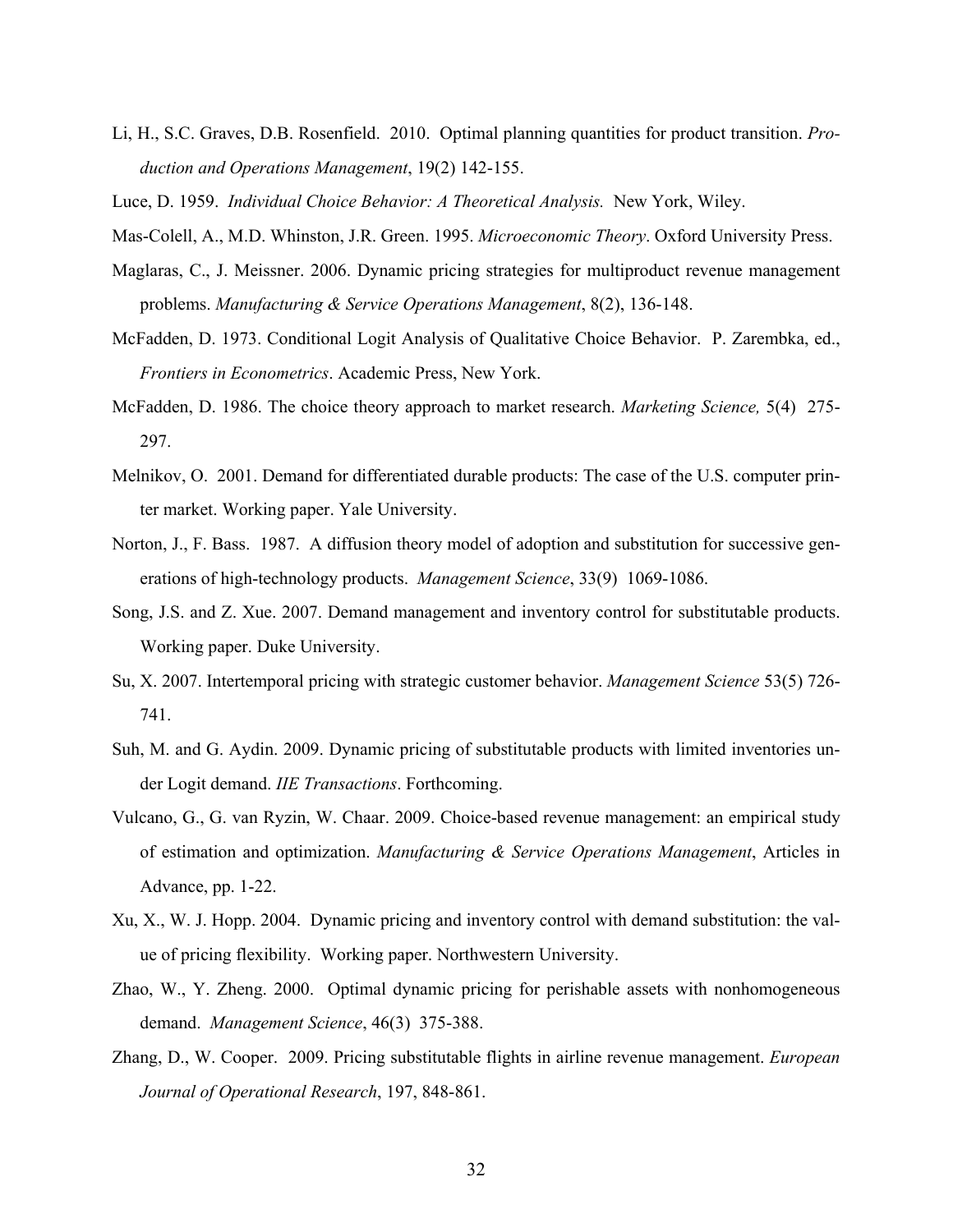# Pricing Decisions during Inter-generational Product Transition

Received November 2008; revised July 2009, February 2009, April 2010; accepted October 2010

# **Online Appendix**

### **Proof of Lemma 1.**

i) From equation  $(1)$  and  $(8)$ , we have

$$
\frac{\partial^2 \rho_0(\mathbf{r},t)}{\partial r_i^2} = \rho_0 \rho_i [(2\rho_i - 1)g'(r_i)^2 + g''(r_i)],\tag{A-1}
$$

$$
\frac{\partial^2 \rho_i(\mathbf{r},t)}{\partial r_i^2} = \rho_i(\rho_i - 1)[(2\rho_i - 1)g'(r_i)^2 + g''(r_i)],\tag{A-2}
$$

$$
\frac{\partial^2 \rho_i(\mathbf{r},t)}{\partial r_j^2} = \rho_i \rho_j [(2\rho_j - 1)g'(r_j)^2 + g''(r_j)],
$$
\n(A-3)

$$
\frac{\partial^2 \rho_0(\mathbf{r},t)}{\partial r_i \partial r_j} = 2\rho_0 \rho_i \rho_j g'(r_i)g'(r_j)
$$
\n(A-4)

$$
\frac{\partial^2 \rho_i(\mathbf{r},t)}{\partial r_i \partial r_j} = \rho_i \rho_j g'(r_i) g'(r_j) (2\rho_i - 1)
$$
\n(A-5)

Therefore,

$$
\frac{\partial^2 h_i(\mathbf{r}, x_1, x_2)}{\partial r_1^2} = \lambda \{ 2g'(r_1) \rho_1(\rho_1 - 1) + [g''(r_1) + g'(r_1)^2(2\rho_1 - 1)][\rho_1(\rho_1 - 1)(r_1 - \Delta_1 V_{t+1}(x_1, x_2)) + \rho_1 \rho_2 (r_2 - \Delta_2 V_{t+1}(x_1, x_2)) ] \}
$$

Substituting equation (7) and (8) into the second order derivative yields

$$
\frac{\partial^2 h_i(\mathbf{r}, x_1, x_2)}{\partial r_1^2} = \lambda \{ 2g'(r_1) \rho_1(\rho_1 - 1) + [g''(r_1) + g'(r_1)^2 (2\rho_1 - 1)][-\frac{\rho_1}{g'(r_1)}]\}
$$
  
=  $-\lambda \rho_1 [g'(r_1) + \frac{g''(r_1)}{g'(r_1)}]$ 

From Assumption 3,  $\frac{\partial^2 h_t(\mathbf{r}, x_1, x_2)}{\partial x_1^2} < 0$ 1  $1, \lambda_2$ 2  $\lt$ ∂ ∂ *r*  $\frac{h_t(\mathbf{r}, x_1, x_2)}{h_t(\mathbf{r}, x_1, x_2)}$  < 0 at the points with zero slope. Similarly, we can derive that

$$
\frac{\partial^2 h_i(\mathbf{r}, x_1, 0)}{\partial r_1^2} = -\lambda \overline{\rho}_1[g'(r_1) + \frac{g''(r_1)}{g'(r_1)}] < 0
$$
 at the points with zero slope. That is,  $h_i(\mathbf{r}, x_1, x_2)$  is quadratic.

si-concave in  $r_1$ .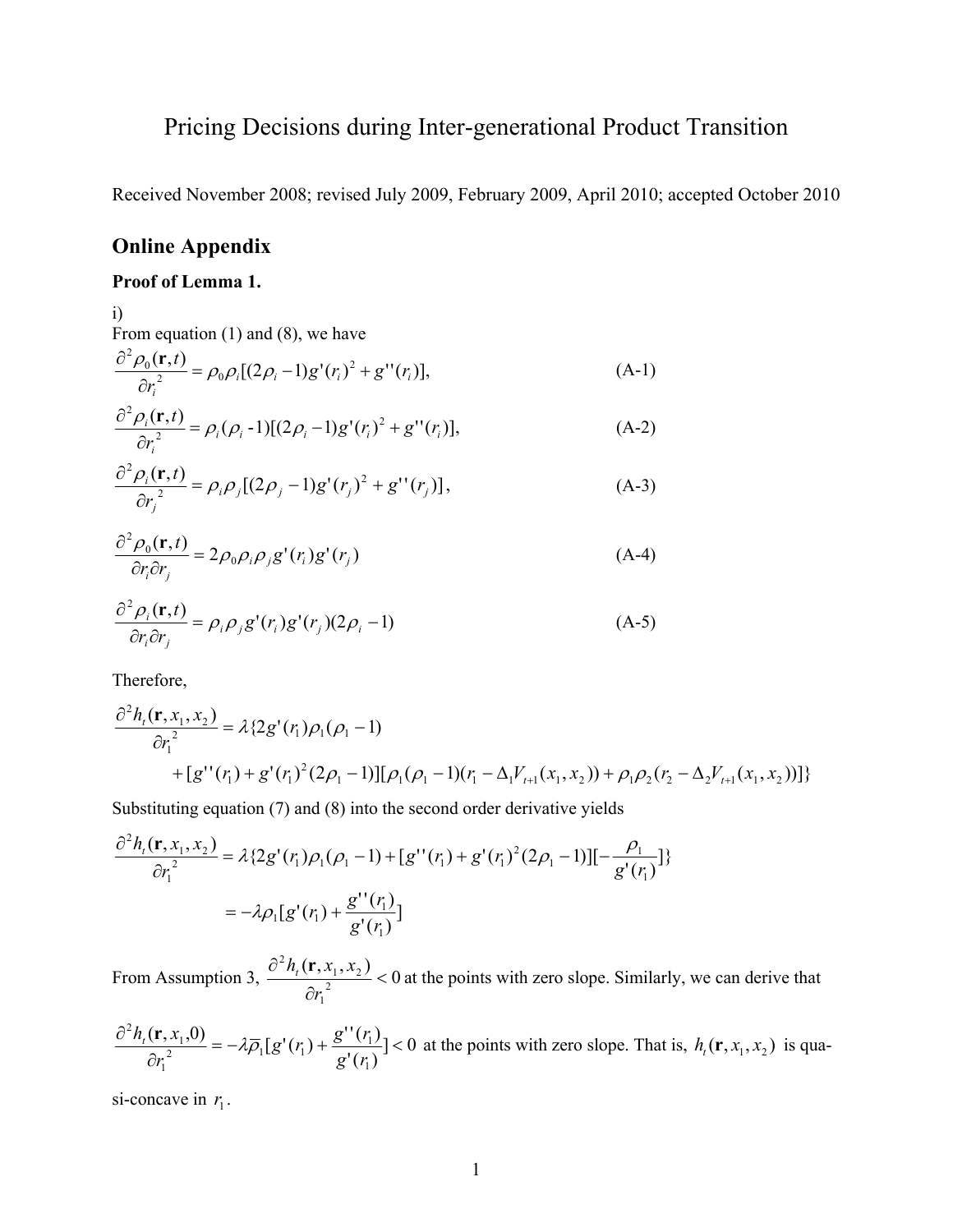Similarly, we show that  $h_t(\mathbf{r}, x_1, x_2)$  is quasi-concave in  $r_2$ .

ii)

From equation (4), we derive

$$
\frac{\partial^2 h_i(\mathbf{r}, x_1, x_2)}{\partial r_1 \partial r_2} = \lambda \frac{\partial^2 \rho_1}{\partial r_1 \partial r_2} (r_1 + V_{t+1}(x_1 - 1, x_2)) + \lambda \frac{\partial \rho_1}{\partial r_2} \n+ \lambda \frac{\partial^2 \rho_2}{\partial r_1 \partial r_2} (r_2 + V_{t+1}(x_1, x_2 - 1)) + \lambda \frac{\partial \rho_2}{\partial r_1} + \lambda \frac{\partial^2 \rho_0}{\partial r_1 \partial r_2} V_{t+1}(x_1, x_2)
$$

Substituting equation  $(8)$ ,  $(A-4)$ , and  $(A-5)$  into the above and simplify, we have

$$
\frac{\partial^2 h_i(\mathbf{r}, x_1, x_2)}{\partial r_1 \partial r_2} = \lambda \rho_1 \rho_2 g'(r_1) g'(r_2) \left[ \frac{1}{g'(r_1)} + \frac{1}{g'(r_2)} + (2\rho_1 - 1)(r_1 - \Delta_1 V_{t+1}(x_1, x_2)) + (2\rho_2 - 1)(r_2 - \Delta_2 V_{t+1}(x_1, x_2)) \right]
$$
(A-6)

Substitute equation (8) into equation (7) and simplify, we obtain the first order condition

$$
\frac{1}{g'(r_1)} + (\rho_1 - 1)(r_1 - \Delta_1 V_{t+1}(x_1, x_2)) + \rho_2 (r_2 - \Delta_2 V_{t+1}(x_1, x_2)) = 0
$$
  

$$
\frac{1}{g'(r_2)} + \rho_1 (r_1 - \Delta_1 V_{t+1}(x_1, x_2)) + (\rho_2 - 1)(r_2 - \Delta_2 V_{t+1}(x_1, x_2)) = 0
$$

Adding these two equations together, we have

$$
\frac{1}{g'(r_1)} + \frac{1}{g'(r_2)} + (2\rho_1 - 1)(r_1 - \Delta_1 V_{t+1}(x_1, x_2)) + (2\rho_2 - 1)(r_2 - \Delta_2 V_{t+1}(x_1, x_2)) = 0
$$

Therefore, from equation (A-6), we have

$$
\frac{\partial^2 h_i(\mathbf{r}, x_1, x_2)}{\partial r_1 \partial r_2} = 0
$$
 whenever the first-order condition  $\frac{\partial h_i(\mathbf{r}, x_1, x_2)}{\partial r_i} = 0$ ,  $i = 1, 2$  is satisfied.

#### **Proof of Proposition 1.**

From Lemma 1, for any given  $r_1$ ,  $h_t(\mathbf{r}, x_1, x_2)$  is strictly quasi-concave in  $r_2$ . Thus for a given  $r_1$ , we can find a unique optimal  $r_2^*(r_1)$  that maximizes  $h_i(\mathbf{r}, x_1, x_2)$ . We define

$$
\widetilde{h}_t(r_1, x_1, x_2) \equiv h_t((r_1, r_2^*(r_1)), x_1, x_2).
$$
 We now show that  $\widetilde{h}_t$  is strictly quasi-concave in  $r_1$ .

For notational brevity, we drop the arguments  $x_1$  and  $x_2$  in the rest of the proof.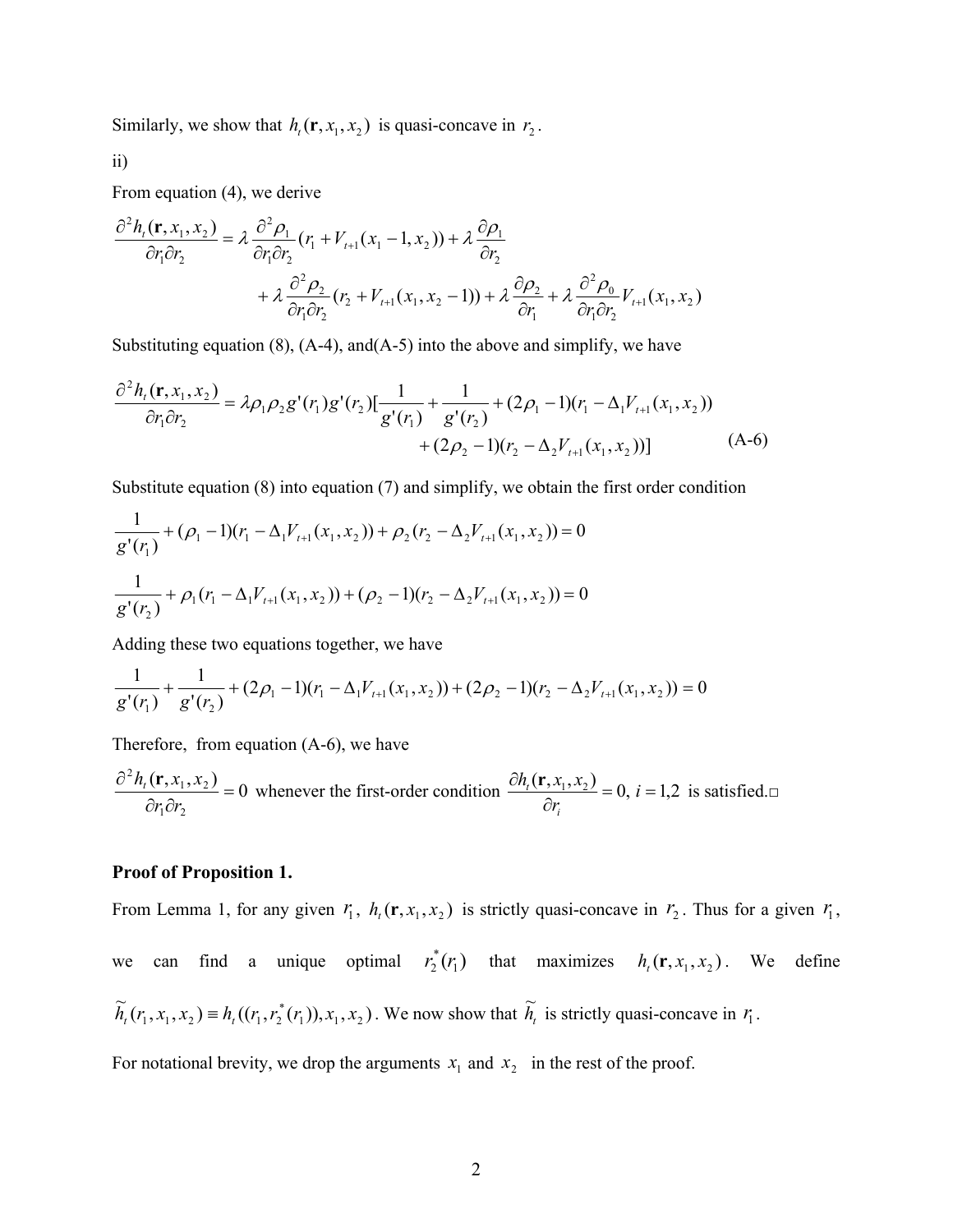Since for a given  $r_1$ ,  $r_2^*(r_1)$  maximizes  $h_t(\mathbf{r})$ , we have  $\frac{\partial h_t(r_1, r_2)}{\partial r_1(r_1, r_2)}$  = 0 2  $|r_2 = r_2^*(r_1)$  $1, 1, 2$  $\left. \frac{\partial h_t(r_1, r_2)}{\partial r_2} \right|_{r_2 = r_2^*(r_1)} =$  $2 - r_2$  $r_2 = r_2^*(r)$ *t r*  $\frac{h_t(r_1, r_2)}{2}$  = 0. Thus

$$
\frac{\partial \widetilde{h}_t(r_1)}{\partial r_1} = \frac{\partial h_t(r_1, r_2)}{\partial r_1} \bigg|_{r_2 = r_2^*(r_1)} + \frac{\partial h_t(r_1, r_2)}{\partial r_2} \bigg|_{r_2 = r_2^*(r_1)} \cdot \frac{dr_2^*(r_1)}{dr_1} = \frac{\partial h_t(r_1, r_2)}{\partial r_1} \bigg|_{r_2 = r_2^*(r_1)}.
$$
 We then have the second

order derivative

$$
\frac{\partial^2 \widetilde{h}_i(r_1)}{\partial r_1^2} = \frac{\partial^2 h_i(r_1, r_2)}{\partial r_1^2} \bigg|_{r_2 = r_2^*(r_1)} + \frac{\partial^2 h_i(r_1, r_2)}{\partial r_1 \partial r_2} \bigg|_{r_2 = r_2^*(r_1)} \cdot \frac{dr_2^*(r_1)}{dr_1}
$$
(A-7).

Now suppose that the first order condition for  $\tilde{h}_t$  is satisfied, i.e.,  $\frac{\partial \tilde{h}_t}{\partial x} = 0$  $\frac{\partial h_t}{\partial r_1} =$ *r*  $\frac{h_t}{\cdot} = 0$ . Then  $\frac{\partial h_t}{\partial t}$  = 0  $\frac{\partial h_t}{\partial r_1}\Big|_{r_2=r_2^*(r_1)} =$  $r_2 = r_2 \rceil (r$ *t r*  $\frac{h_t}{h}$  = 0.

From Lemma 1 (i), the first term in the RHS of equation (A-7) is negative; from Lemma 1 (ii), the second term in the RHS of equation (A-7) equals 0. Therefore,  $\frac{0}{\epsilon_0}$   $\frac{R_t}{2}$  < 0  $\widetilde{r}$ 2 1 2  $\lt$ ∂ ∂ *r*  $\frac{\widetilde{h}_t}{\lambda} < 0$  whenever  $\frac{\partial \widetilde{h}_t}{\partial t} = 0$  $\frac{\partial h_t}{\partial r_1} =$ *r*  $\frac{h_t}{\lambda} = 0$ , i.e.,  $\widetilde{h}_t$ 

is strictly quasi-concave in  $r_1$ . If  $\hat{\mathbf{r}} = (\hat{r}_1, \hat{r}_2)$  satisfies the first-order condition for  $h_t$ , it is easy to see that  $\hat{r}_2 = r_2^*(\hat{r}_1)$  and that  $\hat{r}_1$  satisfies the first-order condition for  $\tilde{h}_t$ . Given that  $\tilde{h}_t$  is strictly quasiconcave in  $r_1$ ,  $\hat{r}_1$  is the unique maximizer of  $\tilde{h}_t$  and thus the price vector  $\hat{\mathbf{r}} = (\hat{r}_1, \hat{r}_2)$  is the unique maximizer for  $h_t$ . $\Box$ 

#### **Proof of Proposition 2.**

From equation (10), we have  $r_1 - \Delta_1 V_{t+1}(x_1, x_2) = r_2 - \Delta_2 V_{t+1}(x_1, x_2)$  and thus  $r_2 = r_1 - \Delta_1 V_{t+1}(x_1, x_2) + \Delta_2 V_{t+1}(x_1, x_2)$ .

Rewrite equation (10) for  $i = 1$  as  $r_1 - \Delta_1 V_{t+1}(x_1, x_2) = \frac{1}{\beta} (1 + e^{a_1(t) - \beta r_1 - u_0(t)} + e^{a_2(t) - \beta r_2 - u_0(t)})$ 

Substituting  $r_2 = r_1 - \Delta_1 V_{t+1}(x_1, x_2) + \Delta_2 V_{t+1}(x_1, x_2)$  into the above equation, we obtain

$$
r_1 - \Delta_1 V_{t+1}(x_1, x_2) = \frac{1}{\beta} (1 + e^{a_1(t) - \beta r_1 - u_0(t)} + e^{a_2(t) - \beta r_1 + \beta \Delta_1 V_{t+1}(x_1, x_2) - \beta \Delta_2 V_{t+1}(x_1, x_2) - u_0(t)})
$$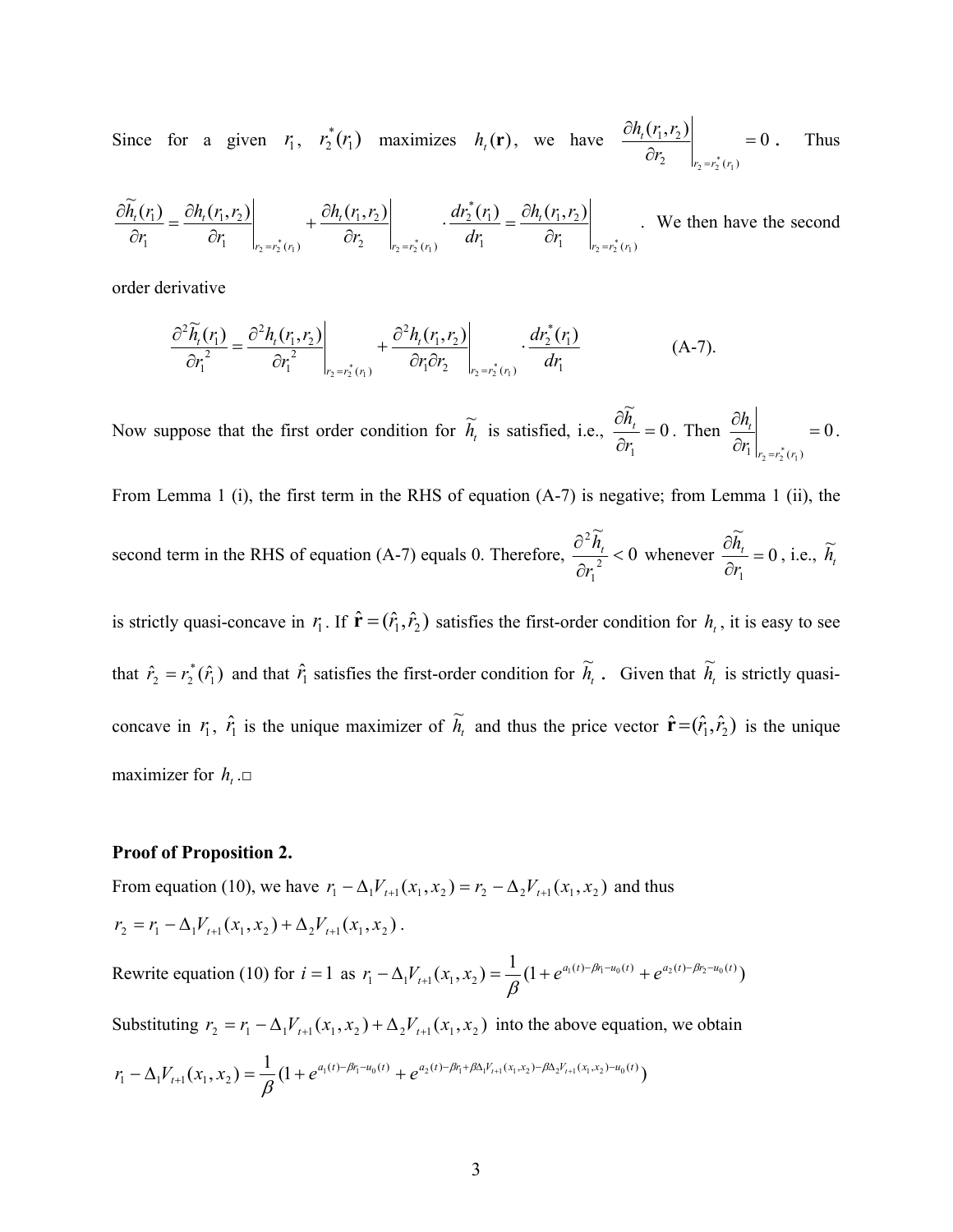Simple algebraic transformation of the above yields  $Ye^{Y} = Z$ 

where  $Y = \beta r_1 - \beta \Delta_1 V_{t+1}(x_1, x_2) - 1$  and  $Z = e^{a_1(t) - u_0(t) - 1 - \beta \Delta_1 V_{t+1}(x_1, x_2)} + e^{a_2(t) - u_0(t) - 1 - \beta \Delta_2 V_{t+1}(x_1, x_2)}$ By the definition of the Lambert's *W* function, we have  $Y = W(Z)$ , i.e.,

$$
\beta r_1 - \beta \Delta_1 V_{t+1}(x_1, x_2) - 1 = W(Z)
$$

Hence 
$$
r_1^* = \Delta_1 V_{t+1}(x_1, x_2) + \frac{1}{\beta} [1 + W(Z)].
$$

From equation (4), we have

$$
V_t(x_1, x_2) = V_{t+1}(x_1, x_2) + \lambda \rho_1(\mathbf{r}^*, t)(r_1^* - \Delta_1 V_{t+1}(x_1, x_2)) + \lambda \rho_2(\mathbf{r}^*, t)(r_2^* - \Delta_2 V_{t+1}(x_1, x_2))
$$

Substituting condition (10) into the above yields

$$
V_{t}(x_{1}, x_{2}) = V_{t+1}(x_{1}, x_{2}) + \frac{\lambda}{\beta} \frac{\rho_{1}(\mathbf{r}^{*}, t) + \rho_{2}(\mathbf{r}^{*}, t)}{\rho_{0}(\mathbf{r}^{*}, t)}
$$

From equation (11),

$$
\frac{\rho_i(\mathbf{r}^*,t)}{\rho_0(\mathbf{r}^*,t)} = \exp(a_i(t) - u_0(t) - \beta r_i^*)
$$
\n
$$
= \exp(a_i(t) - u_0(t) - 1 - \beta \Delta_i V_{t+1}(x_1, x_2) - W(e^{a_1(t) - u_0(t) - 1 - \beta \Delta_i V_{t+1}(x_1, x_2)} + e^{a_2(t) - u_0(t) - 1 - \beta \Delta_i V_{t+1}(x_1, x_2)}))
$$
\nTherefore

Therefore,

$$
\frac{\rho_1(\mathbf{r}^*,t) + \rho_2(\mathbf{r}^*,t)}{\rho_0(\mathbf{r}^*,t)} = Ze^{-W(Z)} = W(Z)
$$

where  $Z \equiv e^{a_1(t) - u_0(t) - 1 - \beta \Delta_1 V_{t+1}(x_1, x_2)} + e^{a_2(t) - u_0(t) - 1 - \beta \Delta_2 V_{t+1}(x_1, x_2)}$ 

Hence, 
$$
V_t(x_1, x_2) = V_{t+1}(x_1, x_2) + \frac{\lambda}{\beta}W(Z)
$$
.

Similarly, we can show that this holds when one product runs out. □

### **Proof of Proposition 3.**

From equations (11),

$$
r_1^*(t, \infty, 0) = s_1 + \frac{1}{\beta} [1 + W(e^{a_1(t) - u_0 - 1 - \beta s_1})] \text{ and } r_2^*(t, 0, \infty) = s_2 + \frac{1}{\beta} [1 + W(e^{a_2(t) - u_0 - 1 - \beta s_2})]
$$

As  $a_1(t)$  decreases in *t* and  $a_2(t)$  increases in *t*, we have  $r_1^*(t, \infty, 0)$  decreases in *t* and  $r_2^*(t, 0, \infty, 0)$ increases in *t*.

From equation (11), 
$$
r_i^*(t, \infty, \infty) = s_i + \frac{1}{\beta} [1 + W(Z)]
$$
 where  $Z = e^{a_i(t) - u_0(t) - 1 - \beta s_i} + e^{a_j(t) - u_0(t) - 1 - \beta s_j}$ .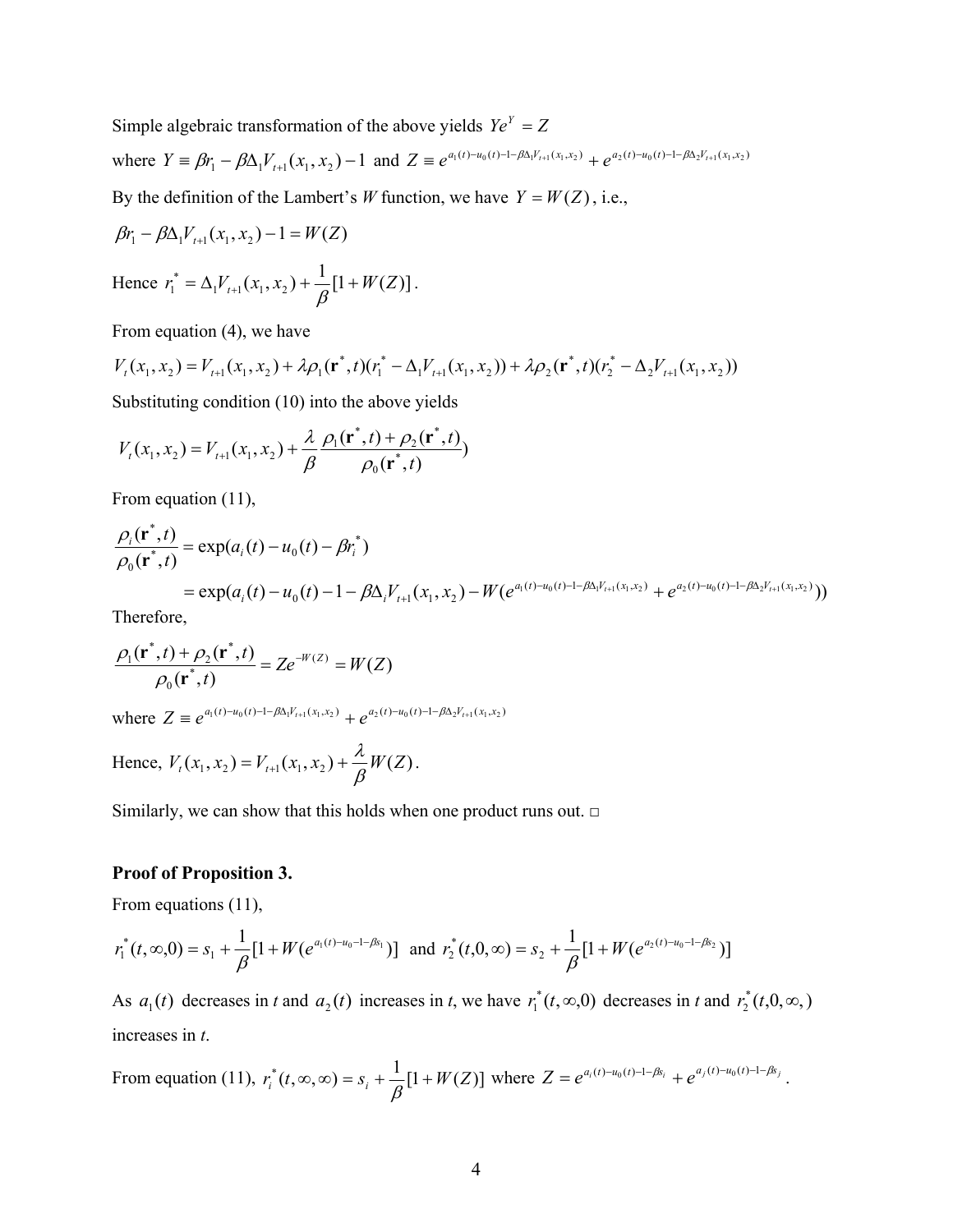From Assumption 5,  $\frac{du_1(t)}{dt} = -k$ *dt*  $\frac{da_1(t)}{dt} = -k$  and  $\frac{da_2(t)}{dt} = k$ *dt*  $\frac{da_2(t)}{t} = k$ .

We then have  $\frac{dr_i^*(t, \infty, \infty)}{dt} = \frac{1}{\beta_r} \frac{kW(Z)}{Z(1+W(Z))} (-e^{a_1(t)-u_0-1-\beta s_1} + e^{a_2(t)-u_0-1-\beta s_2})$ *r*  $\frac{d}{dt} \frac{d}{dt}(t, \infty, \infty) = \frac{1}{2} \frac{RH(L)}{H(L)} \left(-e^{a_1(t) - u_0 - 1 - \beta s_1} + e^{a_2(t) - a_3} \right)$  $Z(1+W/Z)$  $kW(Z)$ *dt*  $dr_i^*(t, \infty, \infty)$  1 kW(Z)  $\int_{t-\alpha_1(t)-u_0-1-\beta s_1} \int_{t-\alpha_2(t)-u_0-1-\beta s_2}$  $\beta$ ,  $\frac{\infty}{t}$ ,  $\infty$ ) =  $\frac{1}{\beta_r}$   $\frac{kW(Z)}{Z(1+W(Z))}$  (- $e^{a_1(t)-u_0-1-\beta s_1}$  +  $e^{a_2(t)-u_0-1-\beta s_2}$ ).

Therefore,  $\frac{dr_i^*(t, \infty, \infty)}{t} \leq 0$  $\frac{dr_i^*(t, \infty, \infty)}{dt} \le 0$  iff  $a_1(t) - \beta s_1 \ge a_2(t) - \beta s_2$ , or equivalently  $t \le \frac{a_0 + \beta(s_2 - s_1)}{2k}$ 2  $\leq \frac{a_0 + \beta(s_2 - s_1)}{2!}$ .

That is,  $r_i^*(t, x_1, x_2)$  decreases in *t* for  $t \in [0, \bar{t}]$  and increases in *t* for  $t \in [\bar{t}, T]$ , where

$$
\bar{t}=\frac{a_0+\beta(s_2-s_1)}{2k}\,.\ \Box
$$

#### **Proof of Corollary 2.**

From equation (11),

$$
\frac{\partial r_i^*(t, x_1, x_2)}{\partial u_0(t)} = \frac{1}{\beta} \frac{\partial W(Z)}{\partial u_0(t)} = \frac{1}{\beta} \frac{W(Z)}{(1 + W(Z))Z} \frac{\partial Z}{\partial u_0(t)} = \frac{1}{\beta} \frac{W(Z)}{(1 + W(Z))Z} (-1)Z = -\frac{W(Z)}{\beta(1 + W(Z))}
$$
  
From equation (15),  $W(Z) = \frac{\rho_1(\mathbf{r}^*, t) + \rho_2(\mathbf{r}^*, t)}{\rho_0(\mathbf{r}^*, t)}$ , thus  $\frac{\partial r_i^*(t, x_1, x_2)}{\partial u_0(t)} = -\frac{\rho_1(\mathbf{r}^*, t) + \rho_2(\mathbf{r}^*, t)}{\beta}$ .

From equation (15),  $W(Z) = \frac{\rho_1(\mathbf{r}^*,t) + \rho_2(\mathbf{r}^*,t)}{\rho_0(\mathbf{r}^*,t)}$ 0 *t* **r**  $=\frac{\rho_1({\bf r}^*,t)+\rho_2({\bf r}^*,t)}{\rho_0({\bf r}^*,t)}$ , thus  $\frac{\partial r_i^*(t,x_1,x_2)}{\partial u_0(t)}=-\frac{\rho_1({\bf r}^*,t)+\rho_2({\bf r}^*,t)}{\beta}$ 

#### **Proof of Proposition 4.**

From equation (11),  $r_1^*(t, x_1, 0) = \Delta_1 V_{t+1}(x_1, 0) + \frac{1}{\beta} [1 + W(Z_1)]$ where  $Z_1 \equiv e^{a_1(t) - u_0(t) - 1 - \beta \Delta_1 V_{t+1}(x_1, 0)}$ 

For the Lambert's *W* function,  $W(Z_1) = \ln Z_1 - \ln W(Z_1)$ . Thus we have

$$
r_1^*(t, x_1, 0) = \Delta_1 V_{t+1}(x_1, 0) + \frac{1}{\beta} [1 + \ln Z_1 - \ln W(Z_1)] = \frac{1}{\beta} [a_1(t) - u_0(t) - \ln W(e^{a_1(t) - u_0(t) - 1 - \beta \Delta_1 V_{t+1}(x_1, 0)})]
$$

Thus  $r_1^*(t, x_1, 0)$  is increasing in  $\Delta_1 V_{t+1}(x_1, 0)$ .

Next we show by induction that  $\Delta_1 V_{t+1}(x_1, 0)$  is non-increasing in  $x_1$ .

When  $t = T$ ,  $\Delta_1 V_{T+1}(x_1, 0) = s_1$ , thus the base case is true.

Assume for induction that  $\Delta_1 V_{t+1}(x_1, 0)$  is non-increasing in  $x_1$ , we show that  $\Delta_1 V_t(x_1, 0)$  is nonincreasing in  $x_1$ .

From equation (13),

$$
V_{t}(x_{1},0) = V_{t+1}(x_{1},0) + \frac{\lambda}{\beta}W(Z_{1}) = V_{t+1}(x_{1},0) + \frac{\lambda}{\beta}[\ln Z_{1} - \ln W(Z_{1})]
$$
  
=  $(1 - \lambda)V_{t+1}(x_{1},0) + \lambda V_{t+1}(x_{1} - 1,0) + \frac{\lambda}{\beta}[a_{1}(t) - u_{0}(t) - 1 - \ln W(e^{a_{1}(t) - u_{0}(t) - 1 - \beta \Delta_{1}V_{t+1}(x_{1},0)})]$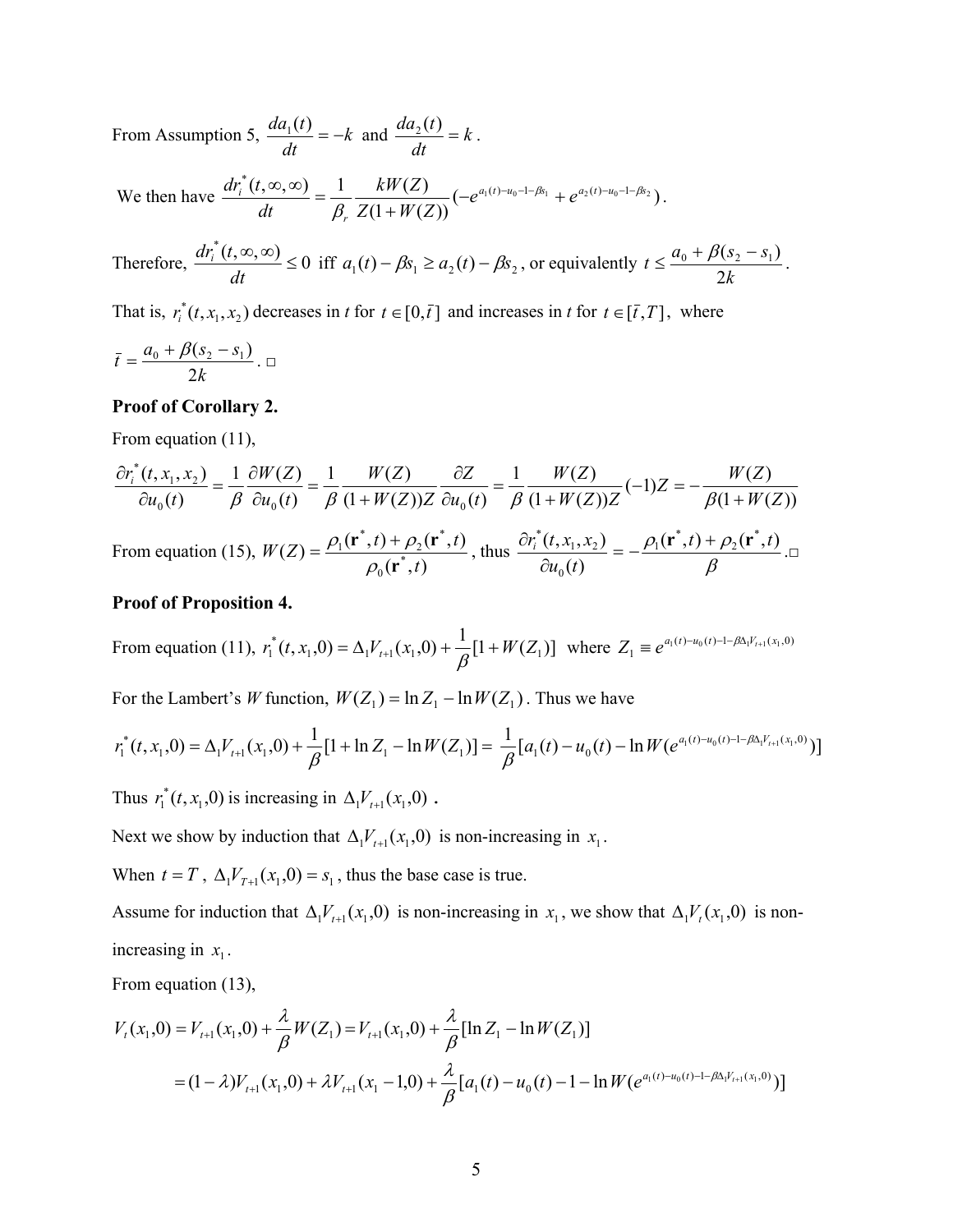We then have

$$
\Delta_1 V_t(x_1 + 1,0) = (1 - \lambda)\Delta_1 V_{t+1}(x_1 + 1,0) + \lambda \Delta_1 V_{t+1}(x_1,0) \n- \frac{\lambda}{\beta} \ln W(e^{a_1(t) - u_0(t) - 1 - \beta \Delta_1 V_{t+1}(x_1 + 1,0)}) + \frac{\lambda}{\beta} \ln W(e^{a_1(t) - u_0(t) - 1 - \beta \Delta_1 V_{t+1}(x_1,0)})
$$

Also, deriving directly from equation (13), we have:

$$
\Delta_1 V_t(x_1,0) = \Delta_1 V_{t+1}(x_1,0) + \frac{\lambda}{\beta} W(e^{a_1(t) - u_0(t) - 1 - \beta \Delta_1 V_{t+1}(x_1,0)}) - \frac{\lambda}{\beta} W(e^{a_1(t) - u_0(t) - 1 - \beta \Delta_1 V_{t+1}(x_1 - 1,0)})
$$

Thus

$$
\Delta_{1}V_{t}(x_{1}+1,0)-\Delta_{1}V_{t}(x_{1},0)=(1-\lambda)[\Delta_{1}V_{t+1}(x_{1}+1,0)-\Delta_{1}V_{t+1}(x_{1},0)]
$$
  

$$
-\frac{\lambda}{\beta}\ln W(e^{a_{1}(t)-u_{0}(t)-1-\beta\Delta_{1}V_{t+1}(x_{1}+1,0)})+\frac{\lambda}{\beta}\ln W(e^{a_{1}(t)-u_{0}(t)-1-\beta\Delta_{1}V_{t+1}(x_{1},0)})
$$
  

$$
-\frac{\lambda}{\beta}W(e^{a_{1}(t)-u_{0}(t)-1-\beta\Delta_{1}V_{t+1}(x_{1},0)})+\frac{\lambda}{\beta}W(e^{a_{1}(t)-u_{0}(t)-1-\beta\Delta_{1}V_{t+1}(x_{1}-1,0)})
$$

By induction assumption,  $\Delta_1 V_{t+1}(x_1 + 1,0) < \Delta_1 V_{t+1}(x_1,0) < \Delta_1 V_{t+1}(x_1 - 1,0)$ . As *W*() is an increasing function,  $\ln W(e^{a_1(t)-a_0(t)-1-\beta \Delta_1 V_{t+1}(x_1+1,0)}) > \ln W(e^{a_1(t)-a_0(t)-1-\beta \Delta_1 V_{t+1}(x_1,0)})$  and  $W(e^{a_1(t)-u_0(t)-1-\beta\Delta_1 V_{t+1}(x_1,0)}) > W(e^{a_1(t)-u_0(t)-1-\beta\Delta_1 V_{t+1}(x_1-1,0)})$ .

Therefore,  $\Delta_1 V_t(x_1 + 1,0) - \Delta_1 V_t(x_1,0) < 0$ , i.e.,  $\Delta_1 V_{t+1}(x_1,0)$  is non-increasing in  $x_1$ . We already show that  $r_1^*(t, x_1, 0)$  is increasing in  $\Delta_1 V_{t+1}(x_1, 0)$ ; thus  $r_1^*(t, x_1, 0)$  is non-increasing in  $x_1$ .

Similarly, we can show that  $r_2^*(t,0,x_2)$  is non-increasing in  $x_2 \square$ 

### **Additional Numerical Cases for Table 3.**

|                  |                   |                   |                | $c_1=2$ ,<br>$c_1 = 3$ , |                  |       |          |          | $c_1=2$ ,         |              | $c_l = 3$ , |              |         |
|------------------|-------------------|-------------------|----------------|--------------------------|------------------|-------|----------|----------|-------------------|--------------|-------------|--------------|---------|
|                  |                   |                   |                | $c_2 = 3$                | $c_2=2$          |       |          |          |                   | $c_2=3$      |             |              | $c_2=2$ |
| $\boldsymbol{k}$ | $S_I$             | $S_2$             | $x_I$          | $x_2$                    | $x_I$            | $x_2$ | $\kappa$ | $S_I$    | $S_2$             | $x_I$        | $x_2$       | $x_I$        | $x_2$   |
| 0.06             | $0.1c_I$          | $0.5c_2$          | $\overline{1}$ | 3                        | $\mathbf{0}$     | 4     | 0.12     |          | $0.1c_1$ $0.5c_2$ | -1           | 6           | $\theta$     | 8       |
| 0.06             | $0.1c_I$          | $0.6c_2$          | -1             | 3                        | $\overline{0}$   | 5     | 0.12     |          | $0.1c_1$ $0.6c_2$ | -1           | 7           | $\theta$     | 8       |
| 0.06             | 0.1c <sub>l</sub> | $0.7c_2$          | $\mathbf{1}$   | 3                        | $\overline{0}$   | 5     | 0.12     |          | $0.1c_1$ $0.7c_2$ | -1           | 7           | $\Omega$     | 9       |
| 0.06             | 0.1c <sub>l</sub> | 0.8c <sub>2</sub> | -1             | 3                        | $\theta$         | 5     | 0.12     |          | $0.1c_1$ $0.8c_2$ | -1           | 8           | $\theta$     | 9       |
| 0.06             | $0.1c_I$          | $0.9c_2$          | -1             | 4                        | $\theta$         | 6     | 0.12     |          | $0.1c_1$ $0.9c_2$ | -1           | 9           | $\Omega$     | 10      |
| 0.06             | 0.2c <sub>I</sub> | $0.5c_2$          | -1             | 3                        | $\theta$         | 4     | 0.12     | $0.2c_I$ | 0.5c <sub>2</sub> | -1           | 6           | $\theta$     | 8       |
| 0.06             | 0.2c <sub>I</sub> | $0.6c_2$          | -1             | 3                        | $\theta$         | 5     | 0.12     |          | $0.2c_1$ $0.6c_2$ | $\mathbf{1}$ | 7           | $\Omega$     | 8       |
| 0.06             | $0.2c_l$          | $0.7c_2$          | -1             | 3                        | $\theta$         | 5     | 0.12     | $0.2c_I$ | 0.7c <sub>2</sub> | 1            | 7           | $\Omega$     | 9       |
| 0.06             | 0.2c <sub>I</sub> | 0.8c <sub>2</sub> | -1             | 3                        | $\theta$         | 5     | 0.12     | $0.2c_I$ | 0.8c <sub>2</sub> | -1           | 8           | $\theta$     | 9       |
| 0.06             | $0.2c_1$          | $0.9c_2$          | -1             | 4                        | $\boldsymbol{0}$ | 6     | 0.12     | $0.2c_I$ | $0.9c_2$          | 1            | 9           | $\mathbf{0}$ | 10      |